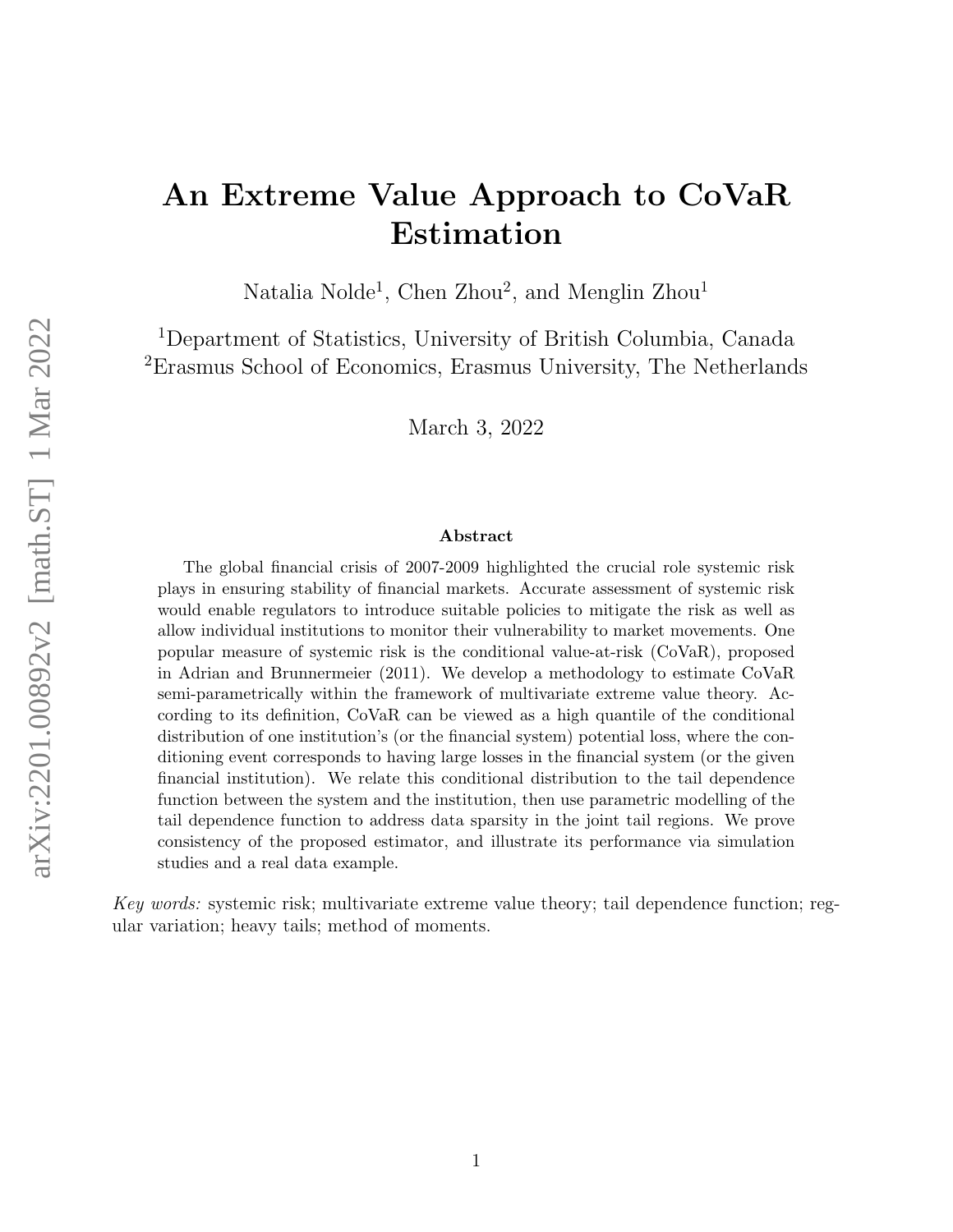# 1 Introduction

The financial crisis of 2007-2009 revealed an important role systemic risk can play in destabilizing individual markets as well as the global economy. Accurate assessment of systemic risk would enable regulators to identify systemically important financial institutions and introduce suitable policies to mitigate the risk to the system coming from such institutions. For individual institutions, on the other hand, it is their vulnerability to extremal market movements that should be monitored and mitigated. Both of the above situations require a multivariate measure of risk that captures co-movements between a financial system (or market) and individual financial institutions. One popular measure of systemic risk is conditional value-at-risk (CoVaR); [Adrian and Brunnermeier \[2011\]](#page-32-0). In this paper, we propose a methodology to estimate CoVaR semi-parametrically within the framework of multivariate extreme value theory. This framework is suitable for heavy-tailed financial data, which exhibit what is known as tail or extremal dependence.

Loosely speaking, CoVaR is defined as a high quantile of the conditional distribution of the potential loss of a system proxy such as a market index (or a financial institution) conditional on the event that one institution (or the system) is in distress. The distress event corresponds to an institution experiencing a large loss in excess of a high quantile or the so-called Value-at-Risk (VaR). For a random variable X, VaR at confidence level  $1 - p$ , denoted  $VaR_X(p)$ , is defined as

VaR<sub>X</sub>(p) = 
$$
\inf_{x} \{ \mathbb{P}(X > x) \le p \}, \quad p \in (0, 1).
$$

Given two random variables X and Y, the CoVaR at level  $1 - p$ , denoted CoVa $\text{R}_{Y|X}(p)$ , is defined as

<span id="page-1-0"></span>
$$
\mathbb{P}(Y \geq \text{CoVaR}_{Y|X}(p) \mid X \geq \text{VaR}_{X}(p)) = p, \qquad p \in (0,1). \tag{1.1}
$$

This definition of CoVaR is adopted from Girardi and Ergün [2013] in that the conditioning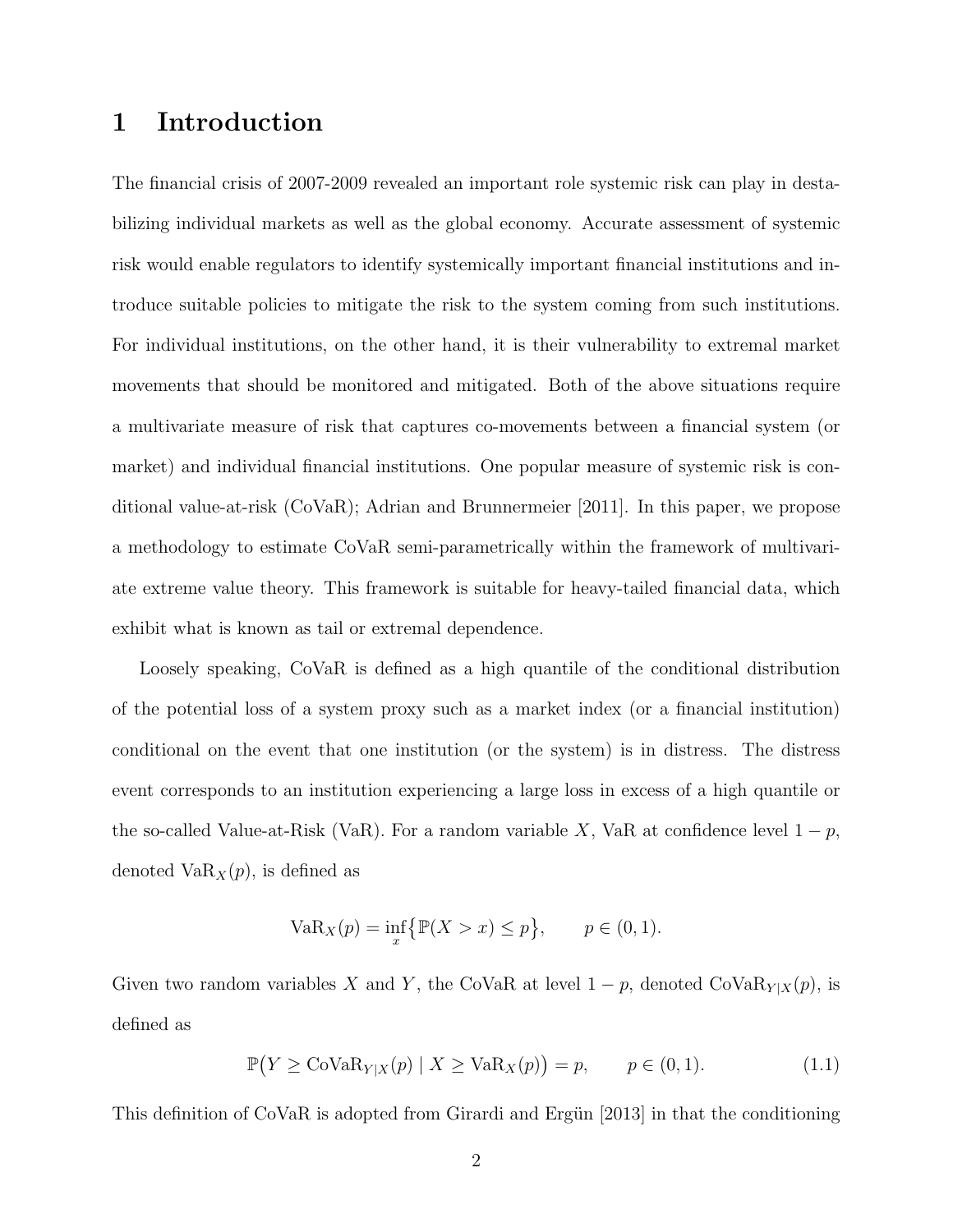distress event is given by the exceedence  $\{X \geq \text{VaR}_X(p)\}\$  rather than by  $\{X = \text{VaR}_X(p)\}\$ as originally proposed by [Adrian and Brunnermeier \[2011\]](#page-32-0). This definition leads to CoVaR being dependence consistent; [Mainik and Schaanning \[2014\]](#page-33-0). The original definition makes it possible to do estimation using quantile regression. In the present paper, we interpret  $X$ and Y as losses of a financial institution and a system proxy.

[Nolde and Zhang \[2018\]](#page-33-1) proposed a semi-parametric EVT-based approach for CoVaR estimation, which is shown to provide a competitive alternative to flexible fully-parametric methods, such as the one described in Girardi and Ergün  $[2013]$ , while allowing for more relaxed model assumptions. One limitation of the [Nolde and Zhang \[2018\]](#page-33-1)'s approach is the requirement of multivariate regular variation on the random vector  $(X, Y)$ , which, in particular, imposes the restriction of the same tail index for both institutional and system losses. Another limitation is a somewhat restrictive parametric assumption on the extremal dependence structure. In this paper, we propose a more flexible framework requiring only for the system losses to have a regularly varying upper tail. This will, in particular, allow the two components of the underlying random vector to have different tail indices. Furthermore, a greater variety of tail dependence structures can be considered model selection.

In our approach we explore the connection between the definition of CoVaR in [\(1.1\)](#page-1-0) and the tail dependence function, assuming existence of the latter. A genuine contribution in this approach is to define and estimate an adjustment factor which captures the impact of the dependence at extremal levels on the CoVaR. With this adjustment factor, we can express the CoVaR as a quantile at an adjusted confidence level of the unconditional distribution, rather than that of the conditional distribution, of system losses.

This approach allows us to break the modelling and estimation procedure into the following three components: (1) estimation of the tail dependence function; (2) computation of the adjustment factor, and (3) univariate high quantiles estimation for the system losses.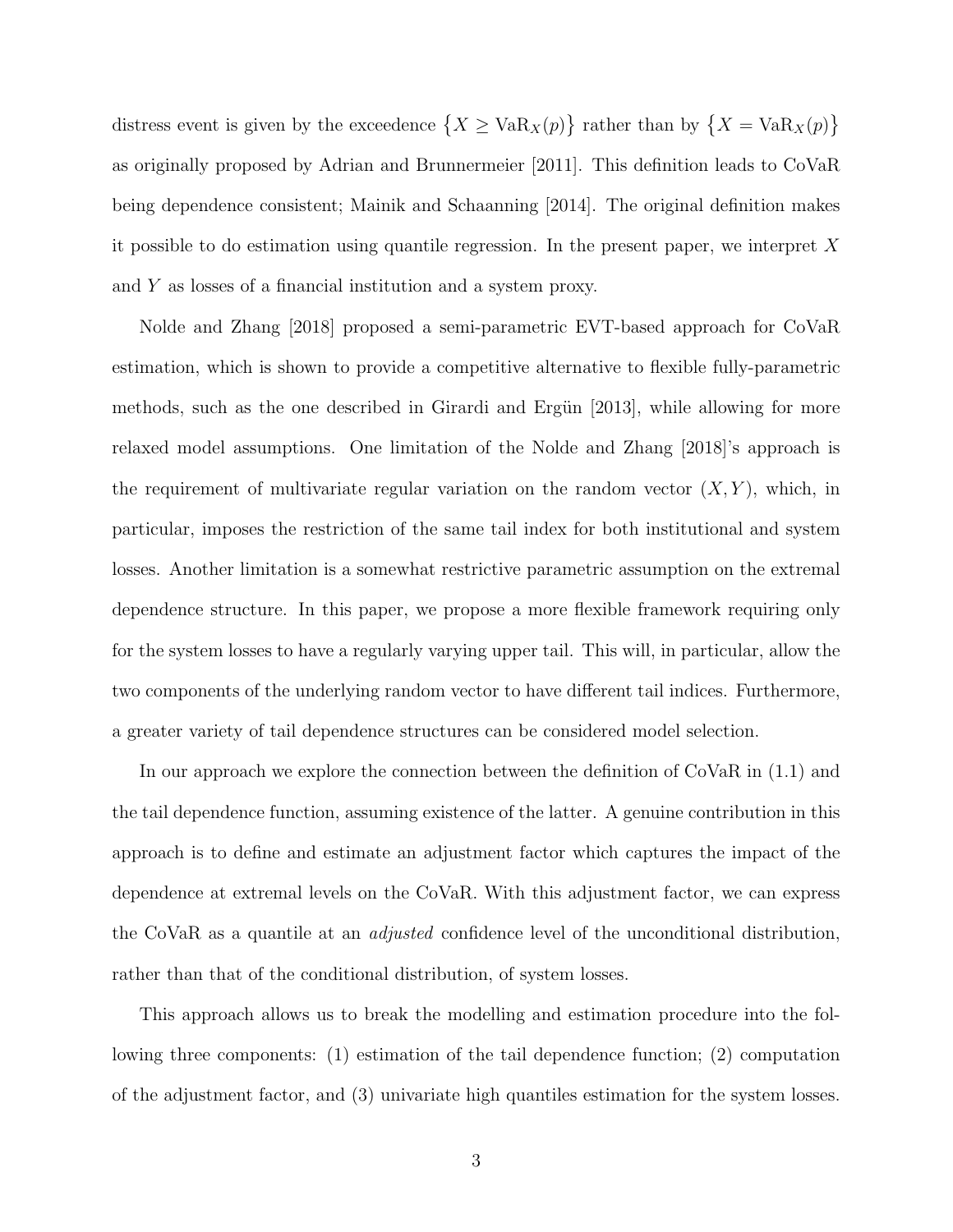Steps (1) and (3) may be handled in a variety of ways. For step (1), we suggest a semiparametric approach as a way to balance model uncertainty and estimation efficiency in view of data sparsity especially in the joint tail. That is, a suitable parametric model is to be chosen from a number of available models for the tail dependence function, with model parameters estimated using, for instance, the moment estimator of [Einmahl et al. \[2012\]](#page-32-2). The adjustment factor in step (2) can then be computed numerically by solving an equation involving the fitted tail dependence function. Finally, for step (3), we adopt a common assumption of heavy-tailed losses and use an extreme value non-parametric high quantile estimator [\(Weissman \[1978\]](#page-34-0)).

The rest of the paper is organized as follows. Section [2](#page-3-0) provides background information on several probabilistic concepts used in the sequel. In Section [3,](#page-5-0) we detail the proposed methodology for CoVaR estimation, prove consistency of the new estimator and illustrate its performance in finite samples using several simulation studies. Section [4](#page-20-0) is devoted to an application, in which we apply the proposed CoVaR estimator to time series data of daily losses for several financial institutions in order to quantify their systemic importance in the overall financial market. We also compare performance of our estimator to that of other competing approaches. Conclusions and final discussion are given in Section [5.](#page-27-0) The data and R code to reproduce numerical results of the paper are available on GitHub [https://github.com/menglinzhou/msCoVaR.](https://github.com/menglinzhou/msCoVaR)

### <span id="page-3-0"></span>2 Background

In this section we review several fundamental concepts that will be used in the sequel to develop our methodology for CoVaR estimation.

Regularly varying functions are widely used in extreme value analysis, in particular, to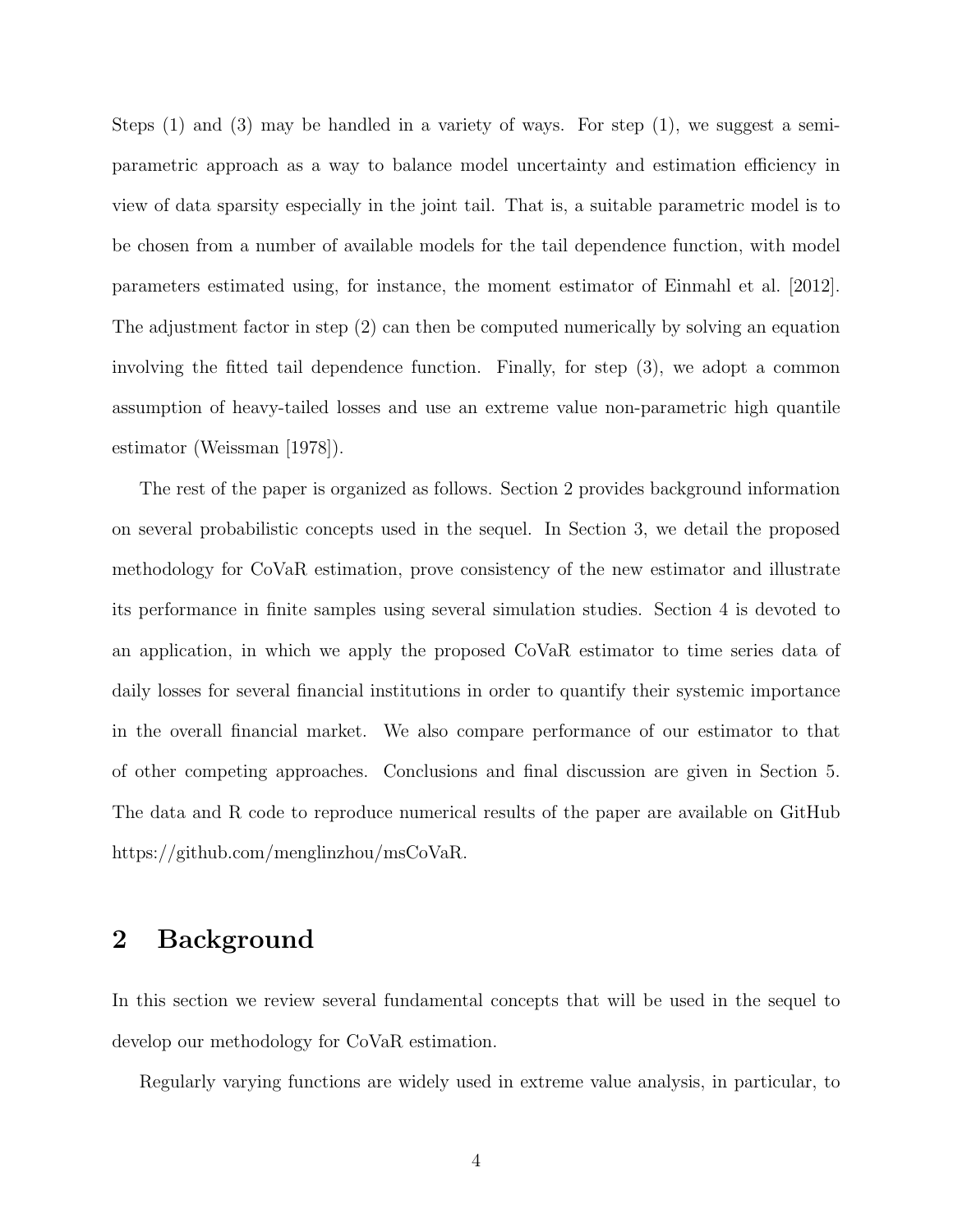conceptualize heavy-tailed behaviour of random variables and random vectors. A distribution function (df) F on R with an infinite upper endpoint is regularly varying with index  $\alpha > 0$ , written as  $1 - F \in RV_{-\alpha}$ , if for all  $x > 0$ 

$$
\lim_{t \to \infty} \frac{1 - F(tx)}{1 - F(t)} = x^{-\alpha}.
$$

Examples of distributions with a regularly varying upper tail include Pareto-like distributions whose upper tail satisfies

$$
1 - F(x) \sim cx^{-\alpha}, \qquad x \to \infty, \qquad \alpha, c > 0.
$$

Univariate regular variation also characterizes the maximum domain of attraction of the Fréchet distribution [\[Gnedenko, 1943\]](#page-33-2).

An important aspect of modelling multivariate data is capturing their dependence structure. In the context of multivariate risk measures, the emphasis is on the tail dependence properties of the underlying random vector. There exist a number of analytical tools to describe the extremal dependence structure of a random vector, including the exponent measure and stable tail dependence function; see, e.g., [de Haan and Ferreira \[2006\]](#page-32-3). In our proposed approach, we make use of the (upper) tail dependence function.

**Definition 1.** Consider a random vector  $(X, Y)$  with joint df F and continuous margins  $F_X, F_Y$ . The df F is said to have the (upper) tail dependence function R if for all  $x, y > 0$ , the following limit exists:

<span id="page-4-0"></span>
$$
\lim_{u \to 0} \frac{\mathbb{P}\{F_X(X) \ge 1 - ux, F_Y(Y) \ge 1 - uy\}}{u} = R(x, y).
$$
\n(2.2)

Note that  $R(1,1)$  is known in the literature as the upper tail dependence coefficient  $|Joe|$ , [1997\]](#page-33-3) and is a popular measure of extremal dependence and risk contagion in finance [\[McNeil](#page-33-4) [et al., 2005\]](#page-33-4). The case  $R(1, 1) = 0$  is referred to as tail independence, and otherwise we have tail dependence.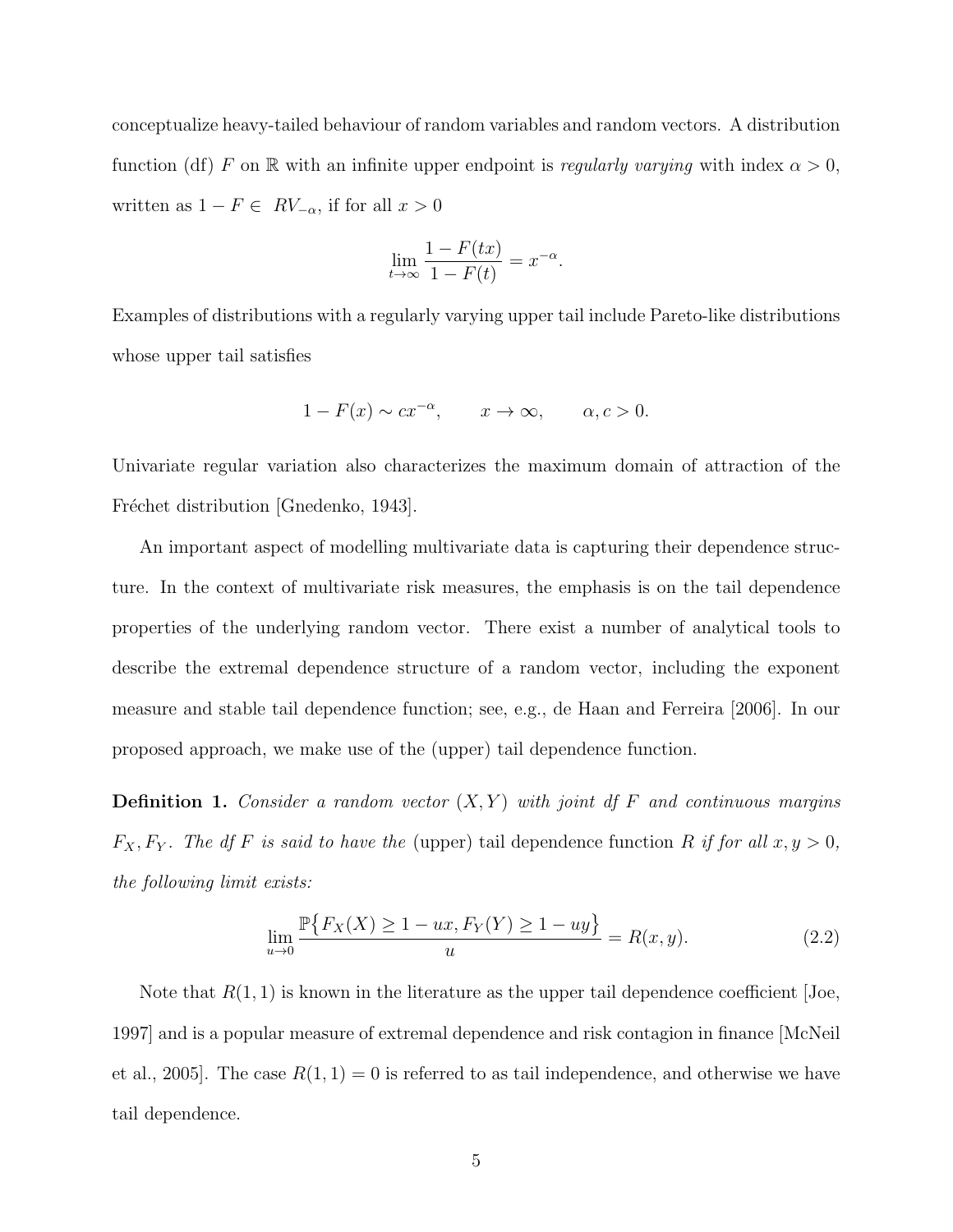In the proposition below, we summarize several notable properties of the tail dependence function; for details, refer to [de Haan and Ferreira \[2006\]](#page-32-3), Chapter 6.1.5.

<span id="page-5-3"></span>Proposition 2.1. Let R denote an upper tail dependence function.

- 1) R is continuous.
- 2) R is monotonically non-decreasing in each component.
- 3)  $0 \leq R(x, y) \leq x \wedge y$ .
- 4) R is homogeneous of order 1:  $R(tx, ty) = tR(x, y)$  for any  $t > 0$ .

### <span id="page-5-0"></span>3 Methodology

#### <span id="page-5-4"></span>3.1 Probabilistic framework

Let random variables  $X$  and  $Y$  represent losses of an institution and a system proxy, respectively. The key probabilistic assumptions underlying the proposed methodology for  $CoVaR$  estimation include existence of the upper tail dependence function  $R$ , not identically equal to zero, and that the system proxy random variable  $Y$  has a heavy-tailed distribution:  $1 - F_Y \in RV_{-1/\gamma}$  for some  $\gamma > 0$ . Note that no distributional assumptions are made on random variable  $X$ , losses of an institution.

We next introduce an adjustment factor  $\eta_p$  defined as

<span id="page-5-2"></span>
$$
\eta_p = \frac{\mathbb{P}(Y \ge \text{CoVaR}_{Y|X}(p))}{\mathbb{P}(Y \ge \text{CoVaR}_{Y|X}(p) \mid X \ge \text{VaR}_X(p))}, \qquad p \in (0, 1). \tag{3.3}
$$

It then follows that  $\mathbb{P}(Y \geq \text{CovaR}_{Y|X}(p)) = p\eta_p$  and hence CoVaR is related to a quantile of the unconditional distribution of Y via

<span id="page-5-1"></span>
$$
CoVaR_{Y|X}(p) = VaR_Y(p\eta_p)
$$
\n(3.4)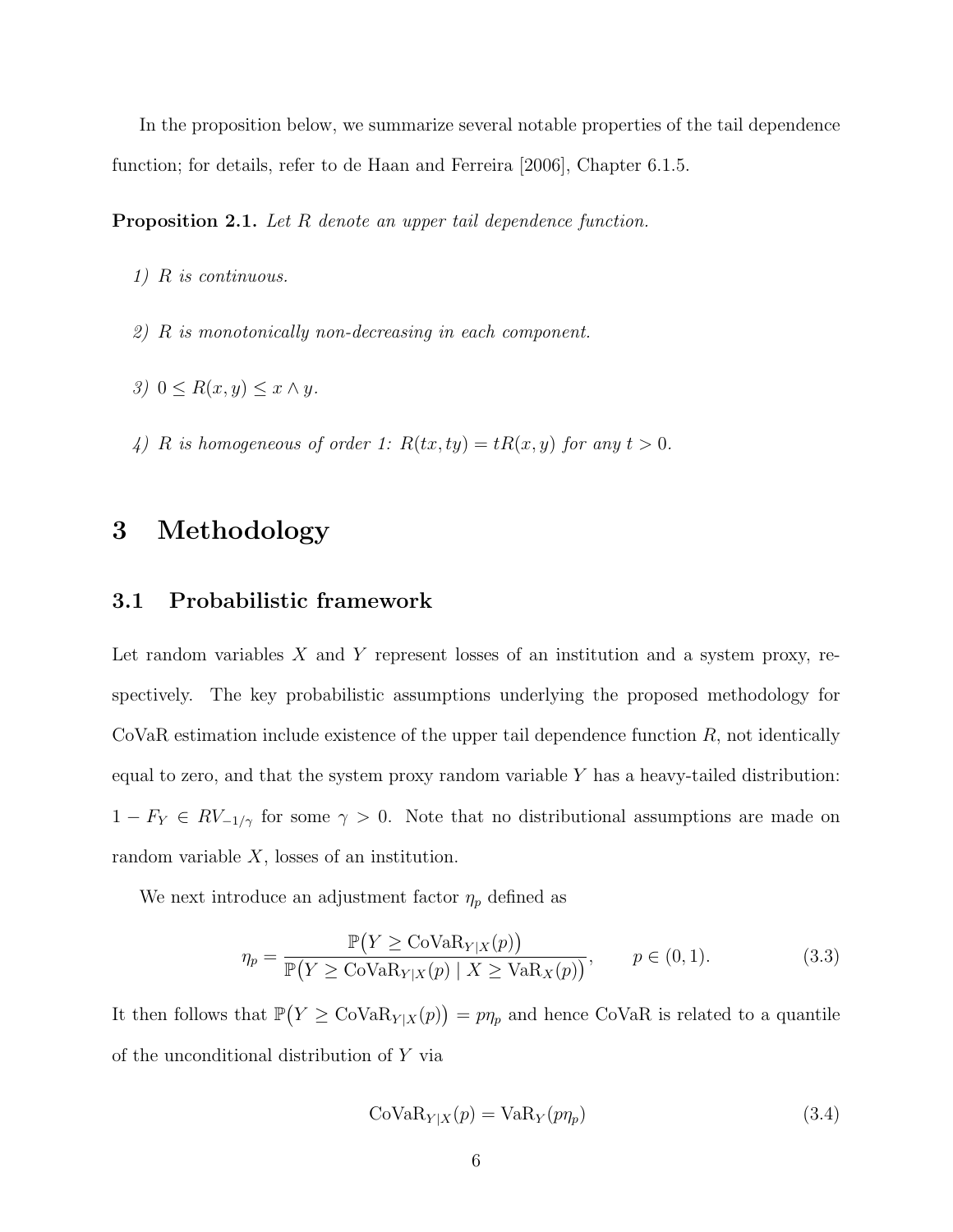with the adjusted quantile level  $p\eta_p$ . If X and Y are independent, then CoVaR coincides with the VaR of Y at the same level and  $\eta_p = 1$ . In the case of positive quadrant dependence, i.e., when  $\mathbb{P}(X \ge x, Y \ge y) \ge \mathbb{P}(X \ge x)\mathbb{P}(Y \ge y)$  for  $x, y \in \mathbb{R}$ , we have  $\eta_p < 1$  and CoVaR is equal to VaR at a higher confidence level determined by  $\eta_p$ .

Going back to the definition of CoVaR in  $(1.1)$  and using  $(3.4)$ , we have

$$
\frac{\mathbb{P}(X > \text{VaR}_X(p), Y > \text{VaR}_Y(p\eta_p))}{p} = p.
$$

At the same time, since in the risk measurement context the interest lies in small values of risk measure level  $p$ , the ratio above can be approximated using the tail dependence function in [\(2.2\)](#page-4-0):

$$
\frac{\mathbb{P}(X > \text{VaR}_X(p), Y > \text{VaR}_Y(p\eta_p))}{p} = \frac{\mathbb{P}(F_X(X) > 1 - p, F_Y(Y) > 1 - p\eta_p)}{p} \approx R(1, \eta_p)
$$

for values of  $p$  sufficiently close to 0. This suggests a possibility of approximating the true adjustment factor  $\eta_p$  in [\(3.3\)](#page-5-2) with an asymptotically determined approximation, denoted  $\eta_p^*$ , which is defined implicitly via

<span id="page-6-0"></span>
$$
R(1, \eta_p^*) = p. \t\t(3.5)
$$

In situations where tail dependence function provides a good approximation of the dependence structure in the tail region, we expect  $\eta_p$  and  $\eta_p^*$  to be close. We prove this formally in the supplementary appendix and explore this approximation further in simulation studies in Section [3.4.](#page-11-0)

As the tail dependence function is monotonically non-decreasing in each coordinate (see Proposition [2.1\)](#page-5-3), it follows that  $R(1,\eta)$  is increasing from zero to the value of the tail dependence coefficient  $R(1,1)$  for values of  $\eta$  from zero to one. Hence, a unique solution  $\eta_p^*$ to equation [\(3.5\)](#page-6-0) exists provided that  $p < R(1, 1)$ . In applications, p will typically be taken to be small and so generally it will be possible to find the solution as long as dependence is not too close to the tail independence case.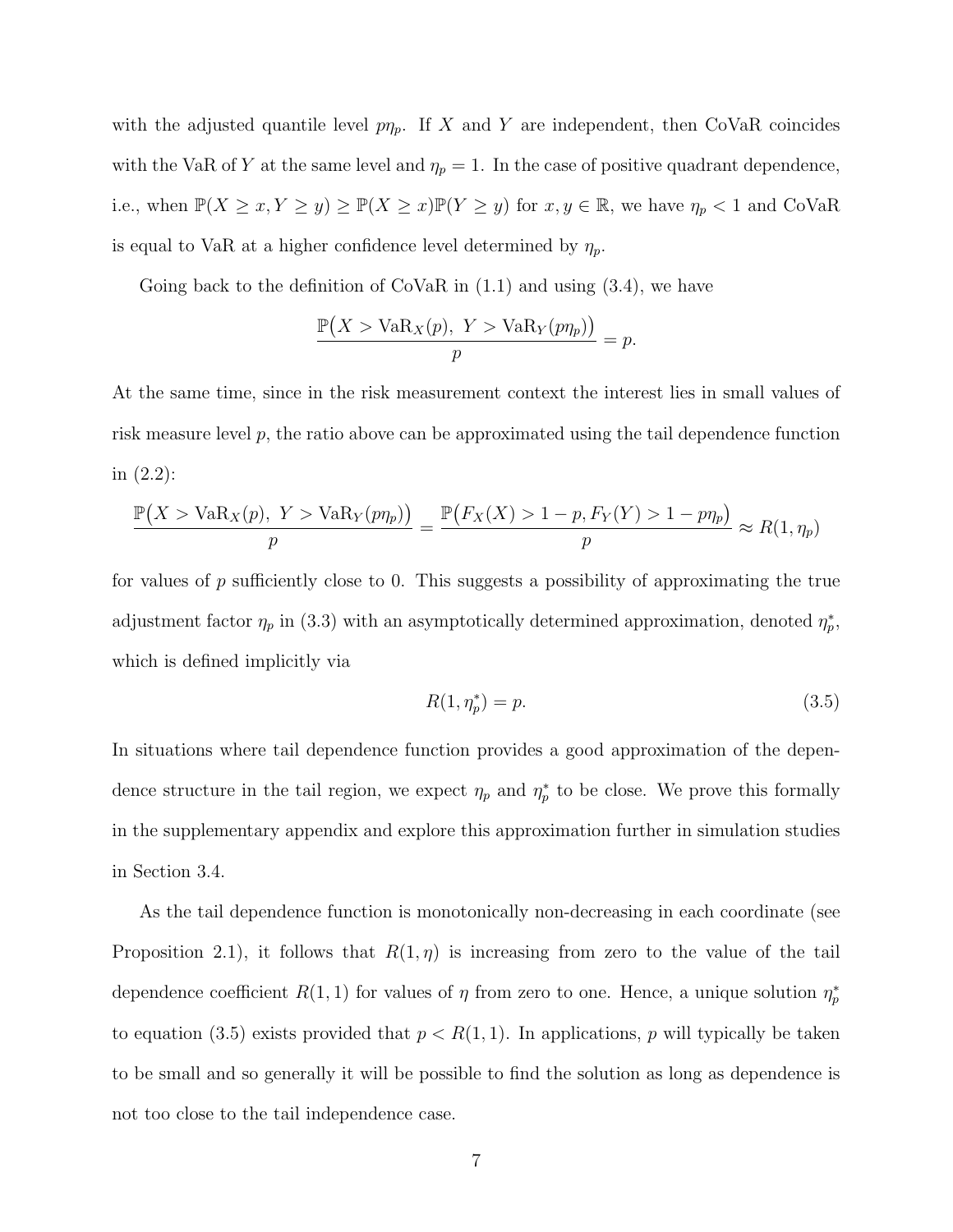In Supplementary Appendix S3, we plot  $R(1, \eta)$  as a function of  $\eta$  for several models and notice that stronger tail dependence will lead to a smaller value of  $\eta_p^*$ . Thus CoVaR is equivalent to the quantile of the unconditional distribution at a more extreme level  $p\eta_p^*$ ; see [\(3.4\)](#page-5-1). Regular variation of  $1 - F_Y$  can be used to give another approximation of CoVaR:

<span id="page-7-2"></span>
$$
CoVaR_{Y|X}(p) \approx VaR_Y(p\eta_p^*) \approx (\eta_p^*)^{-\gamma} VaR_Y(p) \qquad \text{for } p \text{ close to zero.} \tag{3.6}
$$

The above expression will be used as a basis for constructing an asymptotically motivated estimator of CoVaR.

#### 3.2 Estimation

Let  $(X_1, Y_1), \ldots, (X_n, Y_n)$  be an i.i.d. sample from a distribution satisfying assumptions stated in Section [3.1.](#page-5-4) Using ideas outlined above, we propose the following estimator of  $\text{CoVaR}_{Y|X}(p)$  for small values of p:

<span id="page-7-0"></span>
$$
\widehat{\text{Cov}}_{\mathbf{R}_{Y|X}}(p) = (\hat{\eta}_p^*)^{-\hat{\gamma}} \widehat{\text{VaR}}_Y(p). \tag{3.7}
$$

Tail index  $\gamma$  of the distribution of Y assumed to have a regularly varying tail can be estimated using the Hill estimator [\[Hill, 1975\]](#page-33-5):

$$
\hat{\gamma} = \frac{1}{k_1} \sum_{i=1}^{k_1} \log Y_{n,n-i+1} - \log Y_{n,n-k_1}.
$$

The choice of  $k_1$  can be automatically decided with a two-step subsample bootstrap method in [Danielsson et al. \[2001\]](#page-32-4).

 $VaR_Y(p)$  can be computed using a semi-parametric extreme quantile estimator [\[Weiss](#page-34-0)[man, 1978\]](#page-34-0):

<span id="page-7-1"></span>
$$
\widehat{\text{VaR}}_Y(p) = Y_{n,n-k_2} \left(\frac{k_2}{np}\right)^{\hat{\gamma}},\tag{3.8}
$$

where the choice of the sample fraction  $k_2$  typically aligns with that of  $k_1$ .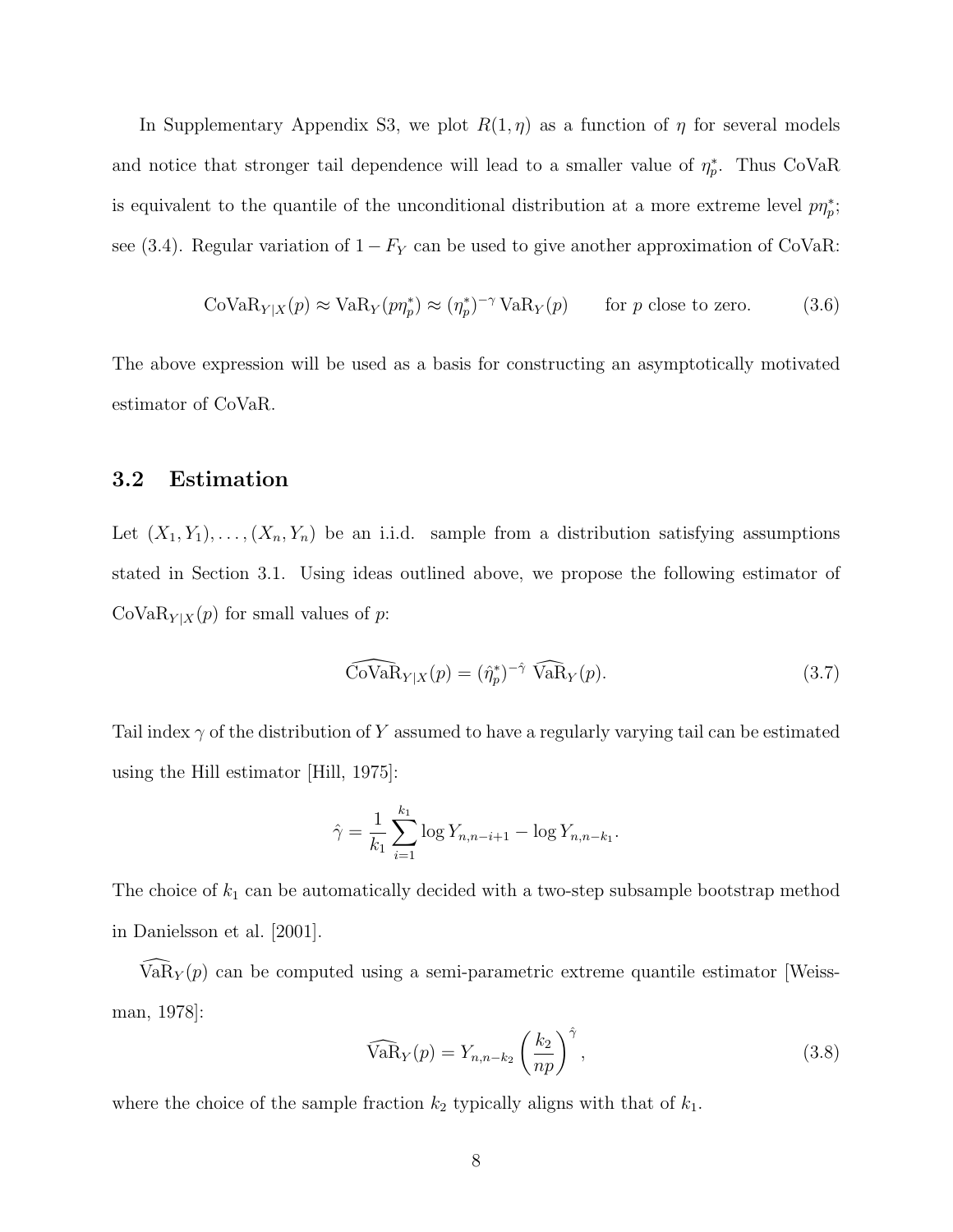Finding  $\hat{\eta}_p^*$  in [\(3.7\)](#page-7-0) requires an estimate of the tail dependence function. While a number of non-parametric estimators have been proposed in the literature, a parametric assumption on the form of  $R$  will lead to efficiency gains in light of data sparsity in the tail region as well as will facilitate computation of an estimate of  $\eta_p^*$ . Assuming a parametric model for the tail dependence function  $R(\cdot) = R(\cdot; \theta)$ , parameter  $\theta$  can be estimated using one of the methods available in the literature for this estimation problem. [Coles and Tawn \[1991\]](#page-32-5) and [Joe et al. \[1992\]](#page-33-6) apply maximum likelihood method, while [Ledford and Tawn \[1996\]](#page-33-7) and [Smith \[1994\]](#page-34-1) use a censored likelihood approach. [Einmahl et al. \[2008\]](#page-32-6) point out that these likelihood-based estimation methods require smoothness (or even existence) of the partial derivatives of the tail dependence function. Therefore, as an alternative, they propose an estimator based on the method-of-moments for dimension two, which requires a smaller set of conditions. In the simulation studies and subsequent data analysis, we adopt the methodof-moments (M-estimator) proposed in [Einmahl et al. \[2008\]](#page-32-6). This M-estimator has been extended in [Einmahl et al. \[2012\]](#page-32-2) to be used in arbitrary dimensions and its consistency and asymptotic normality hold under weak conditions.

We conclude this subsection with the definition of the M-estimator of the tail dependence function. Let  $R_i^X$  and  $R_i^Y$  denote, respectively, the rank of  $X_i$  among  $X_1, ..., X_n$  and the rank of  $Y_i$  among  $Y_1, ..., Y_n$  for  $i \in \{1, ..., n\}$ . A nonparametric estimator of the bivariate upper tail dependence function  $R$  is given by:

<span id="page-8-0"></span>
$$
\hat{R}_n(x,y) := \frac{1}{m} \sum_{i=1}^n \mathbb{1} \left\{ R_i^X \ge n + \frac{1}{2} - mx, R_i^Y \ge n + \frac{1}{2} - my \right\},\tag{3.9}
$$

where  $m = m_n \in \{1, ..., n\}$  is an intermediate sequence.

Suppose the function R belongs to some parametric family  $\{R(\cdot,\cdot;\boldsymbol{\theta}) : \boldsymbol{\theta} \in \Theta\}$ , where  $\Theta \subset \mathbb{R}^p$   $(p \geq 1)$  is the parameter space. Let  $g = (g_1, ..., g_p)^T : [0, 1]^2 \to \mathbb{R}^p$  be a vector of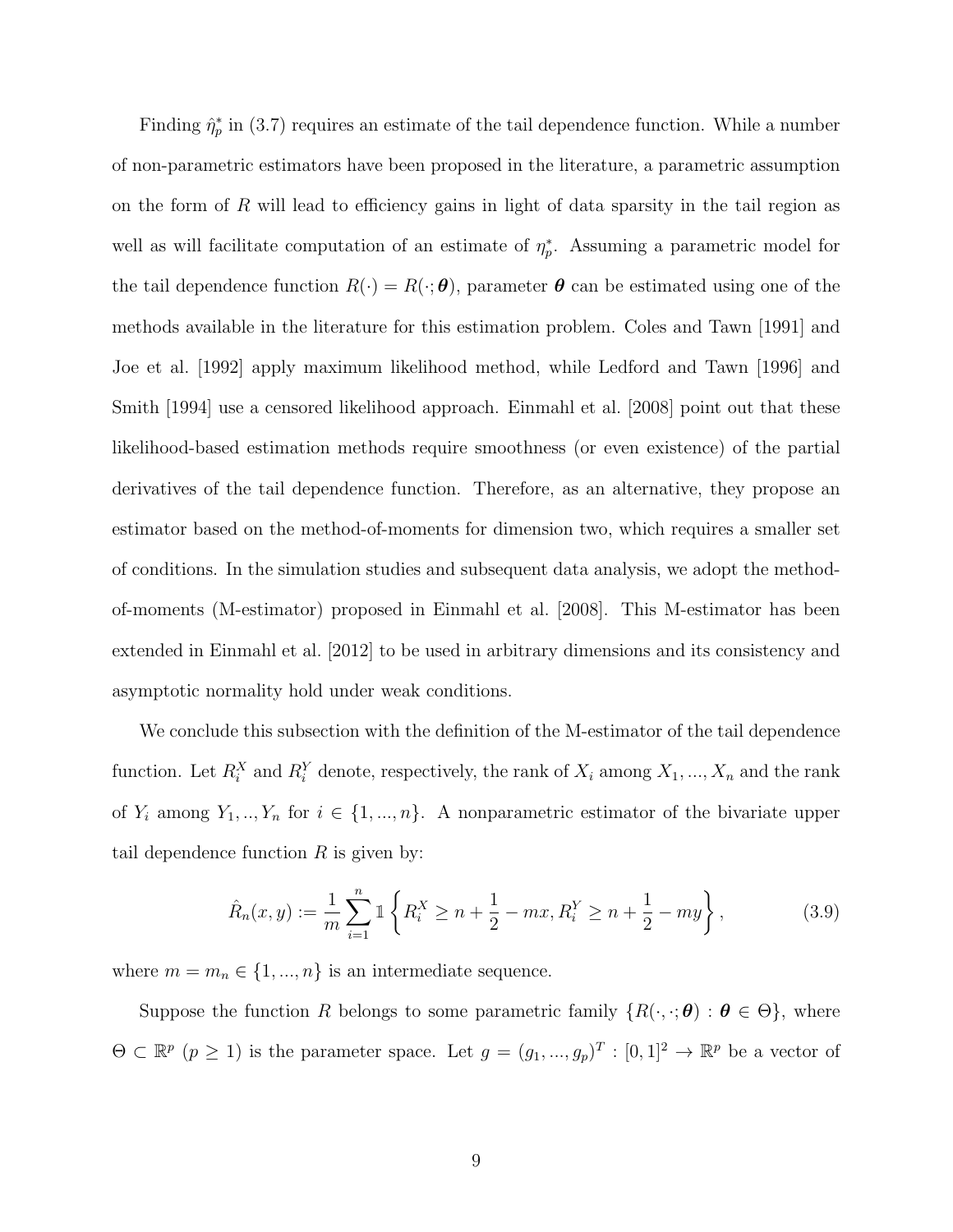integrable functions. Define function  $\varphi : \Theta \to \mathbb{R}^p$  as:

<span id="page-9-0"></span>
$$
\varphi(\boldsymbol{\theta}) := \int \int_{[0,1]^2} g(x,y) R(x,y; \boldsymbol{\theta}) dx dy.
$$
 (3.10)

Let  $\theta_0$  denote the true value of parameter  $\theta$ . The M-estimator  $\hat{\theta}$  of  $\theta_0$  is defined as a minimizer of the function [\(Einmahl et al. \[2012\]](#page-32-2))

$$
S_{m,n}(\boldsymbol{\theta}) = \left| \left| \varphi(\boldsymbol{\theta}) - \int \int_{[0,1]^2} g(x,y) \hat{R}_n(x,y) dx dy \right| \right|^2, \tag{3.11}
$$

where  $\|\cdot\|$  is the Euclidean norm, and  $\hat{R}_n(x, y)$  is the nonparametric estimator of R in [\(3.9\)](#page-8-0). The choice of m and test function g is discussed further in Section [3.4.](#page-11-0)

Once we have  $\hat{\theta}$ ,  $\hat{\eta}_p^*$  in [\(3.7\)](#page-7-0) can obtained by solving

<span id="page-9-1"></span>
$$
R(1, \hat{\eta}_p^*, \hat{\boldsymbol{\theta}}) = p. \tag{3.12}
$$

#### 3.3 Consistency

In this section we state consistency of the proposed CoVaR estimator, and begin by imposing the necessary assumptions to guarantee this result.

Firstly, we present three assumptions that are necessary for consistency of the high quantile estimator in [\(3.8\)](#page-7-1); see, e.g., Theorem 4.3.8 in [de Haan and Ferreira \[2006\]](#page-32-3). The first one is the second order condition on the distribution function of  $Y$ , the second one is for the two intermediate sequences  $k_j = k_j(n)$ ,  $j = 1, 2$ , used in the estimator of VaR in [\(3.8\)](#page-7-1), and the third one is about the probability level  $p = p(n)$ .

Denote the quantile function  $U_Y = (1/1 - F_Y)^{\leftarrow}$ , where  $\cdot^{\leftarrow}$  is the left-continuous inverse. Then clearly  $VaR_Y(p) = U(1/p)$ .

<span id="page-9-2"></span>Condition A. Assume that there exist a constant  $\rho < 0$  and an eventually positive or negative function  $A(t)$  such that as  $t \to \infty$ ,  $A(t) \to 0$  and for all  $x > 0$ ,

$$
\lim_{t \to \infty} \frac{\frac{U_Y(tx)}{U_Y(t)} - x^{\gamma}}{A(t)} = x^{\gamma} \frac{x^{\rho} - 1}{\rho}.
$$
\n(3.13)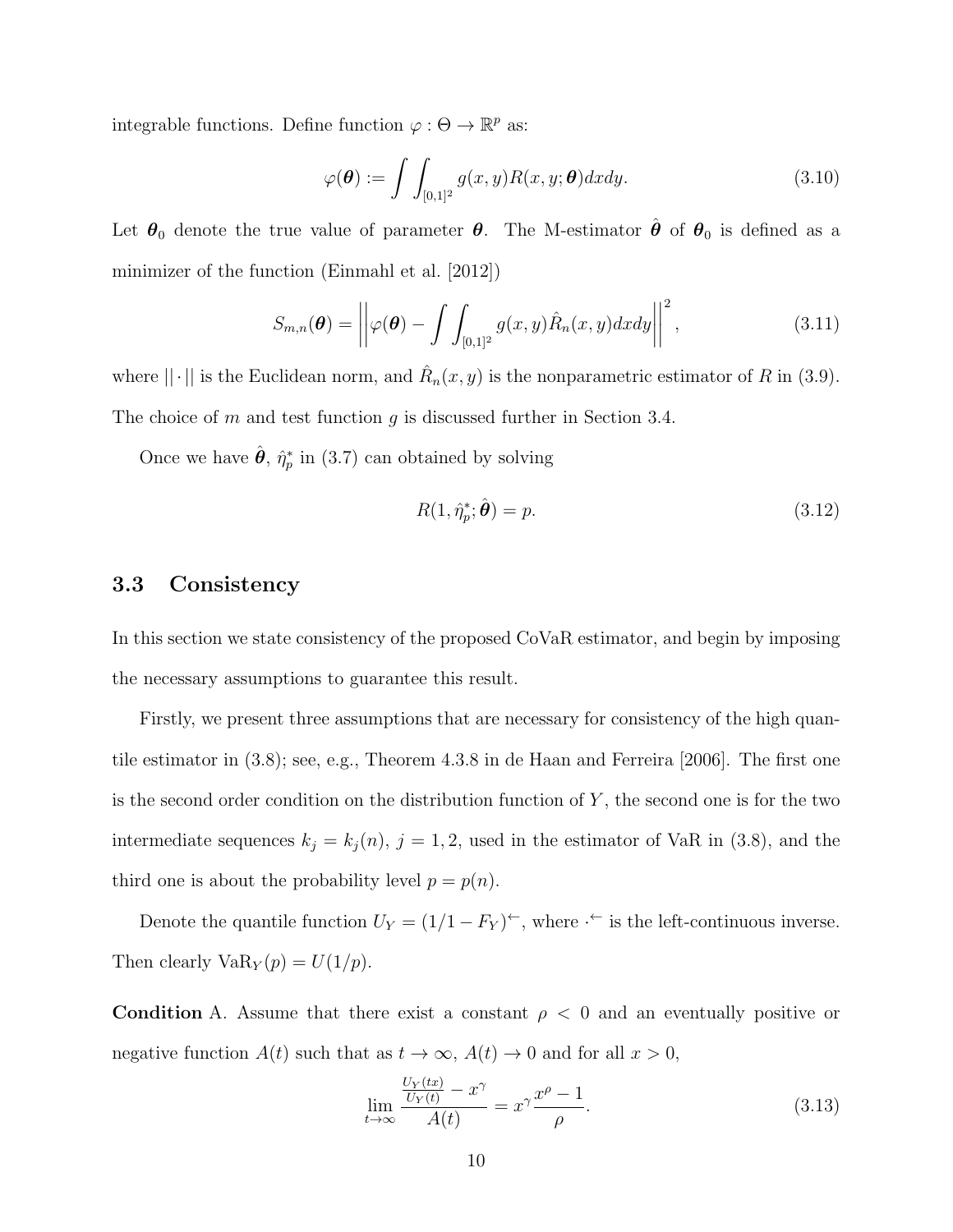This condition quantifies the speed of convergence in the definition of the heavy-tailedness.

**Condition** B. Assume that the intermediate sequences satisfy that as  $n \to \infty$ 

$$
k_j \to \infty
$$
,  $k_j/n \to 0$  and  $\sqrt{k_j}A(n/k_j) \to \lambda_j \in \mathbb{R}$ ,  $j = 1, 2$ . (3.14)

**Condition** C. Assume that the probability level  $p = p(n)$  is compatible with the intermediate sequences  $k_j$ ,  $j = 1, 2$  as follows:

$$
\frac{k_2}{np} \to \infty \text{ and } \frac{\sqrt{k_1}}{\log(k_2/np)} \to \infty, \text{ as } n \to \infty.
$$
 (3.15)

Next, we give the assumptions from Theorem 4.1 in [Einmahl et al. \[2012\]](#page-32-2), which guarantee the existence, uniqueness and consistency of M-estimator  $\hat{\theta}$ .

**Condition** D. (i) The function  $\varphi$  defined in [\(3.10\)](#page-9-0) is homeomorphism from  $\Theta \to \mathbb{R}^p$  and there exists  $\epsilon_0 > 0$  such that the set  $\{\theta \in \Theta : ||\theta - \theta_0|| \leq \epsilon_0\}$  is closed; (ii)  $\theta_0$  is in the interior of the parameter space  $\Theta$ ,  $\varphi$  is twice continuously differentiable and the total derivative of  $\varphi$  at  $\theta_0$  is of full rank.

Last but not least, we impose two conditions on the tail dependence function  $R$  in [\(2.2\)](#page-4-0). The first one aims at controlling the speed of convergence to the limit in [\(2.2\)](#page-4-0) by a power function and the second one is about the partial derivative of R:  $R_2(x, y; \theta) := \partial R(x, y; \theta) / \partial y$ .

<span id="page-10-0"></span>**Condition** E. There exists a constant  $\tilde{\rho} > 0$ , such that as  $u \to 0$ , uniformly for all  $(x, y) \in$  $[0, 1]^2 \setminus \{(0, 0)\}\$ 

$$
\frac{1}{u}\mathbb{P}\{F_X(X) > 1 - ux, F_Y(Y) > 1 - uy\} - R(x, y) = O(u^{\tilde{\rho}}). \tag{3.16}
$$

Note that a similar condition has been assumed for the M-estimator for  $\theta$ , see assumption (C1) in [Einmahl et al. \[2012\]](#page-32-2).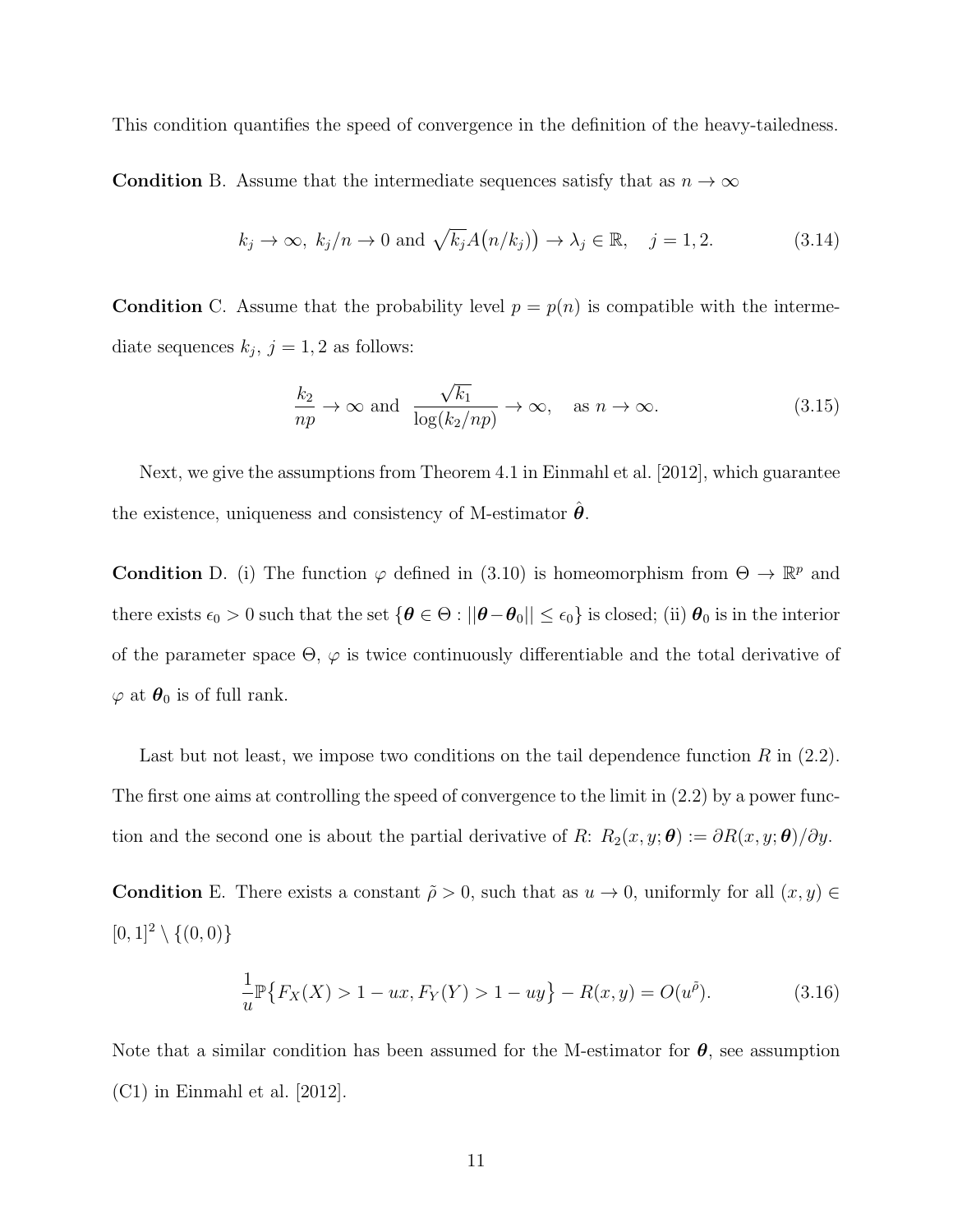<span id="page-11-1"></span>**Condition** F. For all  $\theta \in \Theta$ , the partial derivative  $R_2(x, y; \theta)$  is continuous with respect to y in the neighborhood of  $(1, 0; \theta)$  and  $R_2(1, 0; \theta) > 0$ .

Notice that we are going to handle  $R(1, \eta_p^*) = p$  as in [\(3.5\)](#page-6-0). As  $p \to 0$ , [Condition F](#page-11-1) ensures that  $\eta_p^* \to 0$  with the same speed as p for all tail dependence functions in the parametric family.

Consider the CoVaR estimator defined in [\(3.7\)](#page-7-0). Here,  $\hat{\gamma}$  is estimated by the Hill estimator;  $\widehat{VaR}_Y(p)$  is estimated using [\(3.8\)](#page-7-1) and  $\hat{\eta}_p^*$  is estimated with [\(3.12\)](#page-9-1). The following theorem shows consistency of the CoVaR estimator defined in [\(3.7\)](#page-7-0). The proof is given in Supplementary Appendix S1.

<span id="page-11-2"></span>Theorem 3.1. Assume that [Condition A-](#page-9-2)[Condition F](#page-11-1) hold. In particular, [Condition E](#page-10-0) holds with  $\tilde{\rho} > 1$ . Then, as  $n \to \infty$ ,

$$
\frac{\widehat{\text{CoVaR}}_{Y|X}(p)}{\text{CoVaR}_{Y|X}(p)} \xrightarrow{\mathbb{P}} 1.
$$

#### <span id="page-11-0"></span>3.4 Simulation studies

Several simulation studies are conducted in order to assess finite sample properties of the proposed CoVaR estimator.

To evaluate the CoVaR estimator in  $(3.7)$  for a given value of risk level p, we need to obtain estimates of the tail index parameter  $\gamma$ , adjustment factor  $\eta_p^*$  through the estimate of the parameters of the assumed tail dependence function, and  $VaR_Y(p)$ , the  $(1-p)$ -quantile of the distribution of  $Y$ . These three components will naturally all have an impact on the performance of the CoVaR estimator. Thus, we also report the behaviour of the individual components that comprise the CoVaR estimator to better understand main sources of its bias and estimation uncertainty.

The assessment is based on 100 Monte Carlo replications at risk level  $p = 5\%$ . To make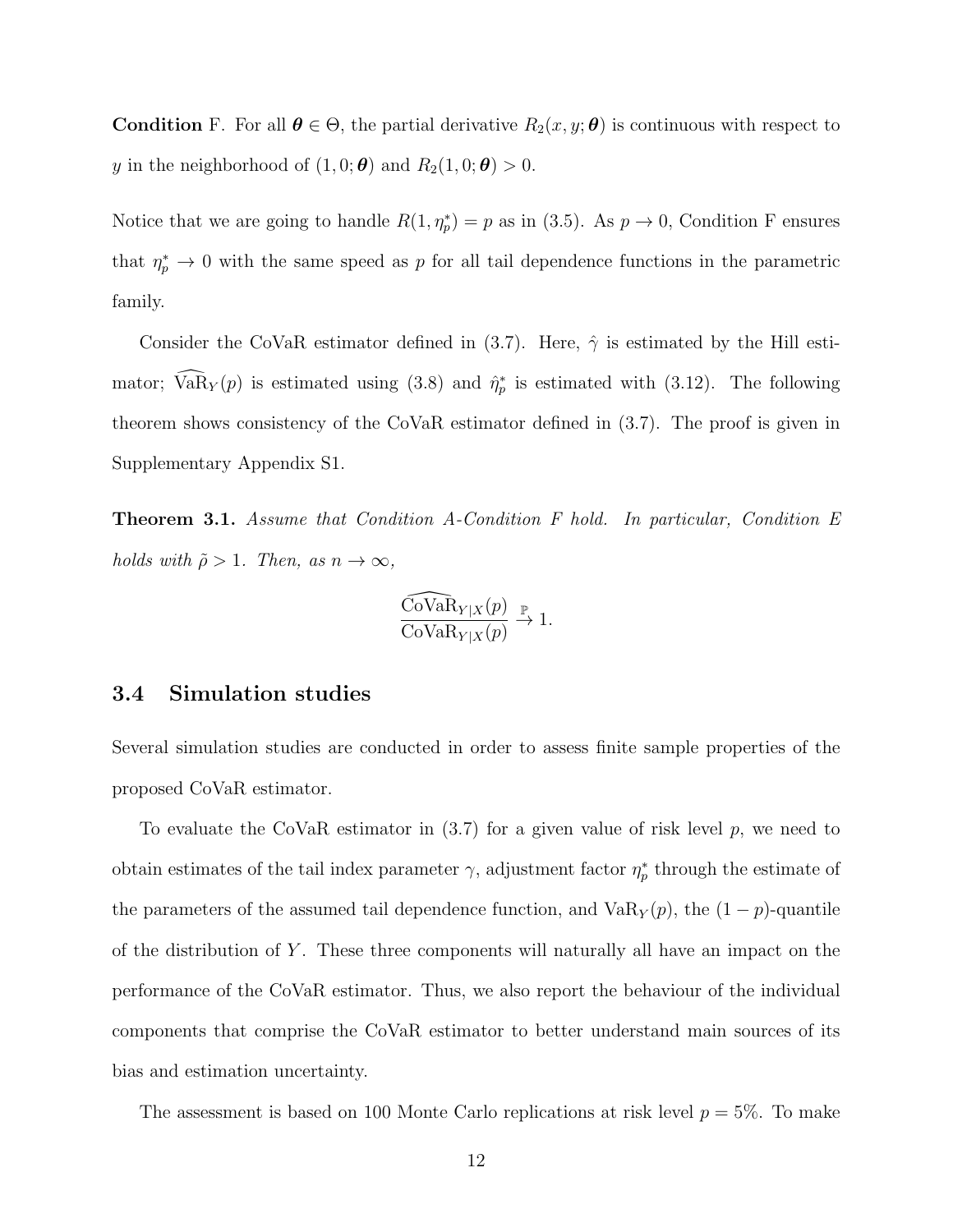our estimation procedure automatic for the purpose of simulation studies, we set  $k_2 = k_1$ and adopt the bootstrap method in [Danielsson et al. \[2001\]](#page-32-4) to choose the sample fraction  $k_1$ in the Hill estimator of  $\gamma$ .

The samples are simulated from the following five distributions; see Supplementary Appendix S2 for details:

- (1) Bivariate logistic distribution with dependence parameter  $\theta \in (0, 1]$ .
- (2) Bivariate Hüsler-Reiss (HR) distribution (Hüsler and Reiss [1989]) dependence parameter  $\theta > 0$ .
- (3) Bivariate bilogistic distribution[\(Smith \[1990\]](#page-34-2)) parameters  $\alpha, \beta \in (0, 1)$ .
- (4) Bivariate asymmetric logistic distribution with dependence parameter  $\theta \in (0,1]$  and asymmetry parameters  $\phi_1, \phi_2 \in [0, 1]$ .
- (5) Standard bivariate t distribution with  $\nu > 0$  degrees of freedom and correlation parameter  $\rho \in (-1, 1)$ .

The first four models belong to the class of bivariate extreme value distributions, and hence the tail dependence function for these distributions gives the exact representation of the underlying dependence structure. We let the margins of the first four models to be standard Fréchet distribution. The bivariate  $t$  distribution is multivariate regularly varying, and consecutively lies in the domain of attraction of a bivariate extreme value distribution with Fréchet margins (see, e.g., Example 5.21 in Resnick  $[1987]$ ). In this case, the tail dependence function approximates the dependence structure of the underlying distribution in the joint tail region.

The settings of the simulation studies are summarized in Table [1.](#page-14-0) In particular, for each model used for data generation, we indicate the values of the model parameters, the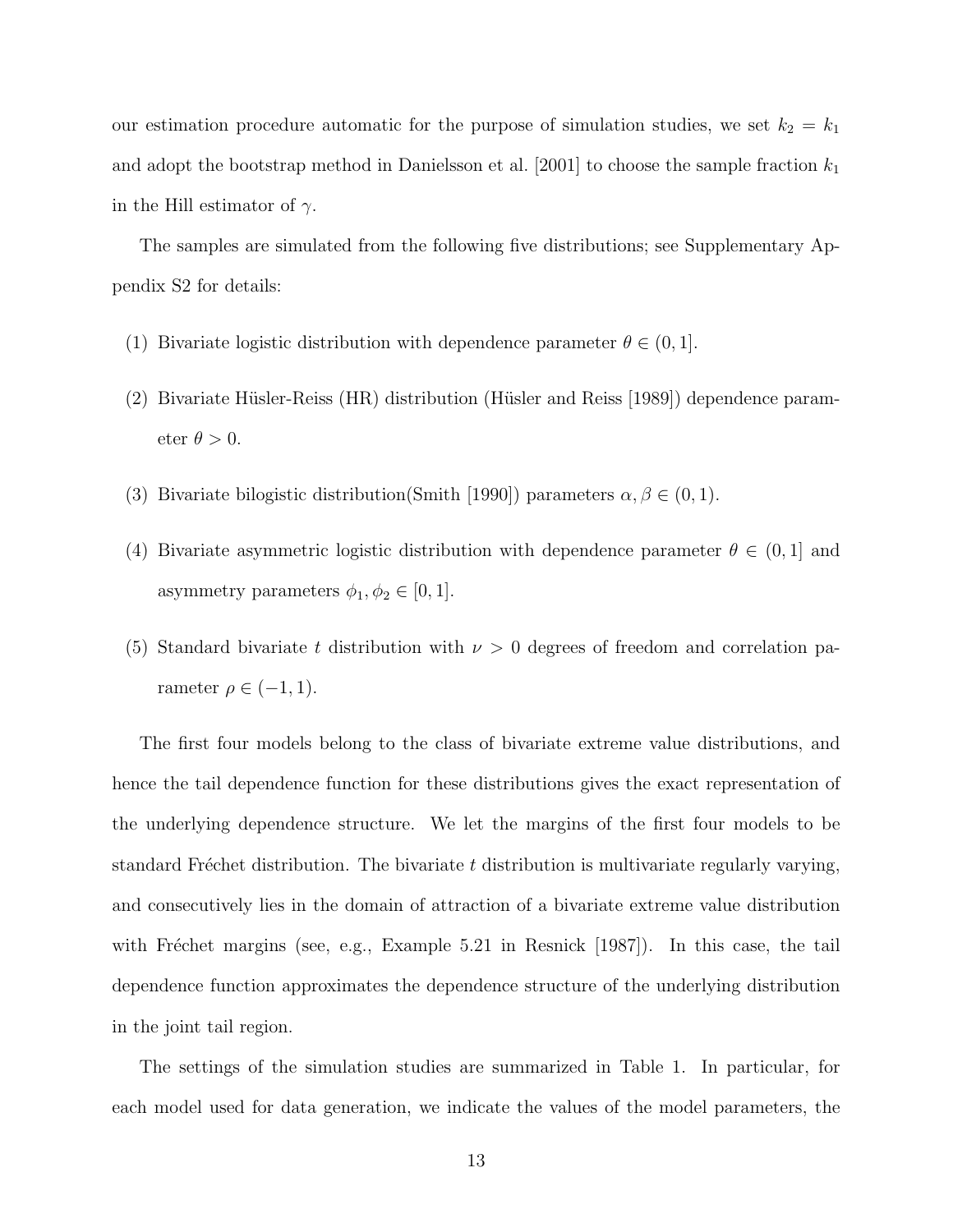size of the samples and give specification for the M-estimation of the parameters of the tail dependence function including the value of parameter m and test function  $g(x, y)$ .

We allow the sample sizes to differ across different models roughly guided by the dimension of parameter space Θ. For the first three distributions, the sample size is set to  $n = 2000$ , and we use  $n = 2500$  for the 3-parameter asymmetric logistic distribution. For the bivariate t distribution, we consider a larger sample size of  $n = 3000$  as the tail dependence function only gives an approximation of the true dependence structure and estimation of the parameters appears to be more challenging.

The choice of tuning parameter m and function  $g(x, y)$  for carrying out M-estimation of the parameters of the tail dependence function is based on the guidance given in [Einmahl](#page-32-2) [et al. \[2012\]](#page-32-2). As the M-estimator is sensitive to the value of  $m$ , its choice in simulation studies is made on the basis of the behaviour of the bias and root mean squared error (RMSE). Larger values of m lead to increase in the absolute value of the bias. However, in most cases,  $m$  can be chosen so as to minimize the RMSE. These "optimal" values of  $m$ , provided in Table [1,](#page-14-0) are subsequently employed in CoVaR estimation. The choice of function  $g(x, y)$  does not exert much influence on M-estimator and can be taken to have a simple form to facilitate computation. Our specific choices are presented in Table [1.](#page-14-0)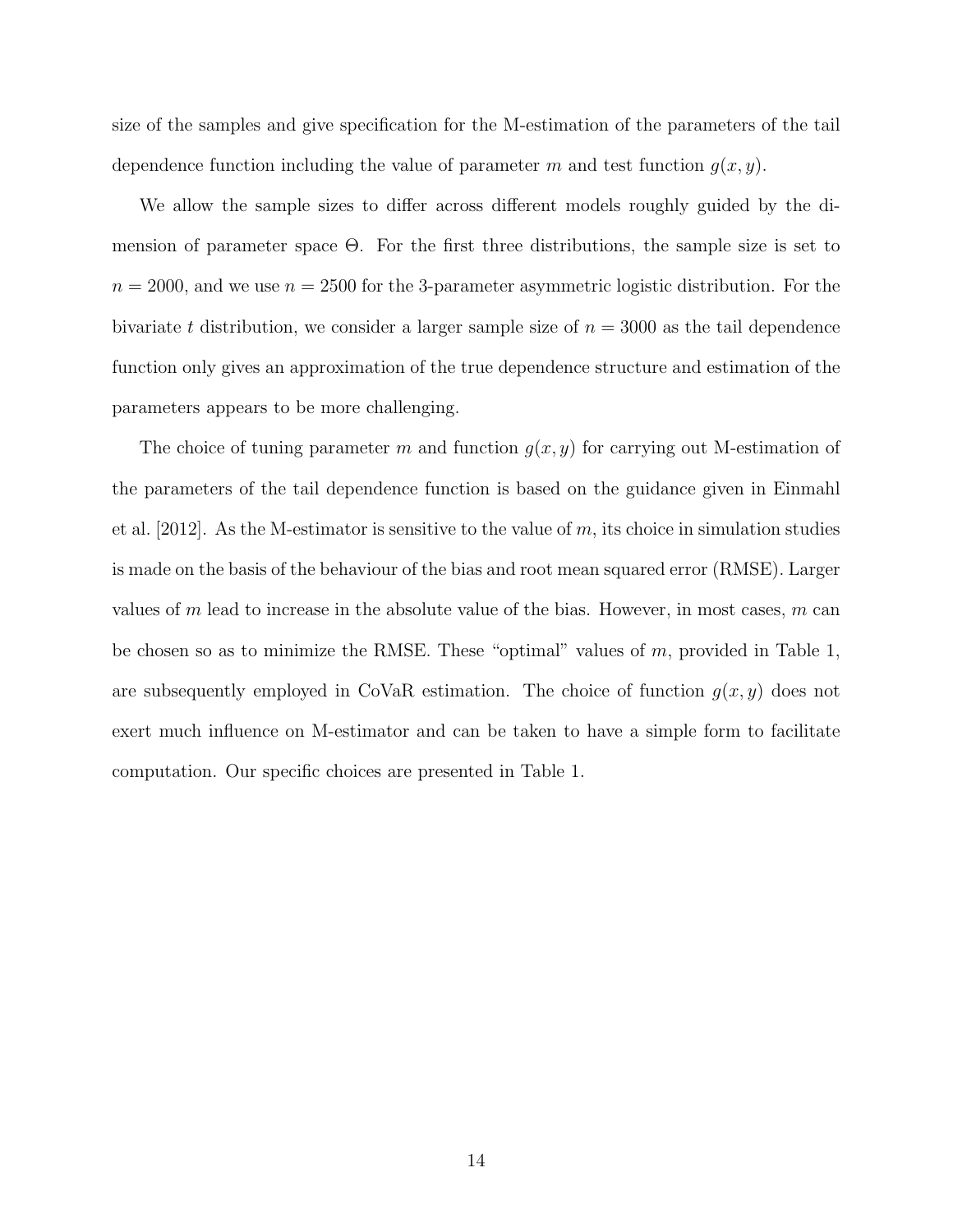<span id="page-14-0"></span>Table 1: Set-up of the simulation studies including distributions for data generation, their parameter values, sample size, and specifications for M-estimation of the parameters of the tail dependence function, including parameter m and test function  $g(x, y)$ .

| Model               | Parameters                                   | $\boldsymbol{n}$ | $\boldsymbol{m}$ | g(x,y)                       |
|---------------------|----------------------------------------------|------------------|------------------|------------------------------|
| Logistic            | $\theta = 0.6$                               | 2000             | 180              | $g(x, y) = 1$                |
| HR.                 | $\theta = 2.5$                               | 2000             | 280              | $g(x,y)=x$                   |
| <b>Bilogistic</b>   | $(\alpha, \beta) = (0.4, 0.7)$               | 2000             | 180              | $g(x,y) = (1,x)^T$           |
| Asymmetric logistic | $(\theta, \psi_1, \psi_2) = (0.6, 0.5, 0.8)$ | 2500             | 180              | $g(x,y) = (1, x, 2x + 2y)^T$ |
| Bivariate t         | $(\nu, \rho) = (5, 0.6)$                     | 3000             | 100              | $g(x, y) = (x, x + y)^{T}$   |

The summary statistics of the CoVaR estimates are reported in Table [2.](#page-15-0) The first row gives the true values of  $\text{CoVaR}_{Y|X}(p)$  under the various considered models, computed by finding the quantile of the conditional distribution, which is given as the solution to equation  $h(y) = p^2$  with

$$
h(y) = \int_{\{(u,v)\in\mathbb{R}^2:u> \text{VaR}_X(p), v>y\}} f(u,v)dudv,
$$
\n(3.17)

where Va $\text{R}_{X}(p)$  is the value of the  $(1 - p)$ -quantile of the distribution of X, and  $f(x, y)$ is the joint density function of random vector  $(X, Y)$ . As both mean and median of the estimates exceed the true CoVaR value, these results reveal the tendency of the proposed estimator to overestimate the true value. However, approximate 95% confidence intervals based on asymptotic normality of the sample mean do cover the true values. From the applied perspective, the proposed estimation procedure offers a conservative estimator of systemic risk as measured by CoVaR.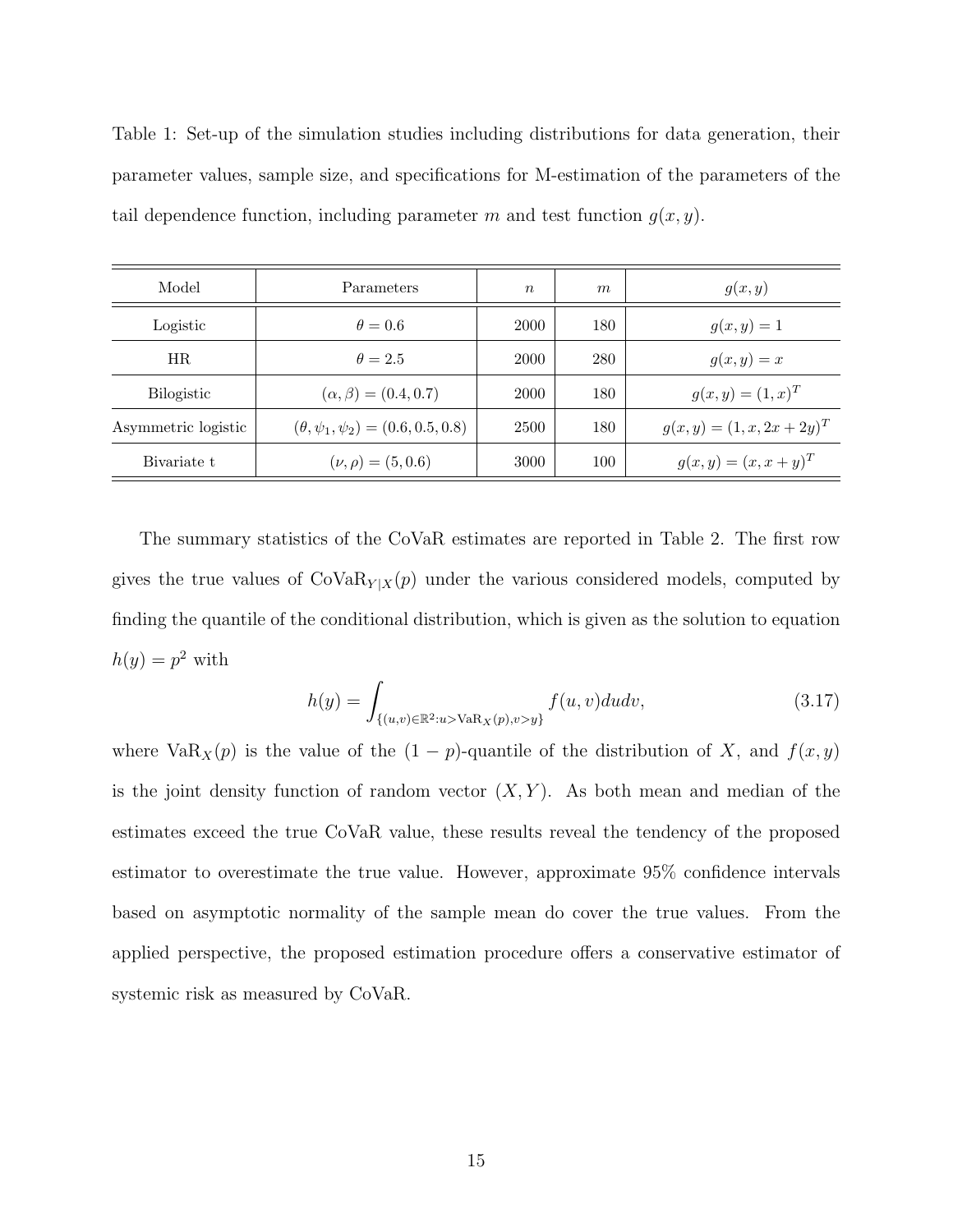<span id="page-15-0"></span>Table 2: Summary statistics of CoVaR estimates at level  $p = 0.05$  for simulation settings specified in Table [1.](#page-14-0) The first row gives the true value of CoVaR under each model. The bottom three panels correspond to CoVaR estimates when the specified component is held at the true value rather than being estimated.

|                     | logistic | HR     | bilogistic      | asymmetric logistic | bivariate t |  |  |  |  |  |
|---------------------|----------|--------|-----------------|---------------------|-------------|--|--|--|--|--|
| $CoVaR_{Y X}(0.05)$ | 367.31   | 399.48 | 341.52          | 281.49              | 4.42        |  |  |  |  |  |
|                     |          |        | Full estimator  |                     |             |  |  |  |  |  |
| Mean                | 446.34   | 463.40 | 460.94          | 327.75              | 4.50        |  |  |  |  |  |
| Median              | 425.50   | 456.33 | 434.50          | 314.42              | 4.48        |  |  |  |  |  |
| Standard deviation  | 127.92   | 130.75 | 149.86          | 83.40               | 0.55        |  |  |  |  |  |
|                     |          |        | True $\gamma$   |                     |             |  |  |  |  |  |
| Mean                | 325.14   | 350.26 | 352.88          | 253.01              | 4.13        |  |  |  |  |  |
| Median              | 324.57   | 345.26 | 351.78          | 251.79              | 4.10        |  |  |  |  |  |
| Standard deviation  | 29.44    | 31.81  | 34.44           | 26.58               | 0.46        |  |  |  |  |  |
|                     |          |        | True $\eta_p^*$ |                     |             |  |  |  |  |  |
| Mean                | 436.37   | 463.38 | 459.72          | $311.55\,$          | 4.26        |  |  |  |  |  |
| Median              | 415.40   | 456.32 | 433.12          | 312.67              | 4.28        |  |  |  |  |  |
| Standard deviation  | 117.98   | 130.73 | 148.33          | 69.19               | 0.48        |  |  |  |  |  |
| True $\eta_p$       |          |        |                 |                     |             |  |  |  |  |  |
| Mean                | 439.39   | 463.39 | 394.40          | 320.69              | 4.47        |  |  |  |  |  |
| Median              | 418.26   | 456.33 | 372.40          | 321.78              | 4.48        |  |  |  |  |  |
| Standard deviation  | 118.98   | 130.73 | 122.51          | 71.77               | 0.50        |  |  |  |  |  |

We have further investigated the sources of bias and variance of the CoVaR estimator. In particular, the panel in Table [2](#page-15-0) labelled "True  $\gamma$ " presents summary statistics of CoVaR estimates with the tail index kept at its true value, rather than being estimated. Here we observe a substantial bias and variance reduction. The bottom two panels show results based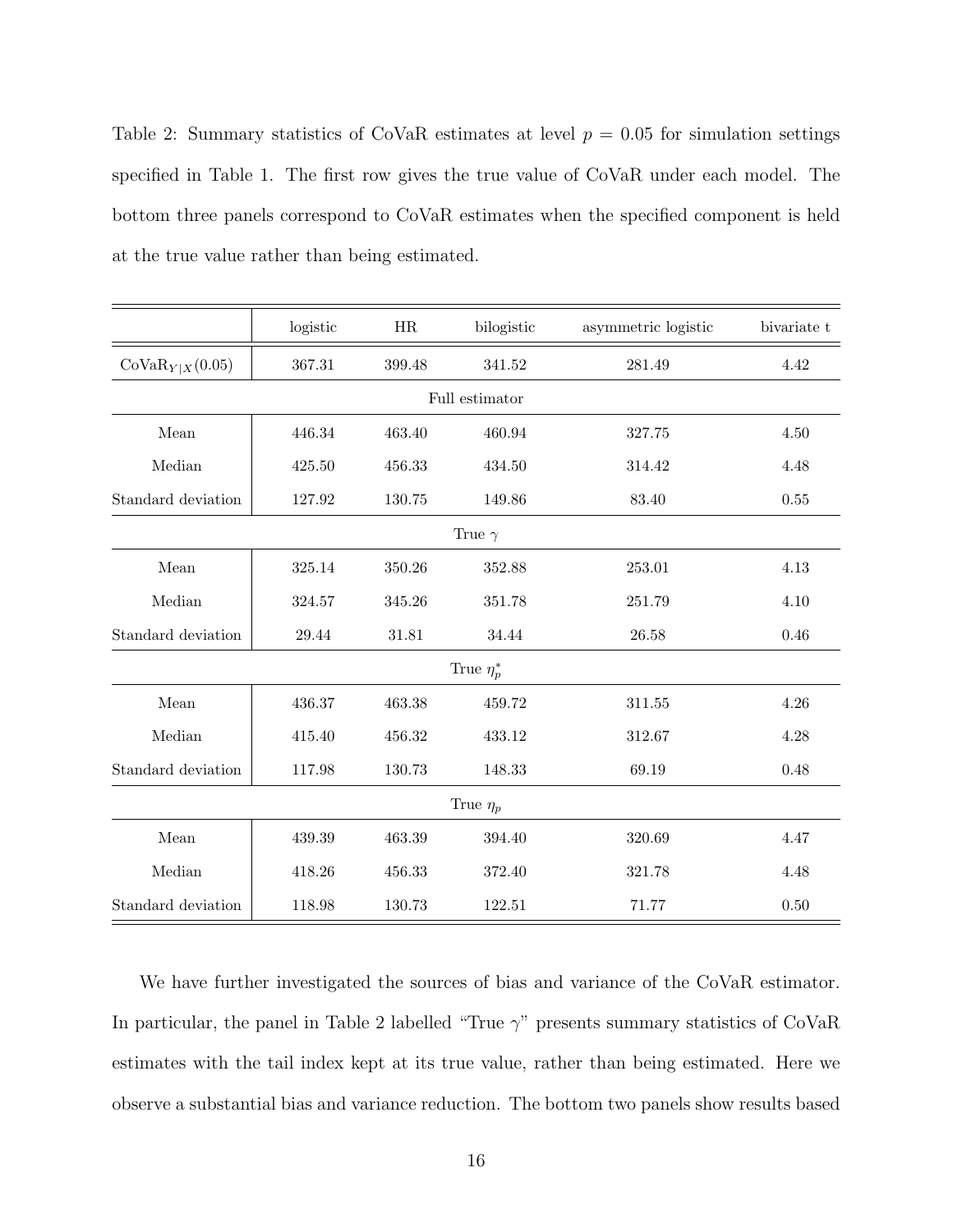on the true values of the approximate adjustment factor  $\eta_p^*$  and the exact adjustment factor  $\eta_p$ . The value of  $\eta_p^*$  is computed by solving equation  $R(1, \eta_p^*; \theta) = p$ , while  $\eta_p$  is evaluated from the following expression:

$$
\eta_p = \frac{\mathbb{P}\left\{Y > \text{CoVaR}_{Y|X}(p)\right\}}{p}.\tag{3.18}
$$

Little difference can be attributed to the use of  $\eta_p$  instead of  $\eta_p^*$ . And while, as expected, the use of true values or either  $\eta_p$  or  $\eta_p^*$  reduces both the bias and standard deviation of the CoVaR estimator, the reductions are modest compared to those of the tail index parameter. Hence, we can conclude that it is the estimator of  $\gamma$  that is largely responsible for the bias and variability of the proposed CoVaR estimator.

A more detailed view of the performance of the CoVaR estimator as well as its components is given by sampling density plots in Figure [1.](#page-18-0) In the rightmost panels, we indicate the first approximation of CoVaR, CoVa $\mathrm{R}_{Y|X}^*(p) := \mathrm{VaR}_Y(p\eta_p^*)$ , based on the true values of the adjustment factor  $\eta_p^*$  and  $(1 - p\eta_p^*)$ -quantile of the distribution of Y; see [\(3.6\)](#page-7-2). Note that, apart from being used to explore performance of estimators, distances between  $\eta_p$  and  $\eta_p^*$  (see the second panels), and  $\text{CoVaR}_{Y|X}(p)$  and  $\text{CoVaR}_{Y|X}(p)$  can also be used to indicate how well the upper tail dependence function approximates the conditional tail probability when  $p$  is small. Based on the sampling densities, we observe the presence of a small positive bias in the Hill estimator of the tail index  $\gamma$ . This could potentially be remedied by the use of a bias-corrected estimator. The estimator of the adjustment factor  $\eta_p^*$  tends to perform fairly well across all models, with only a modest negative bias visible for the logistic and bivariate t distributions. Furthermore, the difference between the exact value of the adjustment factor  $\eta_p$  and its approximation  $\eta_p^*$  is quite small relative to the sampling variability of the estimator under all models but the bilogistic distribution (see Figure  $1(c)$ ). In the latter case, the visual distance may be attributed to fairly small variability of the estimator. Comparison of CoVaR estimates based on  $\eta_p$  and  $\eta_p^*$  reveals only a minor impact of the observed discrepancy in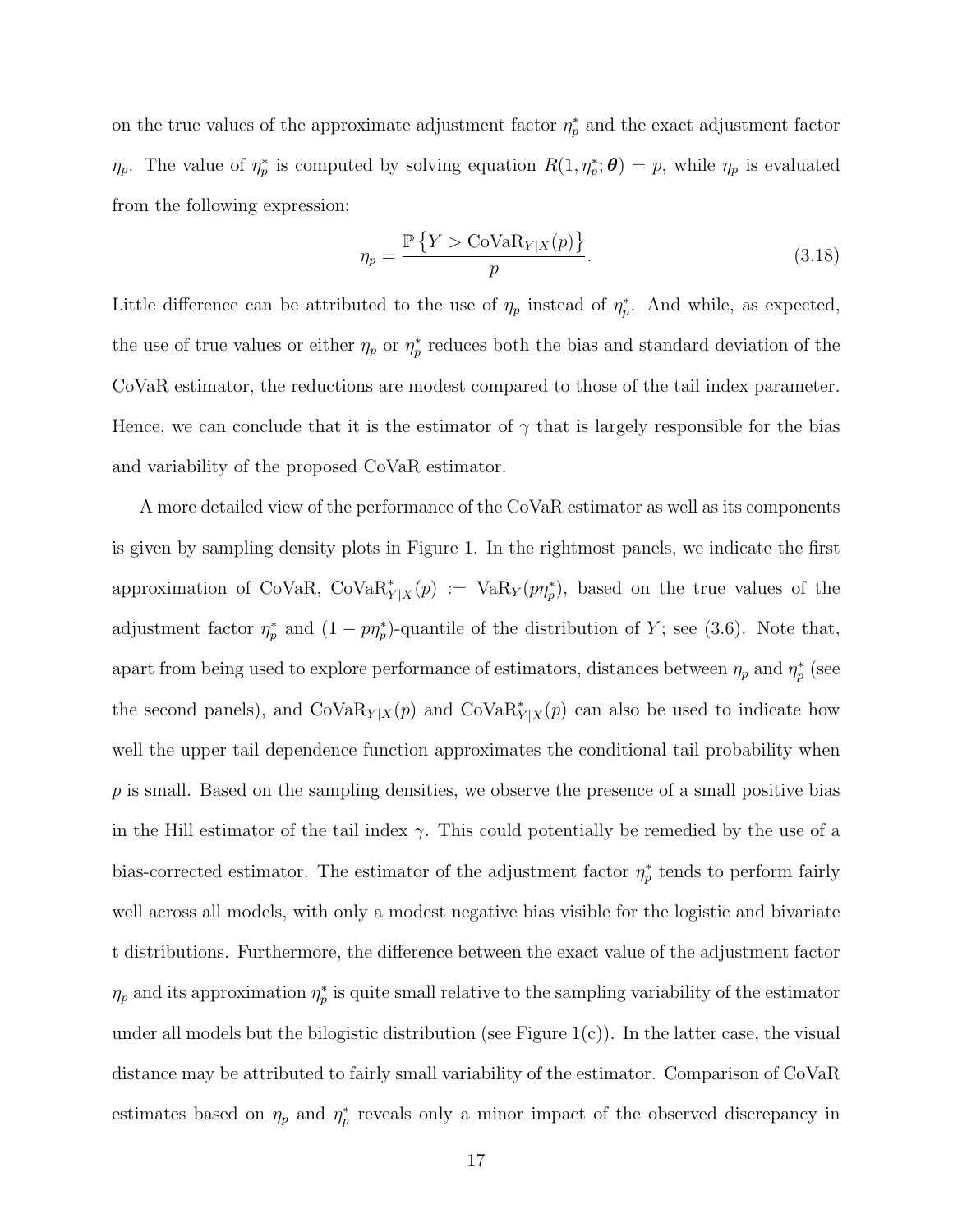$\eta_p$  and  $\eta_p^*$  values. It is interesting to note that, in the case of the asymmetric logistic and bivariate t distributions,  $\hat{\eta}_p^*$  appears to be more accurate for the exact value  $\eta_p$  rather than  $\eta_p^*$ , although the overall influence of  $\hat{\eta}_p^*$  on the estimation of CoVaR appears to be quite small. The final component of the CoVaR estimator is the estimator of  $VaR_Y(p)$ . As typical for a high quantile estimator, the sampling density displays pronounced skewness to the right. However, the mode tends to coincide well with the true value of the quantile. Here the proposed CoVaR estimator naturally inherits properties of a high quantile estimator but with variability further amplified due to extrapolation to an even more extreme quantile level.



(a) Logistic model



(b) HR model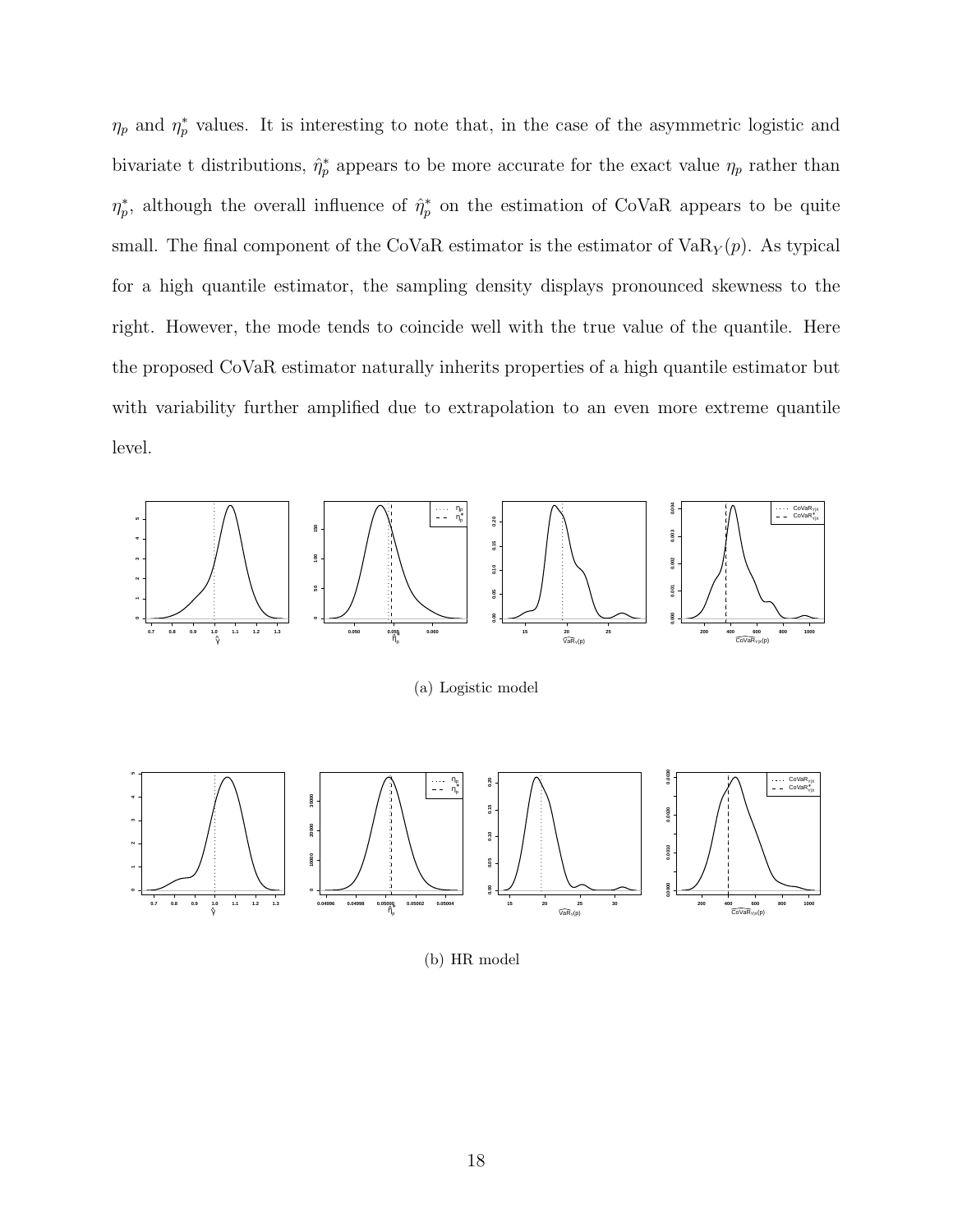

(c) Bilogistic model



(d) Asymmetric logistic model



(e) bivariate t model

<span id="page-18-0"></span>Figure [1](#page-14-0): The sampling densities of estimates of  $\gamma$ ,  $\eta_p^*$ , VaR<sub>Y</sub> $(p)$ ; see Table 1 for simulation settings.

#### 3.5 Extension of CoVaR definition to different risk levels

It is possible to extend the definition of CoVaR to allow for different risk levels in the conditioning event  $\{X \geq \text{VaR}_X(p_1)\}\$  and in the event of Y exceeding the CoVaR; see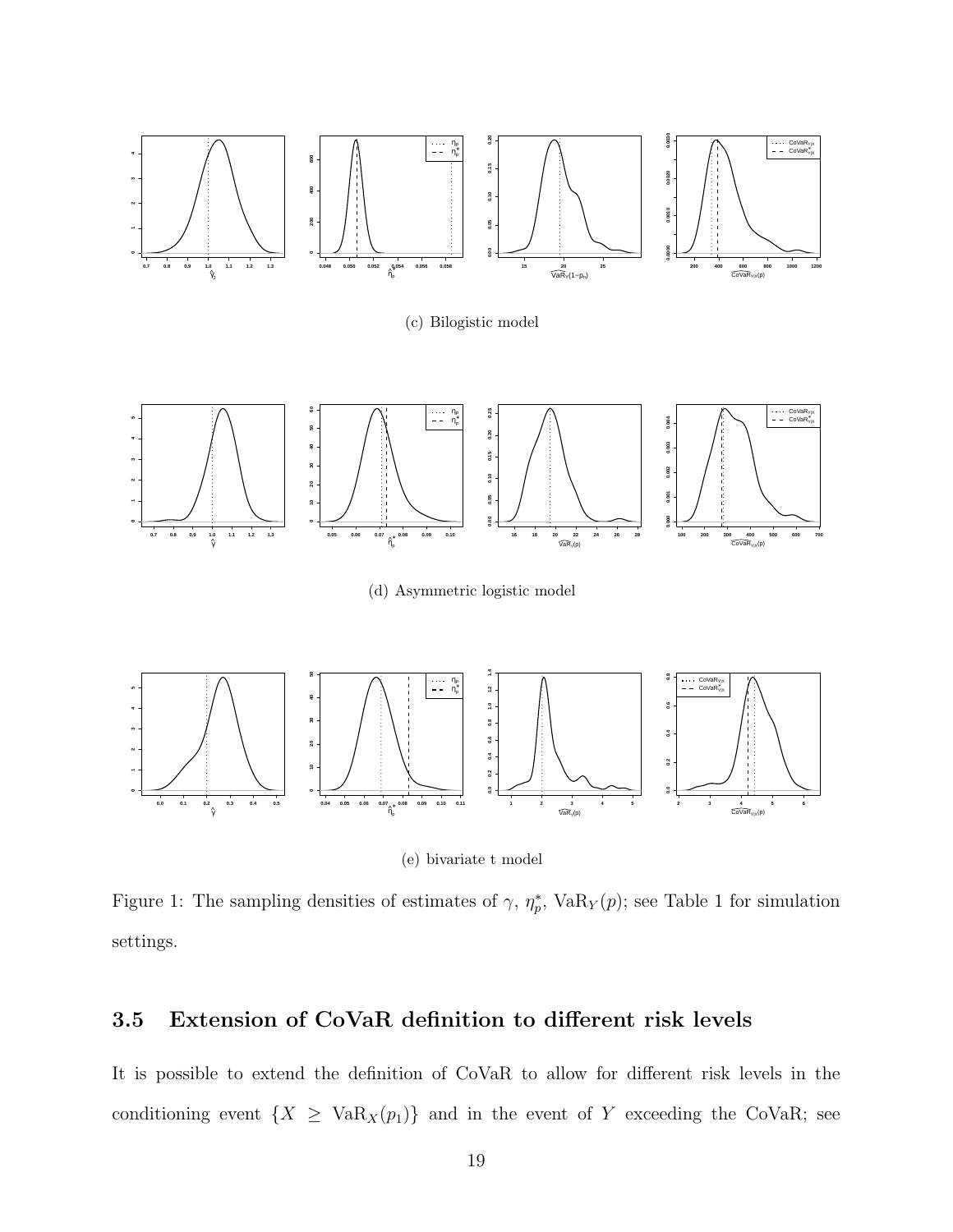[Mainik and Schaanning \[2014\]](#page-33-0). In this case, we define CoVaR at level  $\mathbf{p} = (p_1, p_2)$ , denoted CoVa $\mathrm{R}_{Y|X}(p_1, p_2)$ , as the  $(1 - p_2)$ -quantile of the conditional loss distribution:

$$
\mathbb{P}(Y \geq \text{CoVaR}_{Y|X}(p_1, p_2) \mid X \geq \text{VaR}_{X}(p_1)) = 1 - p_2, \qquad p_1, p_2 \in (0, 1). \tag{3.19}
$$

This extended definition of CoVaR is useful in applications as it allows to consider a less extreme risk level for CoVaR in comparison to the conditioning event (with  $p_2$  larger than  $p_1$ ), which results in more observations being available for model validation and backtesting.

To modify the estimator of CoVaR for the extended definition, we follow steps analogous to those presented in Section [3.1.](#page-5-4) In particular, we note that

$$
\mathrm{CoVaR}_{Y|X}(p_1, p_2) = \mathrm{VaR}_{Y}(p_2 \eta_{\mathbf{p}}) \quad \text{with} \quad \eta_{\mathbf{p}} = \frac{\mathbb{P}(Y \geq \mathrm{CoVaR}_{Y|X}(p_1, p_2))}{\mathbb{P}(Y \geq \mathrm{CoVaR}_{Y|X}(p_1, p_2) \mid X \geq \mathrm{VaR}_{X}(p_1))}.
$$

Hence, the following equality holds based on the definition of CoVaR:

$$
\frac{\mathbb{P}(X \ge \text{VaR}_X(p_1), Y \ge \text{CoVaR}_{Y|X}(p_1, p_2))}{p_1} = p_2,
$$

and applying the marginal probability integral transforms leads to the approximation:

$$
\frac{\mathbb{P}\Big(F_X(X) \ge 1 - p_1, \ F_Y(Y) \ge 1 - \eta_{\mathbf{p}} \frac{p_2}{p_1} p_1\Big)}{p_1} \approx R\Big(1, \eta_{\mathbf{p}} \frac{p_2}{p_1}\Big) \quad \text{for } p_1 \approx 0.
$$

We can then define the approximate adjustment factor  $\eta_{\mathbf{p}}^*$  via equation

<span id="page-19-0"></span>
$$
R\left(1, \eta_{\mathbf{p}}^* \frac{p_2}{p_1}\right) = p_2. \tag{3.20}
$$

These steps then suggest the following estimator for CoVaR at level  $\mathbf{p} = (p_1, p_2)$ :

<span id="page-19-1"></span>
$$
\widehat{\text{CoVaR}}_{Y|X}(p_1, p_2) = \widehat{\text{VaR}}_Y(1 - p_2)(\hat{\eta}_\mathbf{p}^*)^{-\hat{\gamma}} = Y_{n, n - k_2} \left(\frac{k_2}{np_2}\right)^{\hat{\gamma}} (\hat{\eta}_\mathbf{p}^*)^{-\hat{\gamma}},\tag{3.21}
$$

where  $\hat{\gamma}$  is the Hill estimator of  $\gamma$  with sample fraction  $k_1$ . Estimation of  $\eta_{\mathbf{p}}^*$  is carried out in the same way as discussed earlier via parametric estimation of the tail dependence function and subsequently solving equation [\(3.20\)](#page-19-0).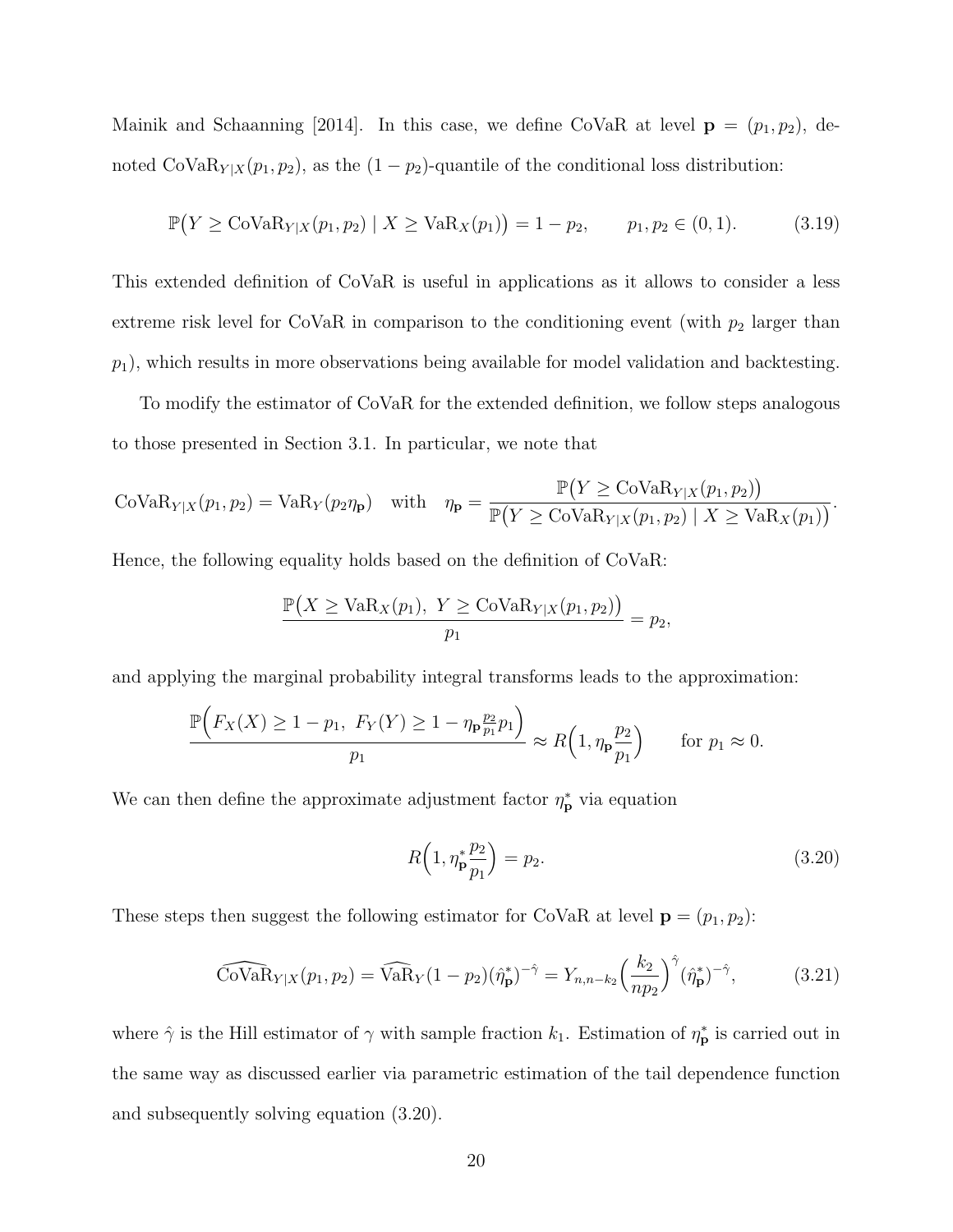# <span id="page-20-0"></span>4 Application

In this section, we illustrate how the CoVaR estimation methodology presented in the previous section can be utilized to produce dynamic CoVaR forecasts using financial time series. In addition, we compare the proposed methodology with the fully-parametric method of Girardi and Ergün [2013] and the EVT-based method of [Nolde and Zhang \[2018\]](#page-33-1).

#### <span id="page-20-1"></span>4.1 Data description

In our application, we consider 14 financial institutions studied in [Acharya et al. \[2017\]](#page-32-7) with a market capitalization in excess of 5 billion USD as of the end of June 2007, including AFLAC INC (AFL), AMERICAN INTERNATIONAL GROUP INC (AIG), ALLSTATE CORP (ALL), BANK OF AMERICA CORP (BAC), HUMANA INC (HUM), J P MOR-GAN CHASE & CO (JPM), LINCOLN NATIONAL CORP (LNC), M B I A INC (MBI), PROGRESSIVE CORP OH (PGR), U S A EDUCATION INC (SLM), TRAVELERS COM-PANIES INC (TRV), UNUMPROVIDENT CORP (UNM), WELLS FARGO & CO NEW (WFC), WASHINGTON MUTUAL INC (WM). The S&P 500 index (GSPC) is used as a system proxy. The sample period is from January 1, 2000 to December 30, 2021, consisting of 5535 daily closing price records for each time series. The daily losses (%) were calculated as negative log returns. Figure [2](#page-21-0) gives the time series plots of daily losses for one of the institutions (AFL) and the GSPC index, both displaying a typical behaviour for financial time series including periods of volatility clustering such as the one during the global financial crisis of 2007–2009.

In selection of financial institutions for the data analysis, we considered the length of their available data records as well as compliance with model assumptions for the proposed method. In addition, we chose to include institutions for which tail index estimates differed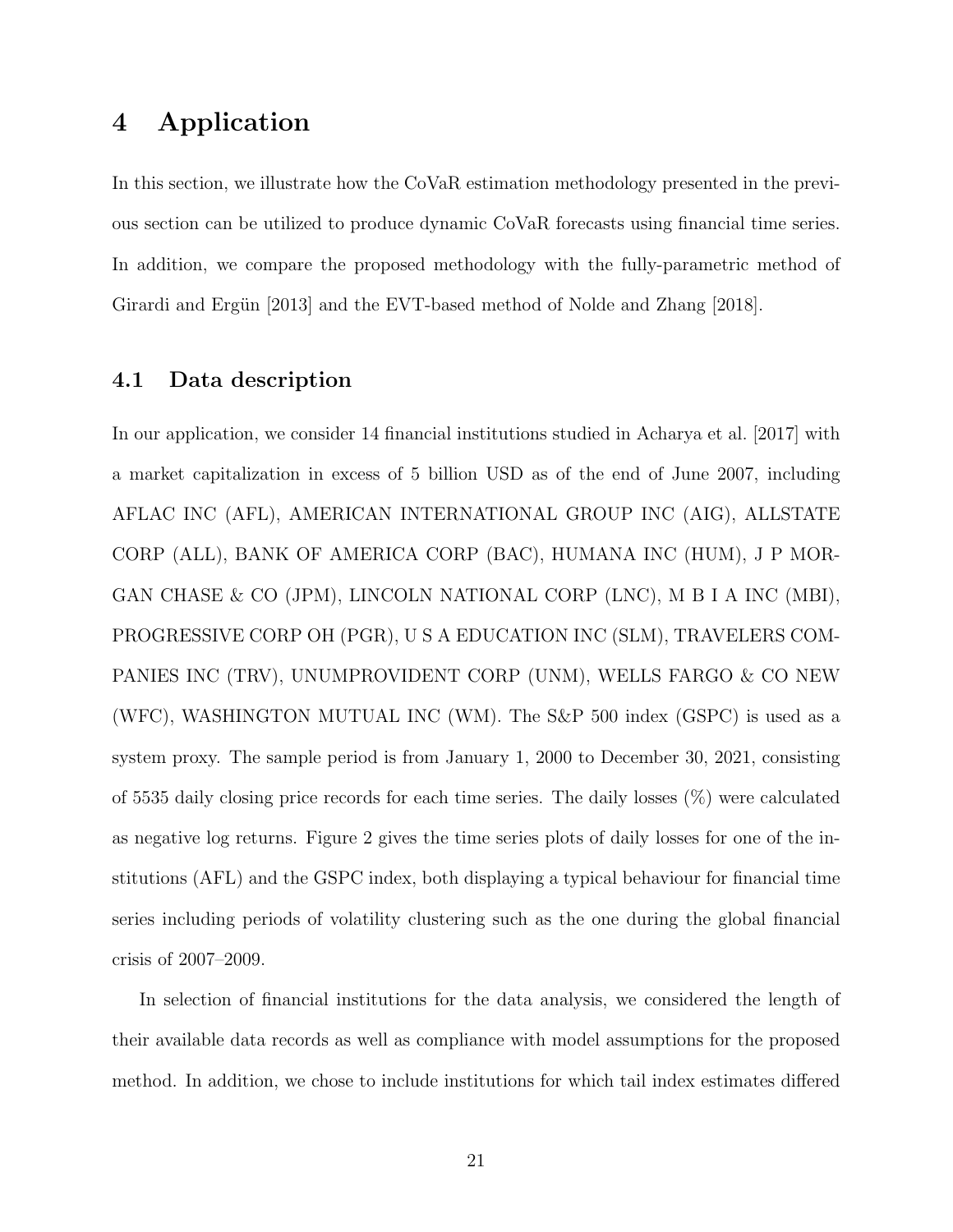from that of the S&P 500 index.



<span id="page-21-0"></span>Figure 2: Time series plots of daily losses for AFLAC INC (AFL) and the S&P 500 index.

#### 4.2 CoVaR estimation and forecasting in the dynamic setting

The methodology outlined in Section [3,](#page-5-0) developed under the premise of i.i.d. observations, is not directly suited to produce dynamic estimates and forecasts of CoVaR for financial time series, known to possess serial dependence and display volatility clustering. One way to address this issue is by combining a GARCH-type model for capturing the evolution of the conditional mean and variance of the underlying stochastic process with an EVT-based static treatment of the i.i.d. innovations; see, e.g. [McNeil and Frey \[2000\]](#page-33-9). This leads to a two-stage procedure in which first an ARMA-GARCH process is fitted to the returns (or losses) data, assuming a parametric model for innovations, followed by applying an EVTbased estimation procedure to the sample of realized residuals.

Let  ${X_t^i}_{t\in\mathbb{N}}$  and  ${X_t^s}_{t\in\mathbb{N}}$  denote time series of losses for an institution (or company) and a system proxy (market index) adapted to the filtrations  $\mathcal{F}^i = \{\mathcal{F}^i_t\}_{t\in\mathbb{N}}$  and  $\mathcal{F}^s =$  $\{\mathcal{F}_t^s\}_{t\in\mathbb{N}}$ , respectively. To produce dynamic forecasts, we next define conditional versions of risk measures at time t given information in the series up to time  $t - 1$ . The (conditional)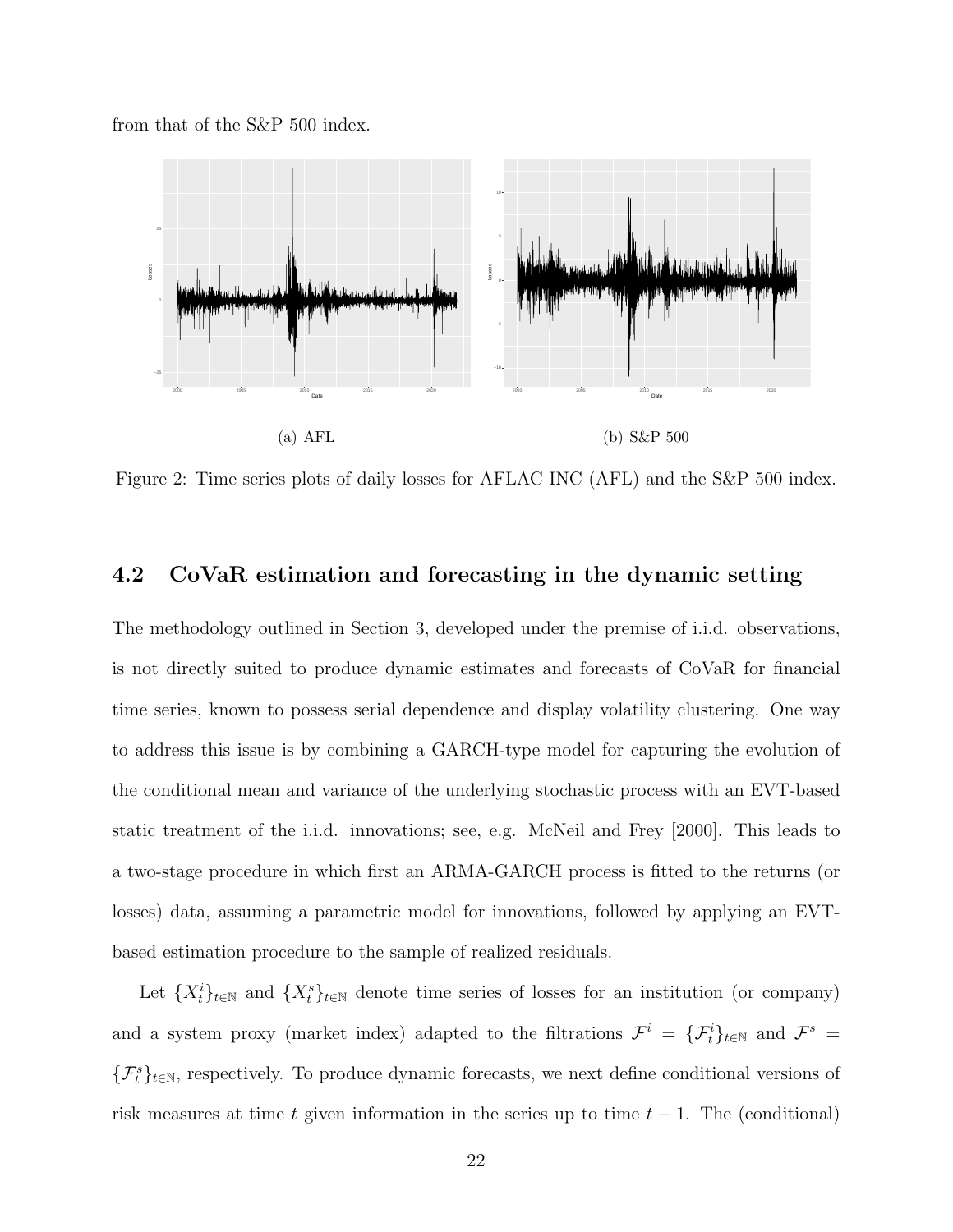VaR at confidence level  $p_1 \in (0,1)$  for  $X_t^i$  given information on the institution's losses up to time  $t-1$ , denoted Va $R_t^i(p_1)$ , is defined as the  $(1-p_1)$ -quantile of the distribution of  $X_t^i$ conditional on  $\mathcal{F}^i_{t-1}$ :

$$
\mathbb{P}\left(X_t^i \ge \text{VaR}_t^i(p_1) \mid \mathcal{F}_{t-1}^i\right) = 1 - p_1,
$$

and  $\text{CoVaR}_t^{s|i}(p_1, p_2)$  is defined as the  $(1 - p_2)$ -quantile of the conditional loss distribution given information on losses up to time  $t - 1$  for both the institution and the system proxy:

$$
\mathbb{P}\big(X_t^s \geq \text{Cov}_a \mathcal{R}_t^{s|i}(p_1, p_2) | X_t^i \geq \text{VaR}_t^i(p_1); \ \mathcal{F}_{t-1}^i, \ \mathcal{F}_{t-1}^s \big) = 1 - p_2. \tag{4.22}
$$

The details of the two-stage procedure for estimating  $\text{CoVaR}_t^{s|i}(p_1, p_2)$  are provided in the Supplementary Appendix S4.

#### 4.3 In-sample analysis

In this section, we perform stationary CoVaR estimation at risk level  $\mathbf{p} = (0.02, 0.05)$  on the basis of realized residuals from the  $AR(1)$ -GARCH $(1,1)$  filter. Performance of the Co-VaR estimator in [\(3.21\)](#page-19-1) under several parametric models for the tail dependence function is assessed via the unconditional coverage test with performance comparisons made using average quantile scores; see [Banulescu-Radu et al. \[2020\]](#page-32-8) and [Fissler and Hoga \[2021\]](#page-32-9) for details on backtesting of CoVaR.

Before applying the proposed methodology to the data, we first check appropriateness of several underlying assumptions, including positive quadrant dependence and tail dependence. Based on the distance-based tests given in [Tang et al. \[2019\]](#page-34-4), we find that for the 14 institutions considered in Section [4.1](#page-20-1) the null hypothesis of independence against the alternative of positive quadrant dependence is rejected with p-values below 0.001. In order to validate the tail dependence assumption, we estimate the upper tail dependence coefficient,  $R(1, 1)$ , via the method proposed in [Lee et al. \[2018\]](#page-33-10), which uses extrapolation of the tail-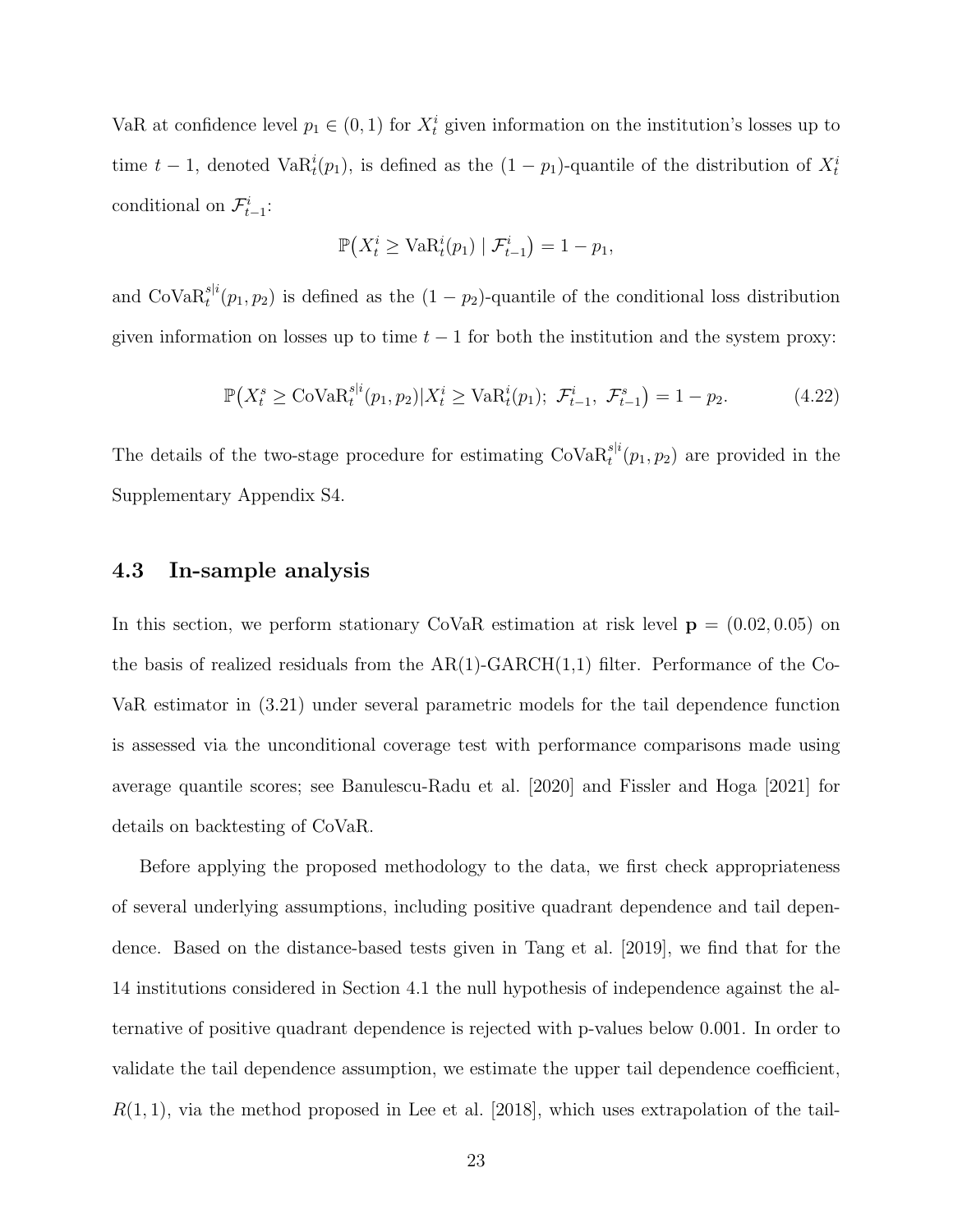weighted measures  $\zeta_{\alpha}$  over a sequence of  $\alpha$  values. Standard errors for these estimates are obtained using a 5000-fold bootstrapping scheme. The estimated values and corresponding standard errors are given in Table [3.](#page-23-0) For all firms, the upper tail dependence coefficient estimates are significantly greater than zero, thus validating the assumption of tail dependence between an institution and the market index.

<span id="page-23-0"></span>Table 3: Estimates of the upper tail dependence coefficient  $R(1, 1)$  with the corresponding standard errors (SE).

|      |       |       |                      |                           |       | Index $\hat{R}(1,1)$ SE Index $\hat{R}(1,1)$ SE Index $\hat{R}(1,1)$ SE Index $\hat{R}(1,1)$ |             |             |       | SЕ    |
|------|-------|-------|----------------------|---------------------------|-------|----------------------------------------------------------------------------------------------|-------------|-------------|-------|-------|
| AFL  | 0.342 | 0.024 |                      | AIG 0.362 0.023 ALL 0.296 |       |                                                                                              | $0.023$ BAC |             | 0.430 | 0.023 |
| HUM  | 0.162 | 0.024 |                      | JPM 0.447 0.023 LNC 0.440 |       |                                                                                              | $0.023$ MBI |             | 0.248 | 0.023 |
| PGR. | 0.278 | 0.024 | $\operatorname{SLM}$ | $0.259$ $0.024$ TRV       |       | 0.320                                                                                        |             | $0.023$ UNM | 0.377 | 0.024 |
| WFC- | 0.389 | 0.023 | WМ                   | 0.290                     | 0.022 |                                                                                              |             |             |       |       |

Estimation of VaR and CoVaR requires choosing suitable values for sample fractions  $k_1$ and  $k_2$ . While it is common to take  $k_2 = k_1$  and select a value with the two-step subsample bootstrap algorithm such as in [Danielsson et al. \[2001\]](#page-32-4), we have found that this procedure leads to very low values of  $k_1$  and  $k_2$  for the considered datasets. As a result, in the present data analysis, we allow the two values to be different. We first select a value of  $k_1$  for the tail index using the Hill plot. Then we perform a sensitivity analysis of VaR estimates to values of  $k_2$  and select  $k_2$  from a stable region.

Note that the CoVaR estimator in [\(3.21\)](#page-19-1) does not involve explicit computation of the VaR estimates for each institution in the conditioning event. However, for the purpose of backtesting, these estimates are needed, in particular, in order to carry out the unconditional coverage test. The VaR estimates for the institutions are obtained using the extreme quantile estimator in [\(3.8\)](#page-7-1). The selected  $k_1$  and resulting estimates of the tail index  $\gamma$  are reported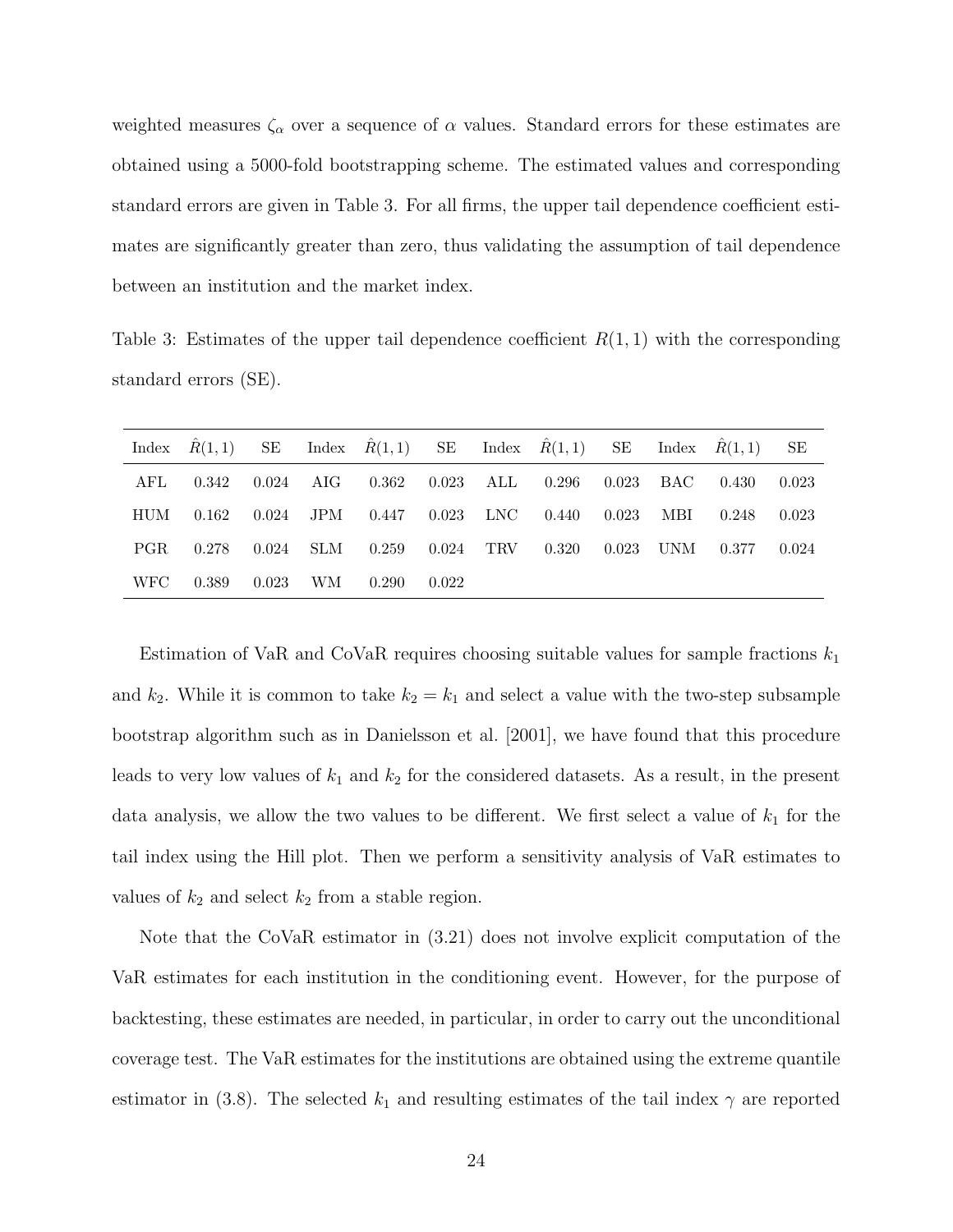in Table [4.](#page-24-0) Note that the estimate for the S&P 500 index (GSPC) is lower than for the institutions, suggesting a lighter tail likely due to the effect of diversification.

|  |  |  | Index $k_1$ $\hat{\gamma}$ Index $k_1$ $\hat{\gamma}$ Index $k_1$ $\hat{\gamma}$ Index $k_1$ $\hat{\gamma}$ |  |  |  |
|--|--|--|-------------------------------------------------------------------------------------------------------------|--|--|--|
|  |  |  | AFL 250 0.353 AIG 250 0.349 ALL 300 0.336 BAC 250 0.308                                                     |  |  |  |
|  |  |  | HUM 250 0.356 JPM 250 0.307 LNC 270 0.314 MBI 300 0.362                                                     |  |  |  |
|  |  |  | PGR 300 0.342 SLM 250 0.330 TRV 250 0.345 UNM 250 0.369                                                     |  |  |  |
|  |  |  | WFC 250 0.276 WM 250 0.359 GSPC 200 0.257                                                                   |  |  |  |

<span id="page-24-0"></span>Table 4: Estimates of the tail index  $\gamma$ .

Using these estimated values, the plots of  $k_2$  versus corresponding VaR estimates for all institutions and the index guide selection of a value for  $k_2$ . Figure [3](#page-24-1) show the plots for AFL and GSPC; plots for other institutions are similar to that of AFL. We observe that the curve for AFL seems to be stable for values around 220 to 280, while the curve for GSPC is stable from 150 to 210. Thus we select  $k_2 = 250$  for all institutions and  $k_2 = 200$  for GSPC.



(a) AFL (b) GSPC

<span id="page-24-1"></span>Figure 3: Estimates of VaR as a function of  $k_2$  for realized residuals. The risk level for AFL is 0.02 and for GSPC it is 0.05. The vertical lines indicate the selected value of  $k_2$ .

<span id="page-24-2"></span>Results of the unconditional coverage tests are summarized in Table  $5<sup>1</sup>$  $5<sup>1</sup>$  $5<sup>1</sup>$ . For all insti-<sup>1</sup>Tail dependence models include logistic (Log), Hüsler-Reiss (HR), bilogistic (Bilog), asymmetric logis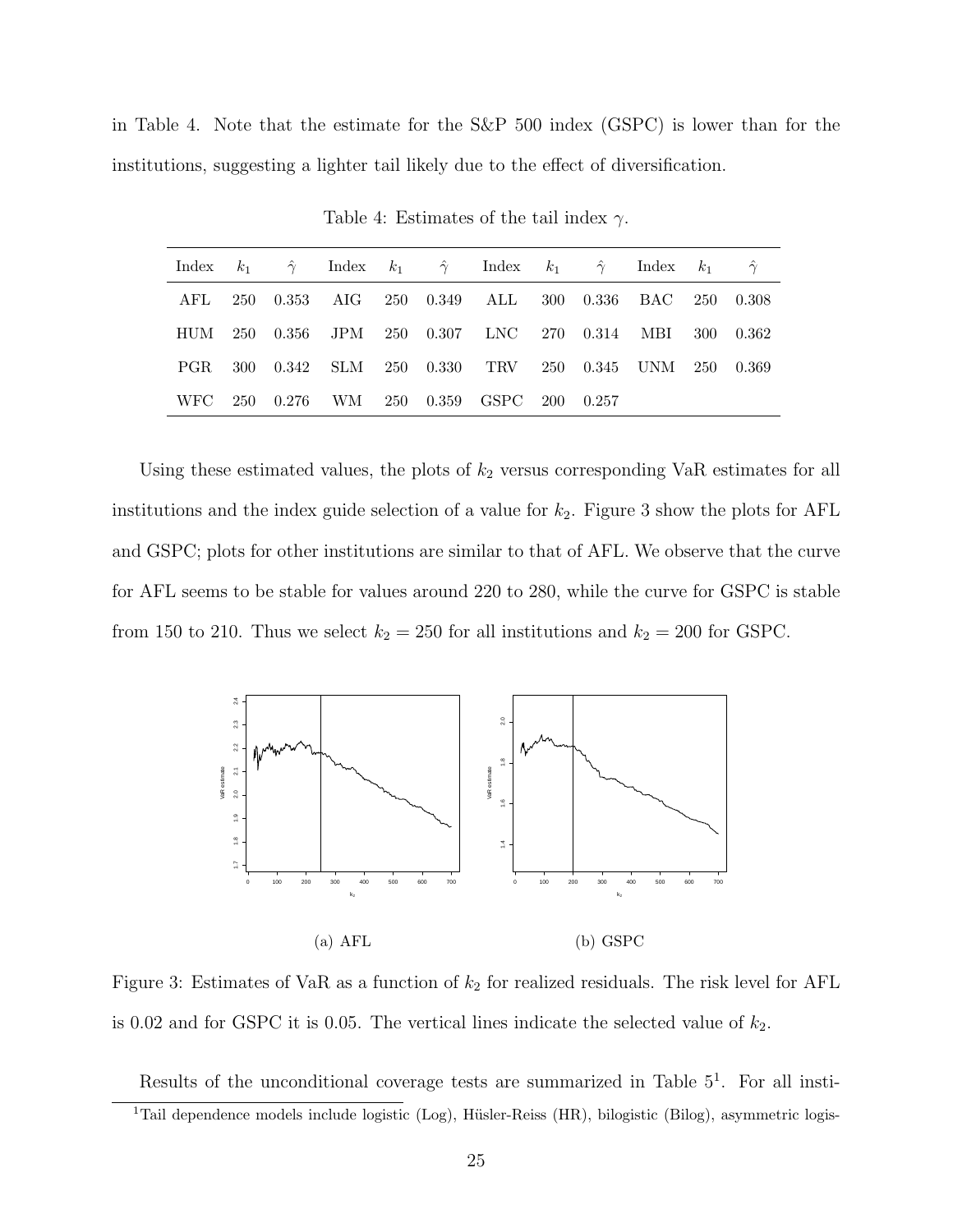tutions, the VaR estimates pass the unconditional coverage test at 5% significance level. The CoVaR estimates under the logistic, HR and bilogistic models for the tail dependence function seem to be overestimated, as the values of  $e_n^b$  are always greater than those of  $E_n^b$ , especially under the HR model, where the unconditional coverage test is rejected at 5% significance level for 5 institutions. On the other hand, the proposed estimator with the symmetric logistic and bivariate t tail dependence models, the fully parametric method as well as the EVT-NZ method provide much better calibrated estimates of CoVaR, passing all of the unconditional coverage tests.

To make further comparisons across the considered methods, we then summarize the average quantile scores for each CoVaR estimator in Table [6](#page-31-0) (see the top panel), using the classical 1-homogeneous scoring function for  $(1 - p_2)$ -quantile:  $S(r, x) = (p_2 - 1\{x >$  $r\{r+1\{x > r\}x \text{ with } r \text{ denoting the estimate or forecast and } x \text{ the observation. When }$ comparing within the proposed methodology, the asymmetric logistic and t models for the tail dependence function lead to a superior performance relative to the other three models for institutions other than TRV. And the HR model shows the worst performance for all the 14 institutions. These observations are consistent with the results of calibration reported in Tables [5.](#page-30-0) Furthermore, when compared with the fully parametric method in [Girardi and](#page-32-1) Ergün [2013], which assumes the bivariate skew-t distribution, and the EVT-based method in [Nolde and Zhang \[2018\]](#page-33-1), for 12 out of 14 companies, the proposed methodology leads to a better performance in terms of accuracy of CoVaR estimates in the in-sample analysis.

We note that, while conceptually CoVaR can be backtested in the same way as VaR. tic (Alog) and that of the bivariate t distribution (t); see the supplementary appendix for model specifications.  $E_n/e_n$  is the observed/nominal number of exceedances of the VaR estimate, and  $E_n^b/e_n^b$  is the observed/nominal number of joint exceedances of VaR and CoVaR estimates. "FP" corresponds to the fully parametric method of Girardi and Ergün [\[2013\]](#page-32-1); "EVT-NZ" is for the EVT-based method in [Nolde and](#page-33-1) [Zhang](#page-33-1) [\[2018\]](#page-33-1).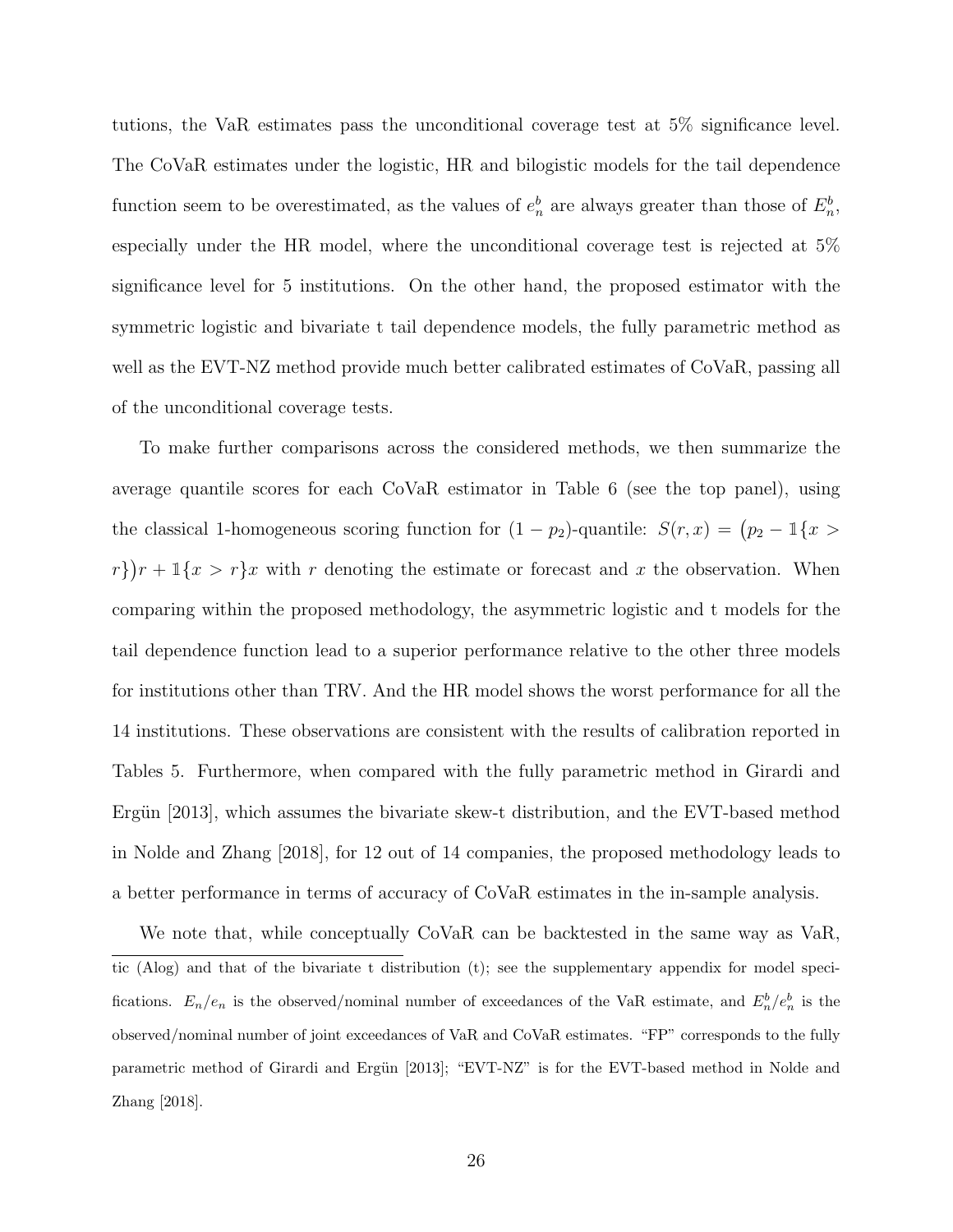conditioning on an institution's losses being above its VaR estimate or forecast creates a practical difficulty to obtaining conclusive results when performing comparative backtesting due to substantial reduction in the size of the testing data set. Figure  $4(a)$  shows traffic light matrix (see, e.g., [Nolde and Ziegel \[2017\]](#page-34-5)) for comparative backtests for institution MBI at 10% test confidence level. For this institution, the proposed method with the tail dependence functions based on the bivariate t distribution and asymmetric logistic distribution has a significantly better performance than any of the other considered methods. For many of the remaining institutions, traffic light matrices tend to contain many yellow cells making comparisons statistically inconclusive but indicating that the proposed method is not worse than the other competing approaches.

If one is interested in a method that performs best across all institutions, one can combine *normalized* scores. Pooling information in such way leads to more conclusive results. Figure [4\(](#page-28-0)b) shows traffic light matrices for comparative backtests based on the normalized average scores combined across all institutions. It confirms that the proposed method under the bivariate t model for the tail dependence function is significantly superior to all of the other methods in the in-sample analysis.

#### 4.4 Dynamic CoVaR forecasting

In this section, we perform a dynamic analysis to assess accuracy of out-of-sample forecasts of CoVaR at risk level  $p = (0.02, 0.05)$  for the times series described in Section [4.1.](#page-20-1) We use a rolling window of 3000 data points to estimate model parameters and produce one-day ahead CoVaR forecasts according to the two-stage procedure detailed in the Supplementary Appendix S4. However, to reduce computational time, CoVaR and VaR estimates based on the samples of realized innovations are updated only every 50 observations. The resulting average quantile scores under different tail dependence models for the proposed estimator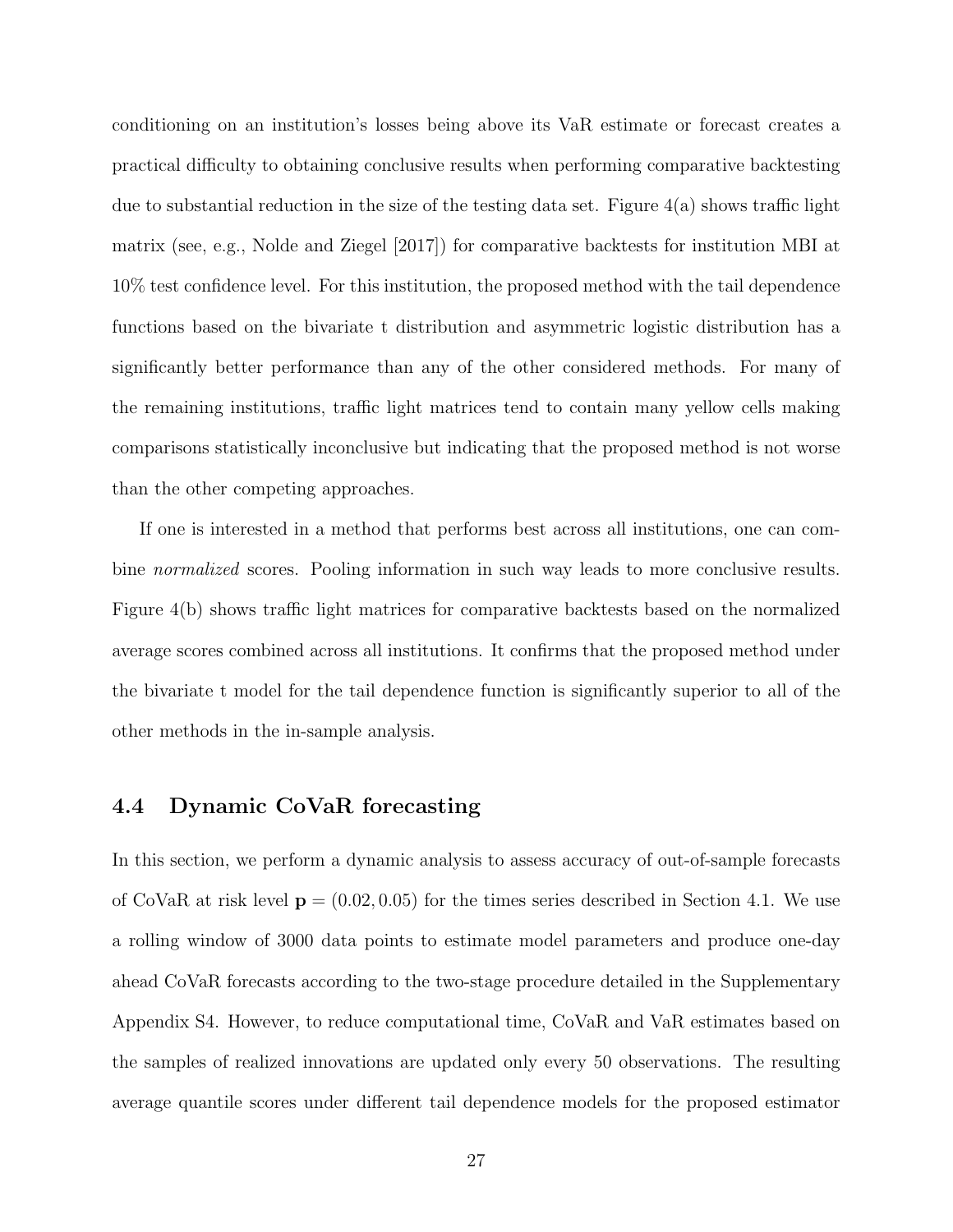and two other competing approaches are presented in Table [6](#page-31-0) (see the bottom panel).

Some of the conclusions here are similar to those for the in-sample analysis. In particular, when applying the proposed method, the tail dependence functions from the asymmetric logistic and t distribution are preferred. They together yield superior performance relative to the other tail dependence functions for all but one institution (HUM). Comparing the proposed method with the fully parametric approach of Girardi and Ergün [2013] and an EVT-based estimator in [Nolde and Zhang \[2018\]](#page-33-1), the new estimator produces the lowest average score for 10 out of 14 institutions. This slightly worse performance of the new estimator in the dynamic setting can be explained by reduction in the size of the estimation window, which affects accuracy of the M-estimator of the tail dependence function parameters. Compared to the results for the in-sample analysis in the top panel, the performance of the bivariate t model for tail dependence decreases dramatically for institutions HUM and WM, which can be attributed to computational complexity of the M-estimator due to the lack of a closed form expression for the tail dependence function. However, across all considered institutions, the proposed method with the tail dependence function based on the asymmetric logistic distribution provides a superior forecasting performance as indicated by the traffic light matrix in Figure [4\(](#page-28-0)c).

## <span id="page-27-0"></span>5 Conclusion

The paper develops an EVT-based semi-parametric method for estimating the CoVaR, a predominant systemic risk measure. The methodology rests on the existence of a non-degenerate tail dependence function: with modelling the tail dependence function parametrically, we address the data sparsity issue in the joint tail regions. The eventual estimator follows the nonparametric extrapolation techniques in univariate tail estimation. The proposed CoVaR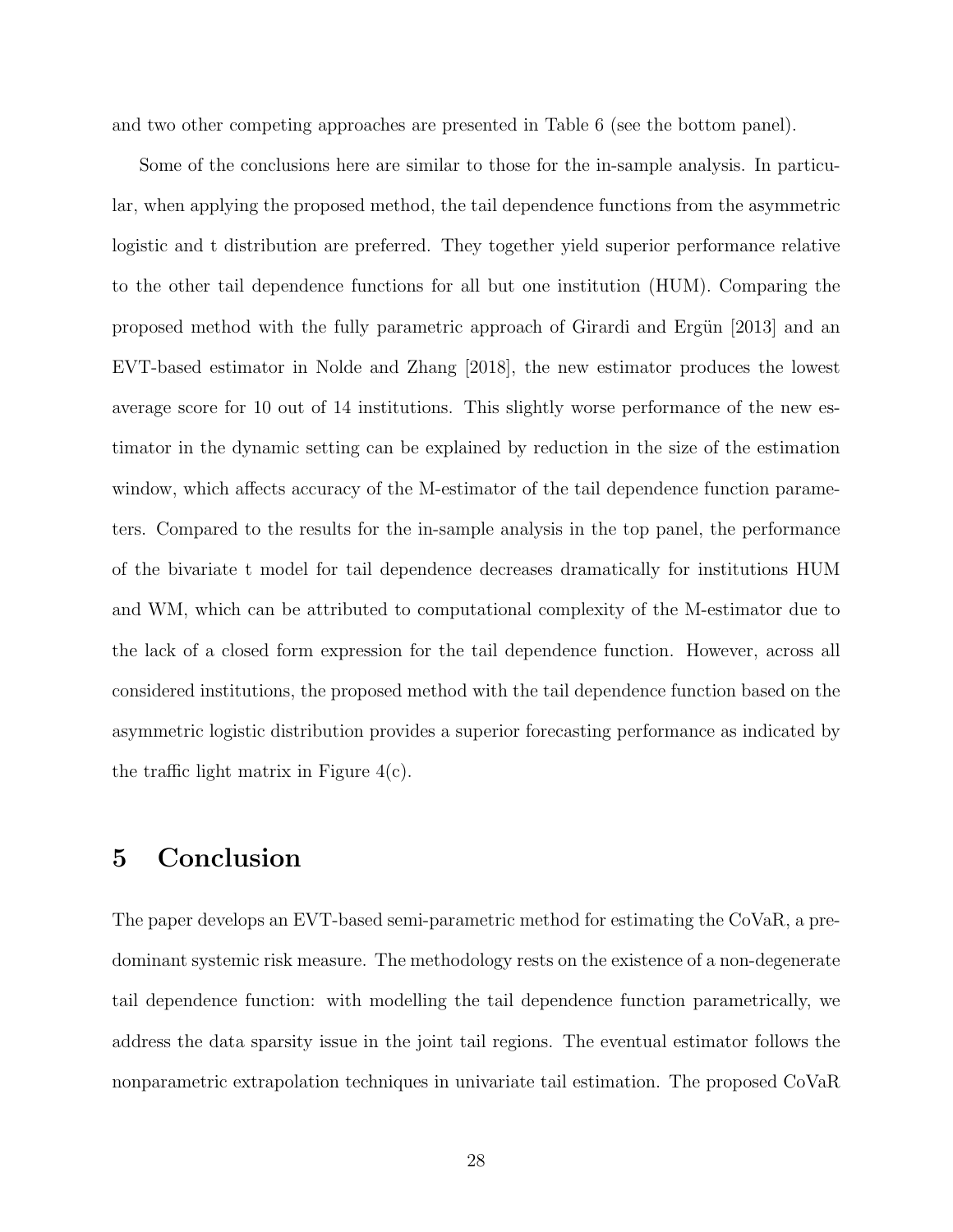

<span id="page-28-0"></span>Figure 4: Traffic light matrices for comparative backtests of CoVaR estimates/forecasts at risk level  $p = (0.02, 0.05)$  and confidence test level of 10%. The left panel is the result of in-sample estimation for institution MBI; the middle and right panels are the results of the in-sample analysis and dynamic out-of-sample forecasts using the combined normalized scores across all considered institutions. Red/green indicates that the reference method is significantly better/worse in terms of the forecasting accuracy than the proposed method. Yellow indicates that the score differences are not statistically significant.

estimator is shown to be consistent. Simulation studies illustrate good performance of the estimator and indicate that its bias and variance are dominated by that of the tail index estimator. Using time series data for 14 financial institutions, we find that the proposed method provides a highly competitive alternative to other existing approaches, while allowing for more flexible model assumptions.

We note that parametric modelling of the tail dependence function comes with the challenge of model selection as well as computational complexity. The latter is especially an issue when the dimension of the parameter vector of the selected model is large and the tail dependence function does not have a simple explicit form to carry through the M-estimation. Finding a more flexible yet computationally tractable way to model tail dependence may help to improve the current framework. Another limitation of the proposed methodology is that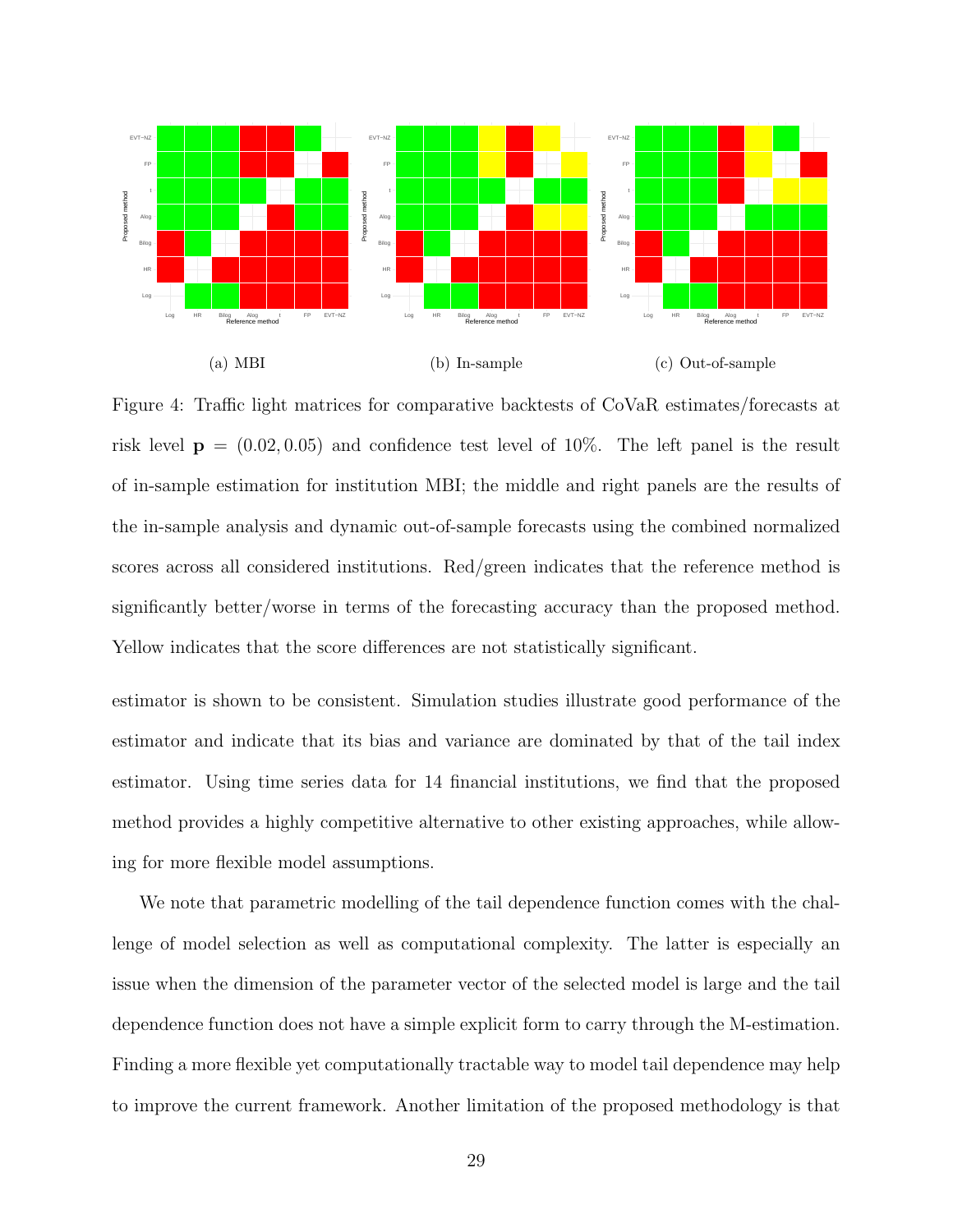it can only be applied to situations in which the tail dependence function is non-degenerate, i.e., in the presence of tail dependence. While tail dependence is a reasonable and most relevant assumption for many financial time series, in some situations, especially in the context of environmental applications, extending the current methodology to also include the case of tail independence will be useful.

# Supplementary Materials

In the supplementary appendix, Section S1 provides the proof of Theorem [3.1.](#page-11-2) Section S2 provides (upper) tail dependence functions for the five parametric models used in simulation studies and the application. Section S3 contains plots of  $R(1, \eta)$  as a function of  $\eta$  under several tail dependence models. Section S4 summarizes the two-stage procedure for producing dynamic CoVaR forecasts.

### Acknowledgements

N. Nolde and M. Zhou acknowledge financial support of the UBC-Scotiabank Risk Analytics Initiative and Natural Sciences and Engineering Research Council of Canada.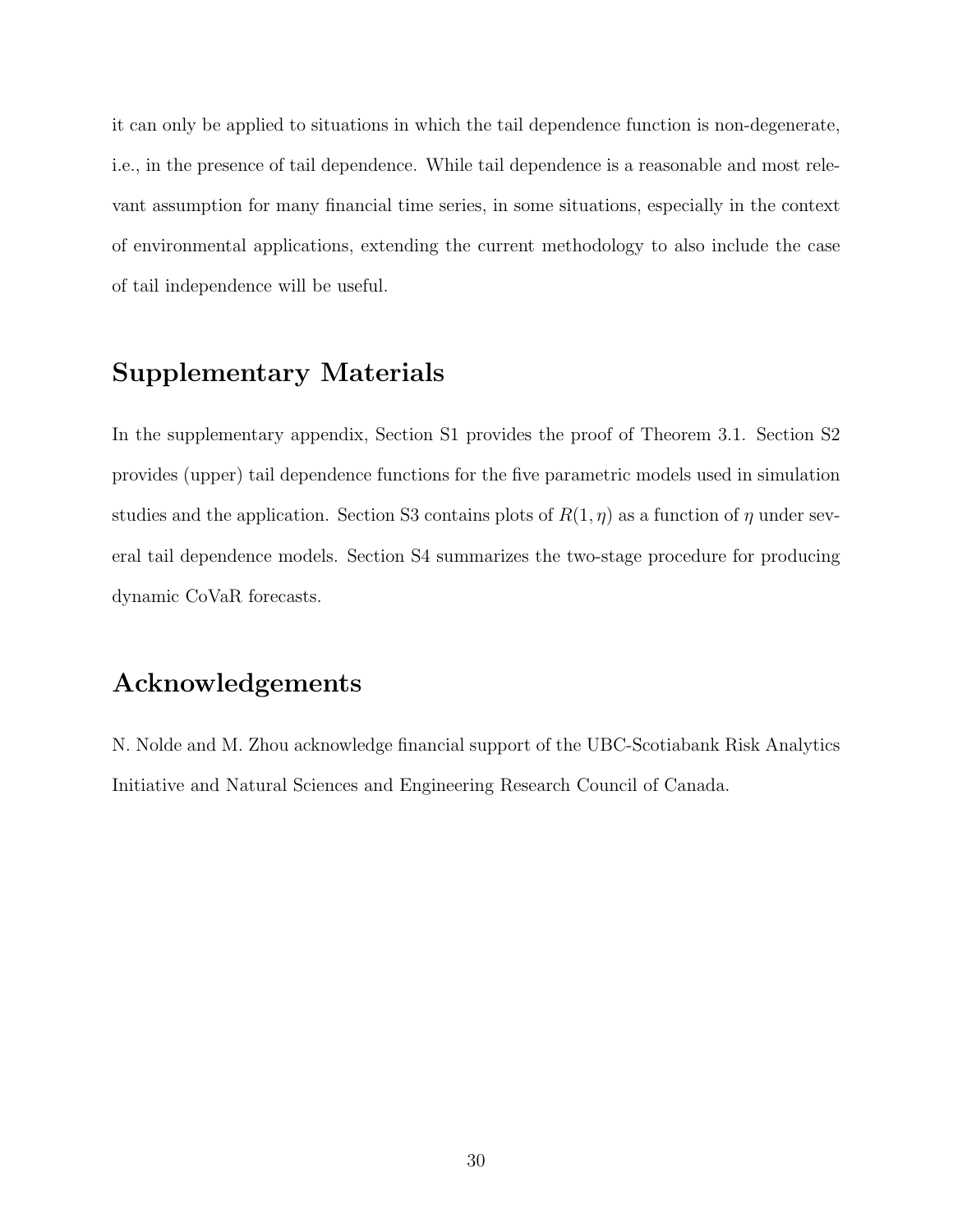<span id="page-30-0"></span>Table 5: Unconditional coverage tests for VaR of institutions and CoVaR based on realized residuals at level  ${\bf p} = (0.02, 0.05).$ 

| 0.0110<br>2.1878<br>110.68<br>4.7716<br>0.0575<br>4.7895<br>0.0575<br>4.2795<br>0.4868<br>5.0247<br>4.4075<br>0.0575<br>0.3952<br>4.3309<br>0.1777<br>4.1211<br>0.1777<br>118<br>5.9<br>5.9<br>5.9<br>5.9<br>5.9<br>5.9<br>5.9<br>$\overline{4}$<br>$\infty$<br>$\mathfrak{a}$<br>S<br>$\overline{a}$<br>Z<br>Z<br>2.1453<br>110.68<br>0.6122<br>4.9520<br>4.5585<br>0.7273<br>4.1679<br>4.1215<br>0.6200<br>0.1903<br>0.1903<br>0.1903<br>0.9325<br>0.6200<br>5.0961<br>4.9577<br>4.716<br>116<br>5.8<br>5.8<br>5.8<br>5.8<br>5.8<br>5.8<br>5.8<br>$\overline{z}$<br>$\infty$<br>3<br>$\infty$<br>$\circ$<br><b>LC</b><br>$\overline{\phantom{0}}$<br>0.0121<br>5.0878<br>110.68<br>4.9313<br>5.1222<br>0.0121<br>4.7418<br>4.6699<br>0.1903<br>2.2624<br>0.6122<br>4.5337<br>4.5109<br>0.4177<br>0.1903<br>0.4177<br>0.012<br>116<br>5.8<br>5.8<br>5.8<br>5.8<br>5.8<br>5.8<br>5.8<br>S<br>$\infty$<br>4<br>4<br>$\overline{a}$<br>$\overline{a}$<br>$\overline{\phantom{0}}$<br>0.8077<br>2.1784<br>110.68<br>0.9755<br>4.8385<br>0.8077<br>0.4783<br>4.8472<br>4.4702<br>0.8465<br>0.3155<br>4.0336<br>0.3155<br>5.0537<br>4.2367<br>0.3155<br>4.3661<br>5.55<br>5.55<br>5.55<br>5.55<br>5.55<br>5.55<br>5.55<br>$\Xi$<br><b>LC</b><br>4<br>LC.<br>$\circ$<br>${}^{\circ}$<br>$^{\circ}$<br>$^{\circ}$<br>0.0134<br>2.1036<br>110.68<br>4.6643<br>0.0678<br>4.9450<br>4.6786<br>4.2994<br>0.4412<br>4.1515<br>0.4412<br>0.4412<br>4.2570<br>0.4412<br>0.0678<br>0.7511<br>4.156<br>114<br>5.7<br>5.7<br>5.7<br>5.7<br>5.7<br>5.7<br>5.7<br>$\mathfrak{a}$<br>$\boldsymbol{\sim}$<br>$\overline{a}$<br>4<br>4<br>4<br>4<br>110.68<br>4.7298<br>0.7912<br>0.8638<br>4.2885<br>0.8638<br>0.8993<br>0.7912<br>4.9857<br>4.7344<br>4.3817<br>0.7912<br>4.3163<br>0.8638<br>2.1367<br>0.4657<br>4.2854<br>112<br>5.6<br>5.6<br>5.6<br>5.6<br>5.6<br>5.6<br>5.6<br>LO.<br>$\circ$<br>$\circ$<br><b>LO</b><br>4<br>5<br>$\circ$<br>0.0187<br>0.0187<br>0.0187<br>2.1250<br>110.68<br>4.6398<br>4.9573<br>4.6578<br>3.9946<br>4.2892<br>0.2573<br>4.3765<br>4.3109<br>0.7224<br>0.0901<br>0.0901<br>0.0901<br>5.35<br>5.35<br>5.35<br>5.35<br>5.35<br>5.35<br>5.35<br>107<br>$\sim$<br>$\infty$<br>$\sim$<br>$\mathfrak{a}$<br>$\overline{a}$<br>$\overline{a}$<br>$\overline{a}$<br>4.3846<br>110.68<br>5.0233<br>0.2179<br>5.1189<br>0.2179<br>0.2179<br>4.6163<br>0.8638<br>0.7912<br>0.8638<br>4.2945<br>0.1738<br>2.2398<br>0.8993<br>5.0197<br>4.7302<br>112<br>5.6<br>5.6<br>5.6<br>5.6<br>5.6<br>5.6<br>5.6<br>LQ<br>$\circ$<br>$\circ$<br>$\infty$<br>3<br>$\infty$<br>$\circ$<br>2.1272<br>110.68<br>0.5476<br>0.1839<br>5.1203<br>0.1839<br>0.1839<br>4.6147<br>0.9495<br>4.8043<br>0.2140<br>0.1082<br>5.0284<br>0.4064<br>4.3067<br>5.0311<br>4.046<br>5.85<br>5.85<br>5.85<br>5.85<br>5.85<br>5.85<br>5.85<br>117<br>$10$<br>$\infty$<br>$\infty$<br>$\circ$<br>$\circ$<br>$\infty$<br>4<br>0.0140<br>4.3055<br>110.68<br>0.8243<br>4.3330<br>4.0225<br>0.4533<br>3.6413<br>0.4533<br>4.7667<br>0.4533<br>3.9927<br>0.4533<br>3.6674<br>0.8811<br>0.8811<br>2.0821<br>5.65<br>5.65<br>5.65<br>5.65<br>5.65<br>5.65<br>5.65<br>113<br>$\circ$<br>4<br>$\circ$<br>$\overline{a}$<br>4<br>4<br>4<br>5.0023<br>5.0073<br>4.6032<br>0.7912<br>2.1984<br>110.68<br>0.8993<br>0.2179<br>5.1109<br>0.2179<br>0.2179<br>0.8638<br>4.7650<br>4.2482<br>0.3268<br>4.2683<br>0.3268<br>112<br>5.6<br>5.6<br>5.6<br>5.6<br>5.6<br>5.6<br>5.6<br>$\circ$<br>LQ<br>${}^{\infty}$<br>S<br>${}^{\infty}$<br>S<br>S<br>2.1058<br>110.68<br>0.9479<br>4.7874<br>0.4912<br>0.2330<br>4.7970<br>0.4912<br>4.4339<br>0.8243<br>0.5282<br>0.8243<br>0.5282<br>4.2584<br>4.4981<br>4.1591<br>5.046<br>110<br>5.5<br>5.5<br>5.5<br>5.5<br>5.5<br>5.5<br>5.5<br><b>LC</b><br>$\mathord{\sim}$<br>4<br>$\infty$<br>4<br>5<br>$\overline{1}$<br>2.2086<br>110.68<br>4.9310<br>4.5165<br>0.7430<br>0.6802<br>0.1969<br>5.0809<br>0.1969<br>0.1969<br>4.5334<br>0.4293<br>4.4776<br>0.4293<br>0.4293<br>4.2868<br>4.9201<br>5.75<br>5.75<br>5.75<br>5.75<br>5.75<br>5.75<br>115<br>5.75<br>LQ<br>$\infty$<br>3<br>$\infty$<br>4<br>4<br>4<br>110.68<br>5.0669<br>4.9124<br>0.2037<br>4.5123<br>0.7589<br>4.4518<br>0.7589<br>4.7033<br>0.4412<br>4.2783<br>0.7589<br>2.1794<br>0.7511<br>4.8831<br>0.2037<br>0.2037<br>114<br>5.7<br>5.7<br>5.7<br>7.5<br>5.7<br>$\omega$<br>$\infty$<br>$\infty$<br>ņ<br>IJ<br>4<br>5.7<br>IJ<br>5.7<br>estimate<br>estimate<br>estimate<br>estimate<br>estimate<br>estimate<br>estimate<br>estimate<br>$p$ -value<br>p-value<br>p-value<br>p-value<br>$p$ -value<br>p-value<br>p-value<br>p-value<br>$\boldsymbol{E}_n$<br>$E_n^b$<br>$E_n^b$<br>$E_n^b$<br>$E_n^b$<br>$E_n^b$<br>$E_n^b$<br>$e_n$<br>$e_n^b$<br>$E_n^b$<br>$e_n^b$<br>$e_n^b$<br>$e_n^b$<br>$e_n^b$<br>$e^b_n$<br>$e_n^b$<br>EVT-NZ<br>Bilog<br>Alog<br>VaR<br>$_{\rm Log}$<br>HR<br>FP<br>$\ddot{}$ |  | <b>AFL</b> | AIG | ALL | BAC | HUM | JPM | LNC | ISIM | PGR | <b>NTS</b> | TRV | <b>NND</b> | <b>WFC</b> | <b>WM</b> |
|------------------------------------------------------------------------------------------------------------------------------------------------------------------------------------------------------------------------------------------------------------------------------------------------------------------------------------------------------------------------------------------------------------------------------------------------------------------------------------------------------------------------------------------------------------------------------------------------------------------------------------------------------------------------------------------------------------------------------------------------------------------------------------------------------------------------------------------------------------------------------------------------------------------------------------------------------------------------------------------------------------------------------------------------------------------------------------------------------------------------------------------------------------------------------------------------------------------------------------------------------------------------------------------------------------------------------------------------------------------------------------------------------------------------------------------------------------------------------------------------------------------------------------------------------------------------------------------------------------------------------------------------------------------------------------------------------------------------------------------------------------------------------------------------------------------------------------------------------------------------------------------------------------------------------------------------------------------------------------------------------------------------------------------------------------------------------------------------------------------------------------------------------------------------------------------------------------------------------------------------------------------------------------------------------------------------------------------------------------------------------------------------------------------------------------------------------------------------------------------------------------------------------------------------------------------------------------------------------------------------------------------------------------------------------------------------------------------------------------------------------------------------------------------------------------------------------------------------------------------------------------------------------------------------------------------------------------------------------------------------------------------------------------------------------------------------------------------------------------------------------------------------------------------------------------------------------------------------------------------------------------------------------------------------------------------------------------------------------------------------------------------------------------------------------------------------------------------------------------------------------------------------------------------------------------------------------------------------------------------------------------------------------------------------------------------------------------------------------------------------------------------------------------------------------------------------------------------------------------------------------------------------------------------------------------------------------------------------------------------------------------------------------------------------------------------------------------------------------------------------------------------------------------------------------------------------------------------------------------------------------------------------------------------------------------------------------------------------------------------------------------------------------------------------------------------------------------------------------------------------------------------------------------------------------------------------------------------------------------------------------------------------------------------------------------------------------------------------------------------------------------------------------------------------------------------------------------------------------------------------------------|--|------------|-----|-----|-----|-----|-----|-----|------|-----|------------|-----|------------|------------|-----------|
|                                                                                                                                                                                                                                                                                                                                                                                                                                                                                                                                                                                                                                                                                                                                                                                                                                                                                                                                                                                                                                                                                                                                                                                                                                                                                                                                                                                                                                                                                                                                                                                                                                                                                                                                                                                                                                                                                                                                                                                                                                                                                                                                                                                                                                                                                                                                                                                                                                                                                                                                                                                                                                                                                                                                                                                                                                                                                                                                                                                                                                                                                                                                                                                                                                                                                                                                                                                                                                                                                                                                                                                                                                                                                                                                                                                                                                                                                                                                                                                                                                                                                                                                                                                                                                                                                                                                                                                                                                                                                                                                                                                                                                                                                                                                                                                                                                                                                    |  |            |     |     |     |     |     |     |      |     |            |     |            |            |           |
|                                                                                                                                                                                                                                                                                                                                                                                                                                                                                                                                                                                                                                                                                                                                                                                                                                                                                                                                                                                                                                                                                                                                                                                                                                                                                                                                                                                                                                                                                                                                                                                                                                                                                                                                                                                                                                                                                                                                                                                                                                                                                                                                                                                                                                                                                                                                                                                                                                                                                                                                                                                                                                                                                                                                                                                                                                                                                                                                                                                                                                                                                                                                                                                                                                                                                                                                                                                                                                                                                                                                                                                                                                                                                                                                                                                                                                                                                                                                                                                                                                                                                                                                                                                                                                                                                                                                                                                                                                                                                                                                                                                                                                                                                                                                                                                                                                                                                    |  |            |     |     |     |     |     |     |      |     |            |     |            |            |           |
|                                                                                                                                                                                                                                                                                                                                                                                                                                                                                                                                                                                                                                                                                                                                                                                                                                                                                                                                                                                                                                                                                                                                                                                                                                                                                                                                                                                                                                                                                                                                                                                                                                                                                                                                                                                                                                                                                                                                                                                                                                                                                                                                                                                                                                                                                                                                                                                                                                                                                                                                                                                                                                                                                                                                                                                                                                                                                                                                                                                                                                                                                                                                                                                                                                                                                                                                                                                                                                                                                                                                                                                                                                                                                                                                                                                                                                                                                                                                                                                                                                                                                                                                                                                                                                                                                                                                                                                                                                                                                                                                                                                                                                                                                                                                                                                                                                                                                    |  |            |     |     |     |     |     |     |      |     |            |     |            |            |           |
|                                                                                                                                                                                                                                                                                                                                                                                                                                                                                                                                                                                                                                                                                                                                                                                                                                                                                                                                                                                                                                                                                                                                                                                                                                                                                                                                                                                                                                                                                                                                                                                                                                                                                                                                                                                                                                                                                                                                                                                                                                                                                                                                                                                                                                                                                                                                                                                                                                                                                                                                                                                                                                                                                                                                                                                                                                                                                                                                                                                                                                                                                                                                                                                                                                                                                                                                                                                                                                                                                                                                                                                                                                                                                                                                                                                                                                                                                                                                                                                                                                                                                                                                                                                                                                                                                                                                                                                                                                                                                                                                                                                                                                                                                                                                                                                                                                                                                    |  |            |     |     |     |     |     |     |      |     |            |     |            |            |           |
|                                                                                                                                                                                                                                                                                                                                                                                                                                                                                                                                                                                                                                                                                                                                                                                                                                                                                                                                                                                                                                                                                                                                                                                                                                                                                                                                                                                                                                                                                                                                                                                                                                                                                                                                                                                                                                                                                                                                                                                                                                                                                                                                                                                                                                                                                                                                                                                                                                                                                                                                                                                                                                                                                                                                                                                                                                                                                                                                                                                                                                                                                                                                                                                                                                                                                                                                                                                                                                                                                                                                                                                                                                                                                                                                                                                                                                                                                                                                                                                                                                                                                                                                                                                                                                                                                                                                                                                                                                                                                                                                                                                                                                                                                                                                                                                                                                                                                    |  |            |     |     |     |     |     |     |      |     |            |     |            |            |           |
|                                                                                                                                                                                                                                                                                                                                                                                                                                                                                                                                                                                                                                                                                                                                                                                                                                                                                                                                                                                                                                                                                                                                                                                                                                                                                                                                                                                                                                                                                                                                                                                                                                                                                                                                                                                                                                                                                                                                                                                                                                                                                                                                                                                                                                                                                                                                                                                                                                                                                                                                                                                                                                                                                                                                                                                                                                                                                                                                                                                                                                                                                                                                                                                                                                                                                                                                                                                                                                                                                                                                                                                                                                                                                                                                                                                                                                                                                                                                                                                                                                                                                                                                                                                                                                                                                                                                                                                                                                                                                                                                                                                                                                                                                                                                                                                                                                                                                    |  |            |     |     |     |     |     |     |      |     |            |     |            |            |           |
|                                                                                                                                                                                                                                                                                                                                                                                                                                                                                                                                                                                                                                                                                                                                                                                                                                                                                                                                                                                                                                                                                                                                                                                                                                                                                                                                                                                                                                                                                                                                                                                                                                                                                                                                                                                                                                                                                                                                                                                                                                                                                                                                                                                                                                                                                                                                                                                                                                                                                                                                                                                                                                                                                                                                                                                                                                                                                                                                                                                                                                                                                                                                                                                                                                                                                                                                                                                                                                                                                                                                                                                                                                                                                                                                                                                                                                                                                                                                                                                                                                                                                                                                                                                                                                                                                                                                                                                                                                                                                                                                                                                                                                                                                                                                                                                                                                                                                    |  |            |     |     |     |     |     |     |      |     |            |     |            |            |           |
|                                                                                                                                                                                                                                                                                                                                                                                                                                                                                                                                                                                                                                                                                                                                                                                                                                                                                                                                                                                                                                                                                                                                                                                                                                                                                                                                                                                                                                                                                                                                                                                                                                                                                                                                                                                                                                                                                                                                                                                                                                                                                                                                                                                                                                                                                                                                                                                                                                                                                                                                                                                                                                                                                                                                                                                                                                                                                                                                                                                                                                                                                                                                                                                                                                                                                                                                                                                                                                                                                                                                                                                                                                                                                                                                                                                                                                                                                                                                                                                                                                                                                                                                                                                                                                                                                                                                                                                                                                                                                                                                                                                                                                                                                                                                                                                                                                                                                    |  |            |     |     |     |     |     |     |      |     |            |     |            |            |           |
|                                                                                                                                                                                                                                                                                                                                                                                                                                                                                                                                                                                                                                                                                                                                                                                                                                                                                                                                                                                                                                                                                                                                                                                                                                                                                                                                                                                                                                                                                                                                                                                                                                                                                                                                                                                                                                                                                                                                                                                                                                                                                                                                                                                                                                                                                                                                                                                                                                                                                                                                                                                                                                                                                                                                                                                                                                                                                                                                                                                                                                                                                                                                                                                                                                                                                                                                                                                                                                                                                                                                                                                                                                                                                                                                                                                                                                                                                                                                                                                                                                                                                                                                                                                                                                                                                                                                                                                                                                                                                                                                                                                                                                                                                                                                                                                                                                                                                    |  |            |     |     |     |     |     |     |      |     |            |     |            |            |           |
|                                                                                                                                                                                                                                                                                                                                                                                                                                                                                                                                                                                                                                                                                                                                                                                                                                                                                                                                                                                                                                                                                                                                                                                                                                                                                                                                                                                                                                                                                                                                                                                                                                                                                                                                                                                                                                                                                                                                                                                                                                                                                                                                                                                                                                                                                                                                                                                                                                                                                                                                                                                                                                                                                                                                                                                                                                                                                                                                                                                                                                                                                                                                                                                                                                                                                                                                                                                                                                                                                                                                                                                                                                                                                                                                                                                                                                                                                                                                                                                                                                                                                                                                                                                                                                                                                                                                                                                                                                                                                                                                                                                                                                                                                                                                                                                                                                                                                    |  |            |     |     |     |     |     |     |      |     |            |     |            |            |           |
|                                                                                                                                                                                                                                                                                                                                                                                                                                                                                                                                                                                                                                                                                                                                                                                                                                                                                                                                                                                                                                                                                                                                                                                                                                                                                                                                                                                                                                                                                                                                                                                                                                                                                                                                                                                                                                                                                                                                                                                                                                                                                                                                                                                                                                                                                                                                                                                                                                                                                                                                                                                                                                                                                                                                                                                                                                                                                                                                                                                                                                                                                                                                                                                                                                                                                                                                                                                                                                                                                                                                                                                                                                                                                                                                                                                                                                                                                                                                                                                                                                                                                                                                                                                                                                                                                                                                                                                                                                                                                                                                                                                                                                                                                                                                                                                                                                                                                    |  |            |     |     |     |     |     |     |      |     |            |     |            |            |           |
|                                                                                                                                                                                                                                                                                                                                                                                                                                                                                                                                                                                                                                                                                                                                                                                                                                                                                                                                                                                                                                                                                                                                                                                                                                                                                                                                                                                                                                                                                                                                                                                                                                                                                                                                                                                                                                                                                                                                                                                                                                                                                                                                                                                                                                                                                                                                                                                                                                                                                                                                                                                                                                                                                                                                                                                                                                                                                                                                                                                                                                                                                                                                                                                                                                                                                                                                                                                                                                                                                                                                                                                                                                                                                                                                                                                                                                                                                                                                                                                                                                                                                                                                                                                                                                                                                                                                                                                                                                                                                                                                                                                                                                                                                                                                                                                                                                                                                    |  |            |     |     |     |     |     |     |      |     |            |     |            |            |           |
|                                                                                                                                                                                                                                                                                                                                                                                                                                                                                                                                                                                                                                                                                                                                                                                                                                                                                                                                                                                                                                                                                                                                                                                                                                                                                                                                                                                                                                                                                                                                                                                                                                                                                                                                                                                                                                                                                                                                                                                                                                                                                                                                                                                                                                                                                                                                                                                                                                                                                                                                                                                                                                                                                                                                                                                                                                                                                                                                                                                                                                                                                                                                                                                                                                                                                                                                                                                                                                                                                                                                                                                                                                                                                                                                                                                                                                                                                                                                                                                                                                                                                                                                                                                                                                                                                                                                                                                                                                                                                                                                                                                                                                                                                                                                                                                                                                                                                    |  |            |     |     |     |     |     |     |      |     |            |     |            |            |           |
|                                                                                                                                                                                                                                                                                                                                                                                                                                                                                                                                                                                                                                                                                                                                                                                                                                                                                                                                                                                                                                                                                                                                                                                                                                                                                                                                                                                                                                                                                                                                                                                                                                                                                                                                                                                                                                                                                                                                                                                                                                                                                                                                                                                                                                                                                                                                                                                                                                                                                                                                                                                                                                                                                                                                                                                                                                                                                                                                                                                                                                                                                                                                                                                                                                                                                                                                                                                                                                                                                                                                                                                                                                                                                                                                                                                                                                                                                                                                                                                                                                                                                                                                                                                                                                                                                                                                                                                                                                                                                                                                                                                                                                                                                                                                                                                                                                                                                    |  |            |     |     |     |     |     |     |      |     |            |     |            |            |           |
|                                                                                                                                                                                                                                                                                                                                                                                                                                                                                                                                                                                                                                                                                                                                                                                                                                                                                                                                                                                                                                                                                                                                                                                                                                                                                                                                                                                                                                                                                                                                                                                                                                                                                                                                                                                                                                                                                                                                                                                                                                                                                                                                                                                                                                                                                                                                                                                                                                                                                                                                                                                                                                                                                                                                                                                                                                                                                                                                                                                                                                                                                                                                                                                                                                                                                                                                                                                                                                                                                                                                                                                                                                                                                                                                                                                                                                                                                                                                                                                                                                                                                                                                                                                                                                                                                                                                                                                                                                                                                                                                                                                                                                                                                                                                                                                                                                                                                    |  |            |     |     |     |     |     |     |      |     |            |     |            |            |           |
|                                                                                                                                                                                                                                                                                                                                                                                                                                                                                                                                                                                                                                                                                                                                                                                                                                                                                                                                                                                                                                                                                                                                                                                                                                                                                                                                                                                                                                                                                                                                                                                                                                                                                                                                                                                                                                                                                                                                                                                                                                                                                                                                                                                                                                                                                                                                                                                                                                                                                                                                                                                                                                                                                                                                                                                                                                                                                                                                                                                                                                                                                                                                                                                                                                                                                                                                                                                                                                                                                                                                                                                                                                                                                                                                                                                                                                                                                                                                                                                                                                                                                                                                                                                                                                                                                                                                                                                                                                                                                                                                                                                                                                                                                                                                                                                                                                                                                    |  |            |     |     |     |     |     |     |      |     |            |     |            |            |           |
|                                                                                                                                                                                                                                                                                                                                                                                                                                                                                                                                                                                                                                                                                                                                                                                                                                                                                                                                                                                                                                                                                                                                                                                                                                                                                                                                                                                                                                                                                                                                                                                                                                                                                                                                                                                                                                                                                                                                                                                                                                                                                                                                                                                                                                                                                                                                                                                                                                                                                                                                                                                                                                                                                                                                                                                                                                                                                                                                                                                                                                                                                                                                                                                                                                                                                                                                                                                                                                                                                                                                                                                                                                                                                                                                                                                                                                                                                                                                                                                                                                                                                                                                                                                                                                                                                                                                                                                                                                                                                                                                                                                                                                                                                                                                                                                                                                                                                    |  |            |     |     |     |     |     |     |      |     |            |     |            |            |           |
|                                                                                                                                                                                                                                                                                                                                                                                                                                                                                                                                                                                                                                                                                                                                                                                                                                                                                                                                                                                                                                                                                                                                                                                                                                                                                                                                                                                                                                                                                                                                                                                                                                                                                                                                                                                                                                                                                                                                                                                                                                                                                                                                                                                                                                                                                                                                                                                                                                                                                                                                                                                                                                                                                                                                                                                                                                                                                                                                                                                                                                                                                                                                                                                                                                                                                                                                                                                                                                                                                                                                                                                                                                                                                                                                                                                                                                                                                                                                                                                                                                                                                                                                                                                                                                                                                                                                                                                                                                                                                                                                                                                                                                                                                                                                                                                                                                                                                    |  |            |     |     |     |     |     |     |      |     |            |     |            |            |           |
|                                                                                                                                                                                                                                                                                                                                                                                                                                                                                                                                                                                                                                                                                                                                                                                                                                                                                                                                                                                                                                                                                                                                                                                                                                                                                                                                                                                                                                                                                                                                                                                                                                                                                                                                                                                                                                                                                                                                                                                                                                                                                                                                                                                                                                                                                                                                                                                                                                                                                                                                                                                                                                                                                                                                                                                                                                                                                                                                                                                                                                                                                                                                                                                                                                                                                                                                                                                                                                                                                                                                                                                                                                                                                                                                                                                                                                                                                                                                                                                                                                                                                                                                                                                                                                                                                                                                                                                                                                                                                                                                                                                                                                                                                                                                                                                                                                                                                    |  |            |     |     |     |     |     |     |      |     |            |     |            |            |           |
|                                                                                                                                                                                                                                                                                                                                                                                                                                                                                                                                                                                                                                                                                                                                                                                                                                                                                                                                                                                                                                                                                                                                                                                                                                                                                                                                                                                                                                                                                                                                                                                                                                                                                                                                                                                                                                                                                                                                                                                                                                                                                                                                                                                                                                                                                                                                                                                                                                                                                                                                                                                                                                                                                                                                                                                                                                                                                                                                                                                                                                                                                                                                                                                                                                                                                                                                                                                                                                                                                                                                                                                                                                                                                                                                                                                                                                                                                                                                                                                                                                                                                                                                                                                                                                                                                                                                                                                                                                                                                                                                                                                                                                                                                                                                                                                                                                                                                    |  |            |     |     |     |     |     |     |      |     |            |     |            |            |           |
|                                                                                                                                                                                                                                                                                                                                                                                                                                                                                                                                                                                                                                                                                                                                                                                                                                                                                                                                                                                                                                                                                                                                                                                                                                                                                                                                                                                                                                                                                                                                                                                                                                                                                                                                                                                                                                                                                                                                                                                                                                                                                                                                                                                                                                                                                                                                                                                                                                                                                                                                                                                                                                                                                                                                                                                                                                                                                                                                                                                                                                                                                                                                                                                                                                                                                                                                                                                                                                                                                                                                                                                                                                                                                                                                                                                                                                                                                                                                                                                                                                                                                                                                                                                                                                                                                                                                                                                                                                                                                                                                                                                                                                                                                                                                                                                                                                                                                    |  |            |     |     |     |     |     |     |      |     |            |     |            |            |           |
|                                                                                                                                                                                                                                                                                                                                                                                                                                                                                                                                                                                                                                                                                                                                                                                                                                                                                                                                                                                                                                                                                                                                                                                                                                                                                                                                                                                                                                                                                                                                                                                                                                                                                                                                                                                                                                                                                                                                                                                                                                                                                                                                                                                                                                                                                                                                                                                                                                                                                                                                                                                                                                                                                                                                                                                                                                                                                                                                                                                                                                                                                                                                                                                                                                                                                                                                                                                                                                                                                                                                                                                                                                                                                                                                                                                                                                                                                                                                                                                                                                                                                                                                                                                                                                                                                                                                                                                                                                                                                                                                                                                                                                                                                                                                                                                                                                                                                    |  |            |     |     |     |     |     |     |      |     |            |     |            |            |           |
|                                                                                                                                                                                                                                                                                                                                                                                                                                                                                                                                                                                                                                                                                                                                                                                                                                                                                                                                                                                                                                                                                                                                                                                                                                                                                                                                                                                                                                                                                                                                                                                                                                                                                                                                                                                                                                                                                                                                                                                                                                                                                                                                                                                                                                                                                                                                                                                                                                                                                                                                                                                                                                                                                                                                                                                                                                                                                                                                                                                                                                                                                                                                                                                                                                                                                                                                                                                                                                                                                                                                                                                                                                                                                                                                                                                                                                                                                                                                                                                                                                                                                                                                                                                                                                                                                                                                                                                                                                                                                                                                                                                                                                                                                                                                                                                                                                                                                    |  |            |     |     |     |     |     |     |      |     |            |     |            |            |           |
|                                                                                                                                                                                                                                                                                                                                                                                                                                                                                                                                                                                                                                                                                                                                                                                                                                                                                                                                                                                                                                                                                                                                                                                                                                                                                                                                                                                                                                                                                                                                                                                                                                                                                                                                                                                                                                                                                                                                                                                                                                                                                                                                                                                                                                                                                                                                                                                                                                                                                                                                                                                                                                                                                                                                                                                                                                                                                                                                                                                                                                                                                                                                                                                                                                                                                                                                                                                                                                                                                                                                                                                                                                                                                                                                                                                                                                                                                                                                                                                                                                                                                                                                                                                                                                                                                                                                                                                                                                                                                                                                                                                                                                                                                                                                                                                                                                                                                    |  |            |     |     |     |     |     |     |      |     |            |     |            |            |           |
|                                                                                                                                                                                                                                                                                                                                                                                                                                                                                                                                                                                                                                                                                                                                                                                                                                                                                                                                                                                                                                                                                                                                                                                                                                                                                                                                                                                                                                                                                                                                                                                                                                                                                                                                                                                                                                                                                                                                                                                                                                                                                                                                                                                                                                                                                                                                                                                                                                                                                                                                                                                                                                                                                                                                                                                                                                                                                                                                                                                                                                                                                                                                                                                                                                                                                                                                                                                                                                                                                                                                                                                                                                                                                                                                                                                                                                                                                                                                                                                                                                                                                                                                                                                                                                                                                                                                                                                                                                                                                                                                                                                                                                                                                                                                                                                                                                                                                    |  |            |     |     |     |     |     |     |      |     |            |     |            |            |           |
|                                                                                                                                                                                                                                                                                                                                                                                                                                                                                                                                                                                                                                                                                                                                                                                                                                                                                                                                                                                                                                                                                                                                                                                                                                                                                                                                                                                                                                                                                                                                                                                                                                                                                                                                                                                                                                                                                                                                                                                                                                                                                                                                                                                                                                                                                                                                                                                                                                                                                                                                                                                                                                                                                                                                                                                                                                                                                                                                                                                                                                                                                                                                                                                                                                                                                                                                                                                                                                                                                                                                                                                                                                                                                                                                                                                                                                                                                                                                                                                                                                                                                                                                                                                                                                                                                                                                                                                                                                                                                                                                                                                                                                                                                                                                                                                                                                                                                    |  |            |     |     |     |     |     |     |      |     |            |     |            |            |           |
|                                                                                                                                                                                                                                                                                                                                                                                                                                                                                                                                                                                                                                                                                                                                                                                                                                                                                                                                                                                                                                                                                                                                                                                                                                                                                                                                                                                                                                                                                                                                                                                                                                                                                                                                                                                                                                                                                                                                                                                                                                                                                                                                                                                                                                                                                                                                                                                                                                                                                                                                                                                                                                                                                                                                                                                                                                                                                                                                                                                                                                                                                                                                                                                                                                                                                                                                                                                                                                                                                                                                                                                                                                                                                                                                                                                                                                                                                                                                                                                                                                                                                                                                                                                                                                                                                                                                                                                                                                                                                                                                                                                                                                                                                                                                                                                                                                                                                    |  |            |     |     |     |     |     |     |      |     |            |     |            |            |           |
|                                                                                                                                                                                                                                                                                                                                                                                                                                                                                                                                                                                                                                                                                                                                                                                                                                                                                                                                                                                                                                                                                                                                                                                                                                                                                                                                                                                                                                                                                                                                                                                                                                                                                                                                                                                                                                                                                                                                                                                                                                                                                                                                                                                                                                                                                                                                                                                                                                                                                                                                                                                                                                                                                                                                                                                                                                                                                                                                                                                                                                                                                                                                                                                                                                                                                                                                                                                                                                                                                                                                                                                                                                                                                                                                                                                                                                                                                                                                                                                                                                                                                                                                                                                                                                                                                                                                                                                                                                                                                                                                                                                                                                                                                                                                                                                                                                                                                    |  |            |     |     |     |     |     |     |      |     |            |     |            |            |           |
|                                                                                                                                                                                                                                                                                                                                                                                                                                                                                                                                                                                                                                                                                                                                                                                                                                                                                                                                                                                                                                                                                                                                                                                                                                                                                                                                                                                                                                                                                                                                                                                                                                                                                                                                                                                                                                                                                                                                                                                                                                                                                                                                                                                                                                                                                                                                                                                                                                                                                                                                                                                                                                                                                                                                                                                                                                                                                                                                                                                                                                                                                                                                                                                                                                                                                                                                                                                                                                                                                                                                                                                                                                                                                                                                                                                                                                                                                                                                                                                                                                                                                                                                                                                                                                                                                                                                                                                                                                                                                                                                                                                                                                                                                                                                                                                                                                                                                    |  |            |     |     |     |     |     |     |      |     |            |     |            |            |           |
|                                                                                                                                                                                                                                                                                                                                                                                                                                                                                                                                                                                                                                                                                                                                                                                                                                                                                                                                                                                                                                                                                                                                                                                                                                                                                                                                                                                                                                                                                                                                                                                                                                                                                                                                                                                                                                                                                                                                                                                                                                                                                                                                                                                                                                                                                                                                                                                                                                                                                                                                                                                                                                                                                                                                                                                                                                                                                                                                                                                                                                                                                                                                                                                                                                                                                                                                                                                                                                                                                                                                                                                                                                                                                                                                                                                                                                                                                                                                                                                                                                                                                                                                                                                                                                                                                                                                                                                                                                                                                                                                                                                                                                                                                                                                                                                                                                                                                    |  |            |     |     |     |     |     |     |      |     |            |     |            |            |           |
|                                                                                                                                                                                                                                                                                                                                                                                                                                                                                                                                                                                                                                                                                                                                                                                                                                                                                                                                                                                                                                                                                                                                                                                                                                                                                                                                                                                                                                                                                                                                                                                                                                                                                                                                                                                                                                                                                                                                                                                                                                                                                                                                                                                                                                                                                                                                                                                                                                                                                                                                                                                                                                                                                                                                                                                                                                                                                                                                                                                                                                                                                                                                                                                                                                                                                                                                                                                                                                                                                                                                                                                                                                                                                                                                                                                                                                                                                                                                                                                                                                                                                                                                                                                                                                                                                                                                                                                                                                                                                                                                                                                                                                                                                                                                                                                                                                                                                    |  |            |     |     |     |     |     |     |      |     |            |     |            |            |           |
|                                                                                                                                                                                                                                                                                                                                                                                                                                                                                                                                                                                                                                                                                                                                                                                                                                                                                                                                                                                                                                                                                                                                                                                                                                                                                                                                                                                                                                                                                                                                                                                                                                                                                                                                                                                                                                                                                                                                                                                                                                                                                                                                                                                                                                                                                                                                                                                                                                                                                                                                                                                                                                                                                                                                                                                                                                                                                                                                                                                                                                                                                                                                                                                                                                                                                                                                                                                                                                                                                                                                                                                                                                                                                                                                                                                                                                                                                                                                                                                                                                                                                                                                                                                                                                                                                                                                                                                                                                                                                                                                                                                                                                                                                                                                                                                                                                                                                    |  |            |     |     |     |     |     |     |      |     |            |     |            |            |           |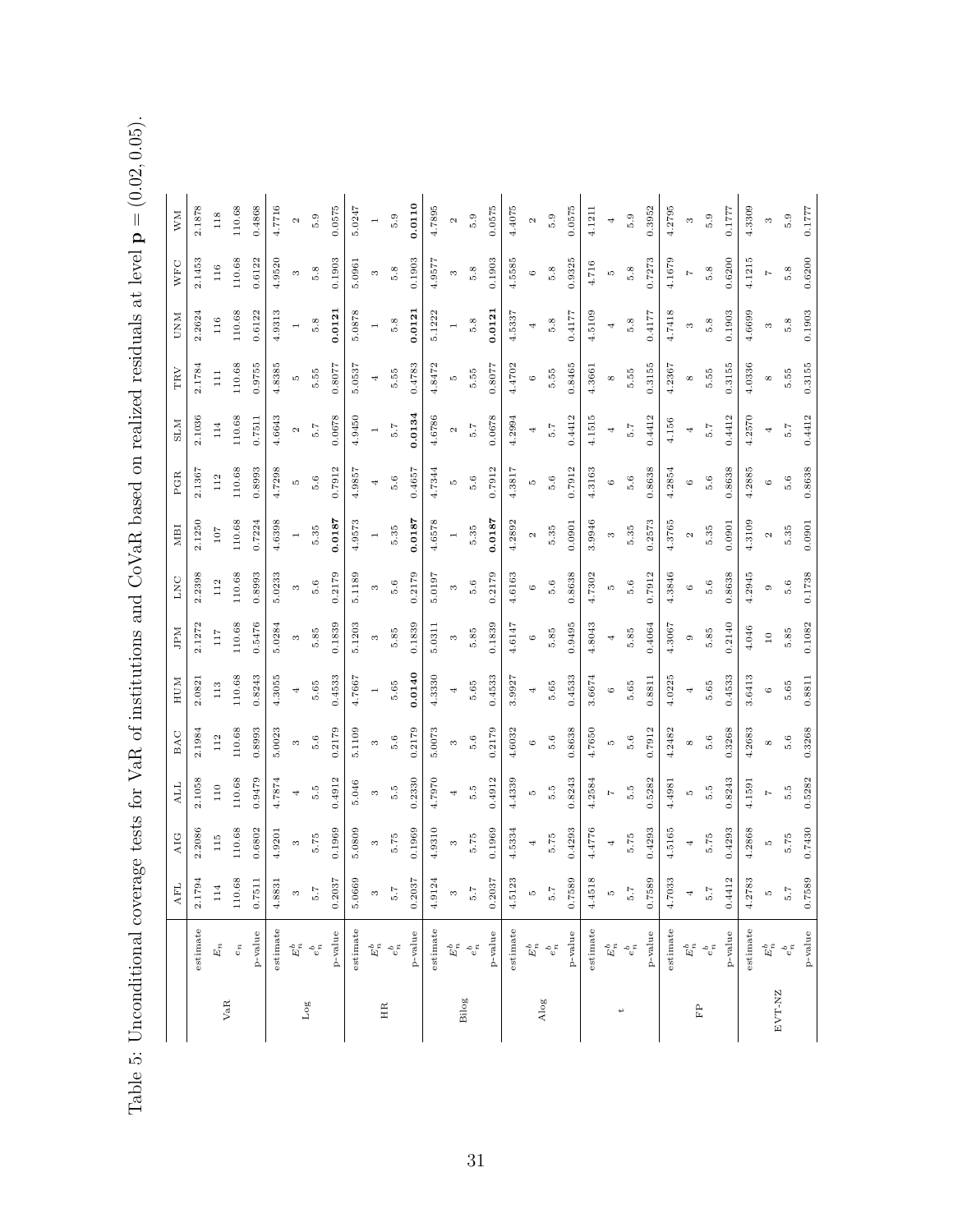<span id="page-31-0"></span>Table 6: The average quantile scores of CoVaR estimates at level  $\mathbf{p} = (0.02, 0.05)$ . The top panel gives the results of CoVaR estimates based on the whole dataset; the bottom panel gives the results of dynamic CoVaR forecasts. The smallest score for each company is highlighted in boldface.

|             |              | Log    | HR     | Bilog  | Alog   | t      | FP           | EVT-NZ |
|-------------|--------------|--------|--------|--------|--------|--------|--------------|--------|
|             | AFL          | 0.2826 | 0.2870 | 0.2833 | 0.2784 | 0.2780 | 0.2799       | 0.2770 |
|             | AIG          | 0.2832 | 0.2870 | 0.2834 | 0.2751 | 0.2742 | 0.2748       | 0.2721 |
|             | ALL          | 0.2702 | 0.2752 | 0.2703 | 0.2675 | 0.2689 | 0.2678       | 0.2702 |
|             | BAC          | 0.2861 | 0.2886 | 0.2862 | 0.2813 | 0.2816 | 0.2848       | 0.2844 |
|             | HUM          | 0.2248 | 0.2393 | 0.2252 | 0.2203 | 0.2191 | 0.2207       | 0.2192 |
|             | JPM          | 0.2852 | 0.2874 | 0.2852 | 0.2791 | 0.2804 | 0.2812       | 0.2887 |
| In-sample   | <b>LNC</b>   | 0.2866 | 0.2888 | 0.2865 | 0.2812 | 0.2814 | 0.2821       | 0.2846 |
| Analysis    | MВI          | 0.2378 | 0.2507 | 0.2386 | 0.2244 | 0.2162 | 0.2272       | 0.2251 |
|             | PGR          | 0.2911 | 0.2934 | 0.2911 | 0.2892 | 0.2894 | 0.2895       | 0.2895 |
|             | <b>SLM</b>   | 0.2394 | 0.2501 | 0.2399 | 0.2289 | 0.2266 | 0.2267       | 0.2282 |
|             | <b>TRV</b>   | 0.2921 | 0.2948 | 0.2922 | 0.2930 | 0.2936 | 0.2965       | 0.3010 |
|             | UNM          | 0.2494 | 0.2559 | 0.2573 | 0.2391 | 0.2387 | 0.2430       | 0.2413 |
|             | WFC          | 0.2776 | 0.2811 | 0.2778 | 0.2736 | 0.2738 | 0.2761       | 0.2766 |
|             | WМ           | 0.2486 | 0.2582 | 0.2492 | 0.2366 | 0.2304 | 0.2332       | 0.2345 |
|             | $_{\rm AFL}$ | 0.2671 | 0.2735 | 0.2714 | 0.2582 | 0.2583 | $\,0.2655\,$ | 0.2628 |
|             | AIG          | 0.2653 | 0.2705 | 0.2659 | 0.2577 | 0.2581 | 0.2643       | 0.2624 |
|             | ALL          | 0.3010 | 0.3083 | 0.3023 | 0.2943 | 0.2982 | 0.2942       | 0.2992 |
|             | BAC          | 0.2411 | 0.2449 | 0.2415 | 0.2295 | 0.2317 | 0.2536       | 0.2329 |
|             | HUM          | 0.2415 | 0.2424 | 0.2404 | 0.2480 | 0.2862 | 0.2457       | 0.2619 |
|             | JPM          | 0.2452 | 0.2473 | 0.2453 | 0.2360 | 0.2392 | 0.2535       | 0.2445 |
| Dynamic     | <b>LNC</b>   | 0.2270 | 0.2300 | 0.2272 | 0.2135 | 0.2150 | 0.2205       | 0.2117 |
| Forecasting | MBI          | 0.3052 | 0.3263 | 0.3069 | 0.2864 | 0.2764 | 0.2927       | 0.2799 |
|             | PGR          | 0.2741 | 0.2800 | 0.2743 | 0.2741 | 0.2759 | 0.2742       | 0.2765 |
|             | <b>SLM</b>   | 0.2352 | 0.2466 | 0.2358 | 0.2245 | 0.2295 | 0.2274       | 0.2281 |
|             | TRV          | 0.2708 | 0.2788 | 0.2710 | 0.2683 | 0.2708 | 0.2690       | 0.2726 |
|             | UNM          | 0.2359 | 0.2405 | 0.2365 | 0.2219 | 0.2209 | 0.2288       | 0.2218 |
|             | WFC          | 0.2355 | 0.2390 | 0.2355 | 0.2241 | 0.2270 | 0.2242       | 0.2197 |
|             | WМ           | 0.2554 | 0.2707 | 0.2580 | 0.2485 | 0.2521 | 0.2495       | 0.2479 |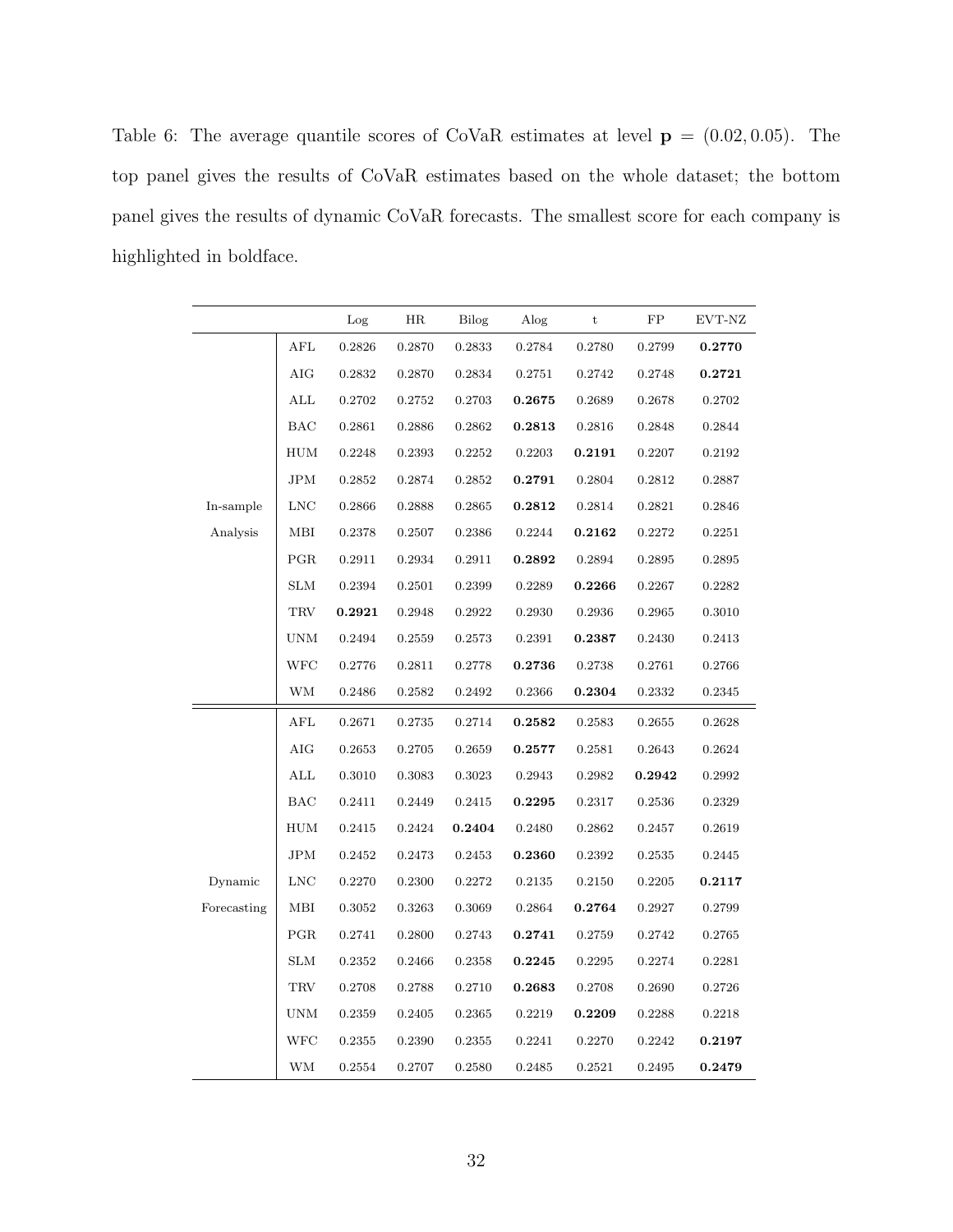## References

- <span id="page-32-7"></span>V.V. Acharya, L.H. Pedersen, T. Philippon, M. Richardson. Measuring systemic risk. The Review of Financial Studies, 30:2–47, 2017.
- <span id="page-32-0"></span>T. Adrian and M.K. Brunnermeier. CoVaR. Technical report, National Bureau of Economic Research, 2011.
- <span id="page-32-8"></span>D. Banulescu-Radu, C. Hurlin, J. Leymarie, and O. Scaillet. Backtesting marginal expected shortfall and related systemic risk measures. Management Science, 67:5730–5754, 2020.
- <span id="page-32-5"></span>S.G. Coles and J.A. Tawn. Modelling extreme multivariate events. Journal of the Royal Statistical Society: Series B, 53:377–392, 1991.
- <span id="page-32-4"></span>J. Danielsson, L. de Haan, L. Peng, and C.G. de Vries. Using a bootstrap method to choose the sample fraction in tail index estimation. Journal of Multivariate Analysis, 76:226–248, 2001.
- <span id="page-32-3"></span>L. de Haan and A. Ferreira. *Extreme Value Theory: An Introduction*. Springer Science & Business Media, 2006.
- <span id="page-32-6"></span>J.H. Einmahl, A. Krajina, and J. Segers. A method of moments estimator of tail dependence. Bernoulli, 14:1003–1026, 2008.
- <span id="page-32-2"></span>J.H. Einmahl, A. Krajina, and J. Segers. An M-estimator for tail dependence in arbitrary dimensions. The Annals of Statistics, 40:1764–1793, 2012.
- <span id="page-32-9"></span>T. Fissler and Y. Hoga. Backtesting systemic risk forecasts using multi-objective elicitability. arXiv preprint [arXiv:2104.10673](http://arxiv.org/abs/2104.10673), 2021.
- <span id="page-32-1"></span>G. Girardi and A.T. Ergün. Systemic risk measurement: Multivariate GARCH estimation of CoVaR. Journal of Banking & Finance, 37:3169–3180, 2013.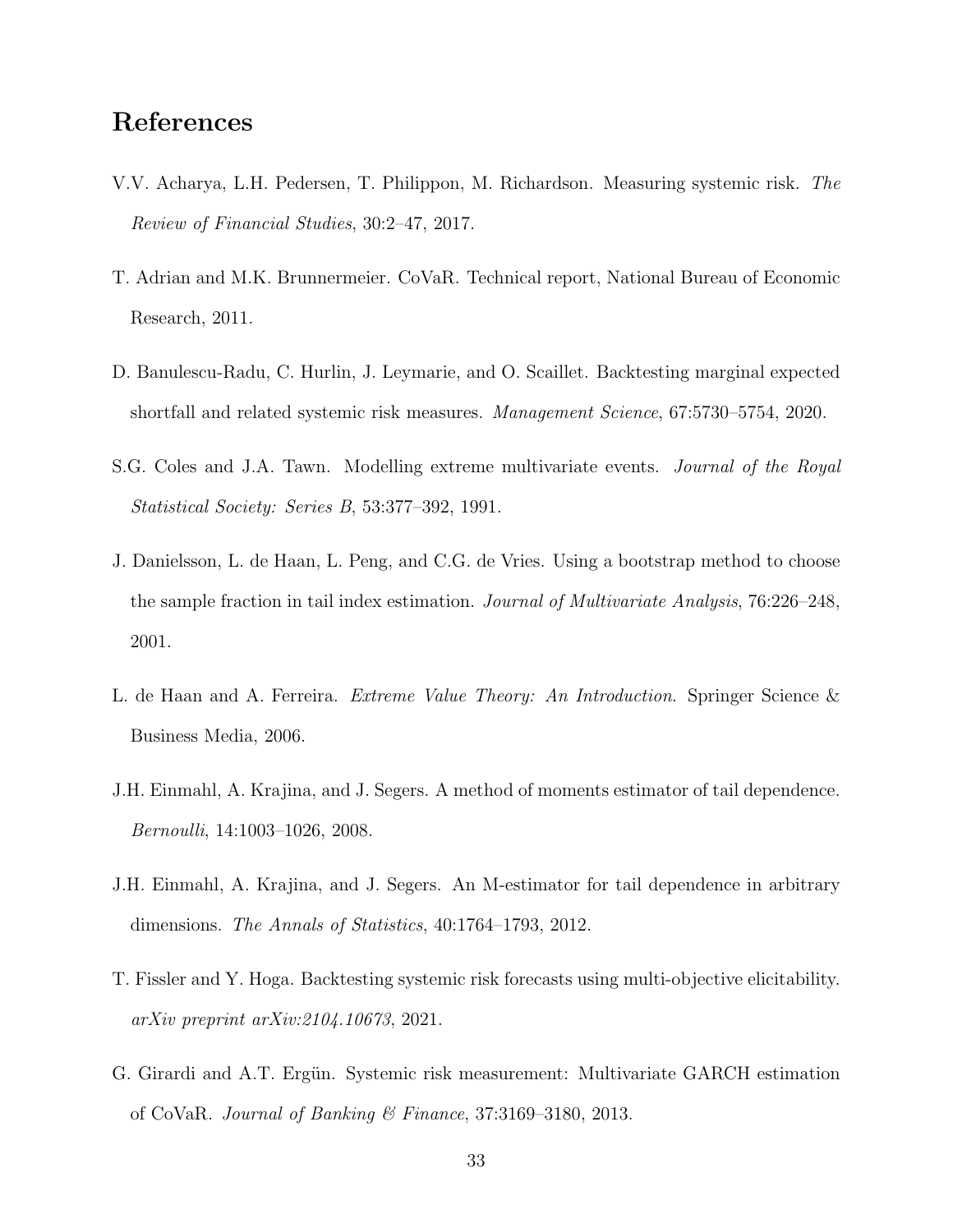- <span id="page-33-2"></span>B.V. Gnedenko. Sur la distribution limité du terme d'une série aléatoire. Ann. Math., 44: 423–453, 1943.
- <span id="page-33-5"></span>B.M. Hill. A simple general approach to inference about the tail of a distribution. The Annals of Statistics, 3:1163–1174, 1975.
- <span id="page-33-8"></span>J. Hüsler and R.D. Reiss. Maxima of normal random vectors: between independence and complete dependence. Statistics & Probability Letters, 7:283–286, 1989.
- <span id="page-33-6"></span>H. Joe, R.L. Smith, and I. Weissman. Bivariate threshold methods for extremes. Journal of the Royal Statistical Society: Series B, 54:171–183, 1992.
- <span id="page-33-3"></span>H. Joe. Multivariate Models And Multivariate Dependence Concepts. Chapman and Hall/CRC, 1997.
- <span id="page-33-7"></span>A.W. Ledford and J.A. Tawn. Statistics for near independence in multivariate extreme values. Biometrika, 83:169–187, 1996.
- <span id="page-33-10"></span>D. Lee, H. Joe, and P. Krupskii. Tail-weighted dependence measures with limit being the tail dependence coefficient. Journal of Nonparametric Statistics, 30:262–290, 2018.
- <span id="page-33-0"></span>G. Mainik and E. Schaanning. On dependence consistency of CoVaR and some other systemic risk measures. Statistics & Risk Modeling, 31:49–77, 2014.
- <span id="page-33-9"></span>A.J. McNeil and R. Frey. Estimation of tail-related risk measures for heteroscedastic financial time series: an extreme value approach. *Journal of Empirical Finance*, 7:271–300, 2000.
- <span id="page-33-4"></span>A.J. McNeil, R. Frey, and P. Embrechts. Quantitative Risk Management: Concepts, Techniques And Tools. Princeton University Press, Princeton, 2005.
- <span id="page-33-1"></span>N. Nolde and J. Zhang. Conditional extremes in asymmetric financial markets. Journal of Business & Economic Statistics, 38: 201–213, 2018.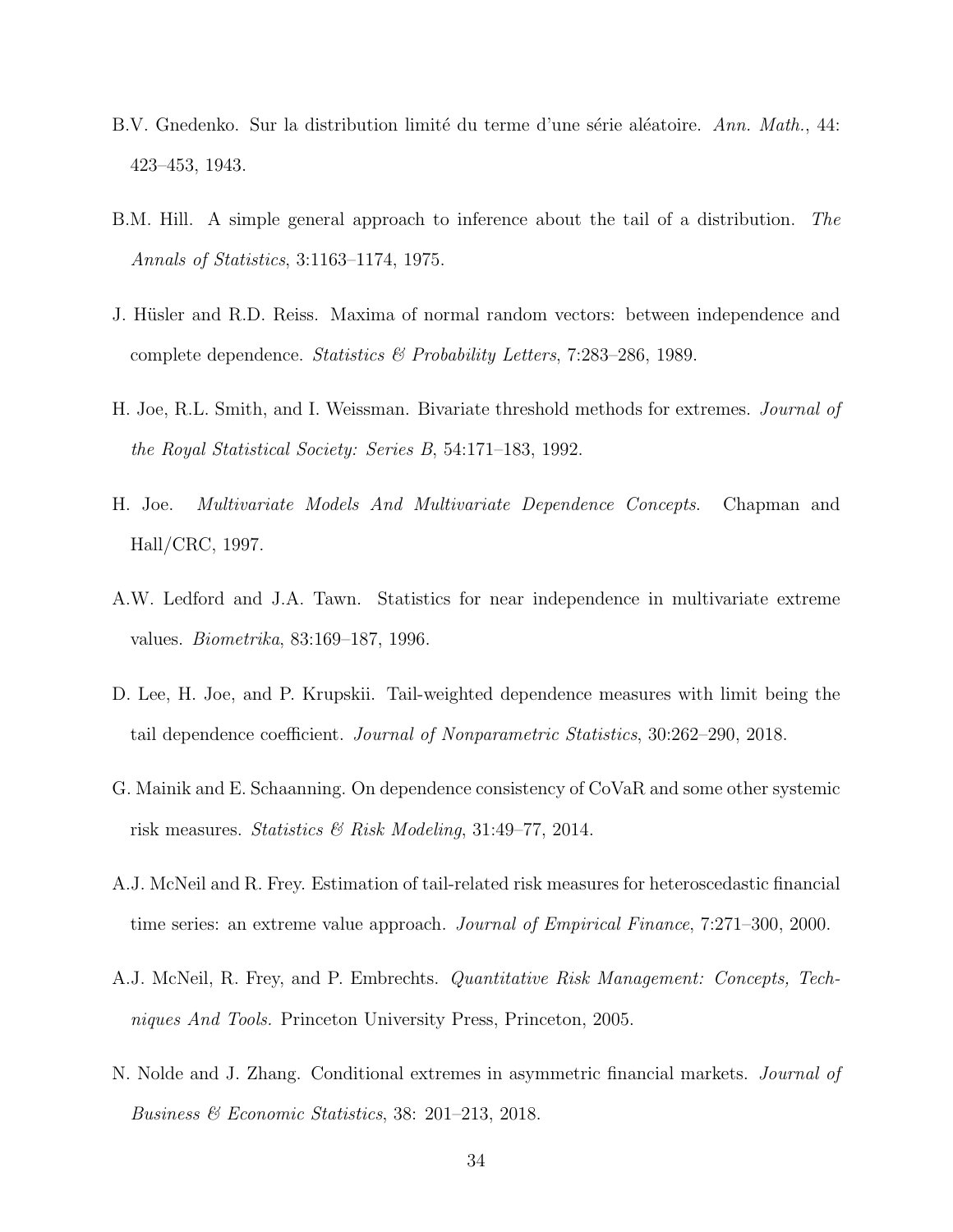- <span id="page-34-5"></span>N. Nolde and J. Ziegel. Elicitability and backtesting: Perspectives for banking regulation. The Annals of Applied Statistics, 11:1833–1874, 2017.
- <span id="page-34-3"></span><span id="page-34-2"></span>S.I. Resnick. Extreme Values, Regular Variation and Point Processes. Springer, 1987.
- R.L. Smith. Extreme value theory. Handbook of Applicable Mathematics, 7:437–471, 1990.
- <span id="page-34-1"></span>R.L. Smith. Multivariate threshold methods. In Extreme Value Theory and Applications, pages 225–248. Springer, 1994.
- <span id="page-34-4"></span>C.F. Tang, D. Wang, H. El Barmi, and J.M. Tebbs. Testing for positive quadrant dependence. The American Statistician, 75:23–30, 2021.
- <span id="page-34-0"></span>I. Weissman. Estimation of parameters and large quantiles based on the k largest observations. Journal of the American Statistical Association, 73:812–815, 1978.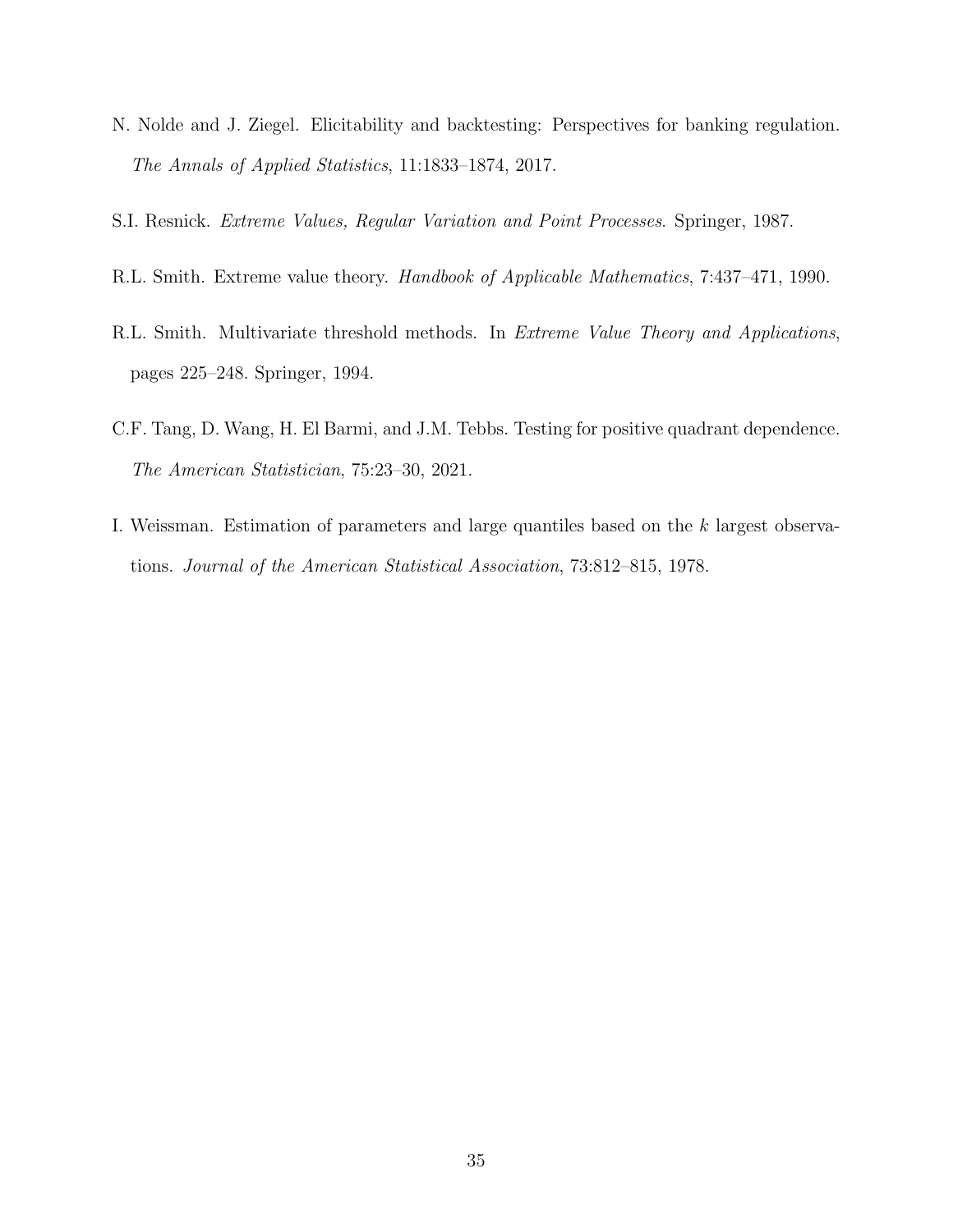An Extreme Value Approach to CoVaR Estimation

# Supplementary Appendix

# S1 Proof of Theorem 3.1

Recall the definition of  $\eta_p$ :

$$
\eta_p = \frac{\mathbb{P}(Y \ge \text{Cov}_{\text{aR}_{Y|X}(p)})}{\mathbb{P}(Y \ge \text{Cov}_{\text{aR}_{Y|X}(p) \mid X \ge \text{Va}_{X}(p))} \in (0,1], \qquad p \in (0,1).
$$

We can then rewrite the ratio  $\frac{\widehat{\text{Cov}}_{\text{aR}_Y|X}(p)}{\text{Cov}_{\text{aR}_Y|X}(p)}$  as

$$
\frac{\widehat{\text{Cov}}_k R_{Y|X}(p)}{\text{Cov}} = \frac{(\hat{\eta}_p^*)^{-\hat{\gamma}} \widehat{\text{Va}}_Y(p)}{\text{VaR}_Y(p\eta_p)}
$$
  
= 
$$
\left(\frac{\hat{\eta}_p^*}{\eta_p}\right)^{-\hat{\gamma}} \times \eta_p^{\gamma-\hat{\gamma}} \times \frac{\widehat{\text{Va}}_Y(p)}{\text{VaR}_Y(p)} \times \frac{(\eta_p)^{-\gamma} \text{VaR}_Y(p)}{\text{VaR}_Y(p\eta_p)}
$$
  
=:  $I_1 \times I_2 \times I_3 \times I_4$ .

The theorem is proved by showing that, as  $n \to \infty$ ,  $I_j \overset{\mathbb{P}}{\to} 1$  for  $j = 1, 2, 3, 4$ .

Before handling these four terms, the following two lemmas provide some preliminary results regarding the quantities  $\eta_p$  and  $\eta_p^*$  as well as the estimator  $\hat{\eta}_p^*$ .

**Lemma S1.1.** Under the same conditions as in Theorem 3.1, we have that, as  $n \to \infty$ ,

$$
\frac{p}{\eta_p^*} \to R_2(1,0;\boldsymbol{\theta}_0) \ \ and \ \ \frac{p}{\hat{\eta}_p^*} \xrightarrow{\mathbb{P}} R_2(1,0;\boldsymbol{\theta}_0).
$$

**Lemma S1.2.** Under the same conditions as in Theorem 3.1, we have, as  $n \to \infty$ ,

$$
\frac{\eta_p}{\eta_p^*} \to 1.
$$

*Proof of Lemma S1.1.* In order to prove the limit relation regarding  $\eta_p^*$ , we first show that as  $n \to \infty$ ,  $\eta_p^* \to 0$ . If otherwise, then there exists a subsequence of integers,  $\{n_l\}$  such that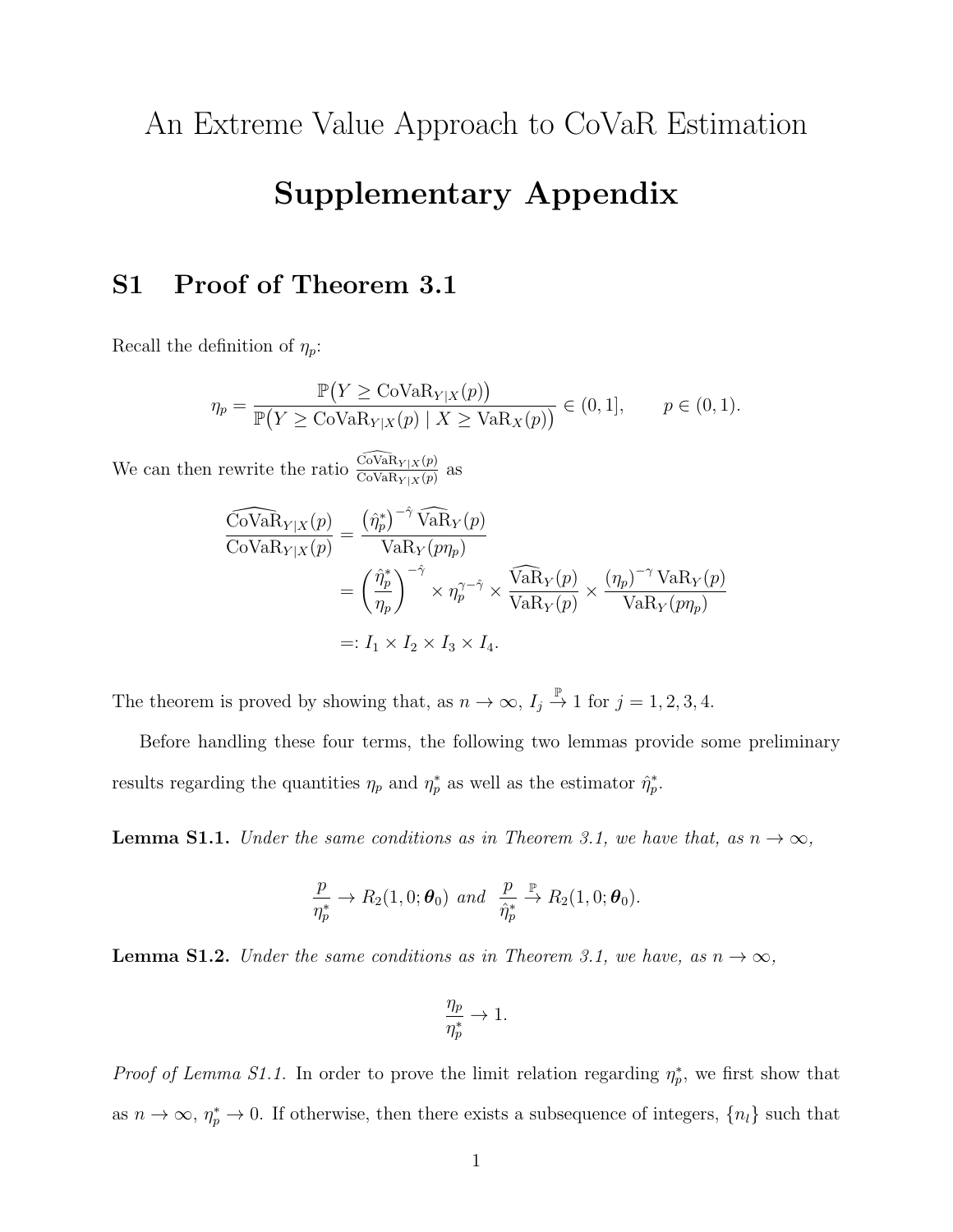$\eta_{p(n_l)}^* \to c > 0$  as  $l \to \infty$ . W.l.o.g., we still use the notation n instead of  $n_l$ . Then, as  $n \to \infty$ ,  $R(1,\eta_p^*;\theta_0) \to R(1,c;\theta_0) > 0$  which follows from Condition F and the fact that  $R(1,y;\theta_0)$ is a non-decreasing function in y. However, this contradicts with  $R(1, \eta_p^*;\boldsymbol{\theta}_0) = p \to 0$  as  $n \to \infty$ . Hence, we conclude that  $\eta_p^* \to 0$  as  $n \to \infty$ .

Using the mean value theorem, we have that there exists a series of constants  $\xi_n \in [0, \eta_p^*]$ such that

$$
p = R(1, \eta_p^*; \boldsymbol{\theta}_0) = R(1, 0; \boldsymbol{\theta}_0) + \eta_p^* R_2(1, \xi_n; \boldsymbol{\theta}_0) = \eta_p^* R_2(1, \xi_n; \boldsymbol{\theta}_0).
$$

Hence we get that, as  $n \to \infty$ ,

$$
\frac{p}{\eta_p^*}=R_2(1,\xi_n;\boldsymbol{\theta}_0)\to R_2(1,0;\boldsymbol{\theta}_0).
$$

Here in the last step, we use the fact that  $\xi_n \to 0$  as  $n \to \infty$  and  $R_2(x, y; \theta_0)$  is a continuous function at  $(1, 0; \boldsymbol{\theta}_0)$ .

The proof for the limit relation regarding  $\hat{\eta}_p^*$  follows similarly by replacing  $\theta_0$  with  $\hat{\theta}$  and using the fact that  $\hat{\theta} \stackrel{\mathbb{P}}{\rightarrow} \theta_0$  as  $n \to \infty$ . We therefore omit the details.

*Proof of Lemma S1.2.* We first show that, as  $n \to \infty$ ,  $\eta_p \to 0$ . If assuming otherwise, there exists a subsequence of integers,  $\{n_l\}$  such that  $\eta_{p(n_l)} \to c > 0$  as  $l \to \infty$ . W.l.o.g., we still use the notation *n* instead of  $n_l$ . Recall the definition of  $\eta_p$ :

$$
\frac{\mathbb{P}(X > \text{VaR}_X(p), Y > \text{VaR}_Y(p\eta_p))}{p} = p.
$$

By taking  $n \to \infty$  on both sides of this equation, and using the assumption that  $\eta_p \to c > 0$ as  $n \to \infty$ , we get that  $R(1, c; \theta_0) = 0$ , which contradicts Condition F and the fact that  $R(1, y; \theta_0)$  is a non-decreasing function in y. Hence, we conclude that, as  $n \to \infty$ ,  $\eta_p \to 0$ .

Next we show, by contradiction, that

$$
\limsup_{n \to \infty} \frac{\eta_p}{\eta_p^*} \le 1.
$$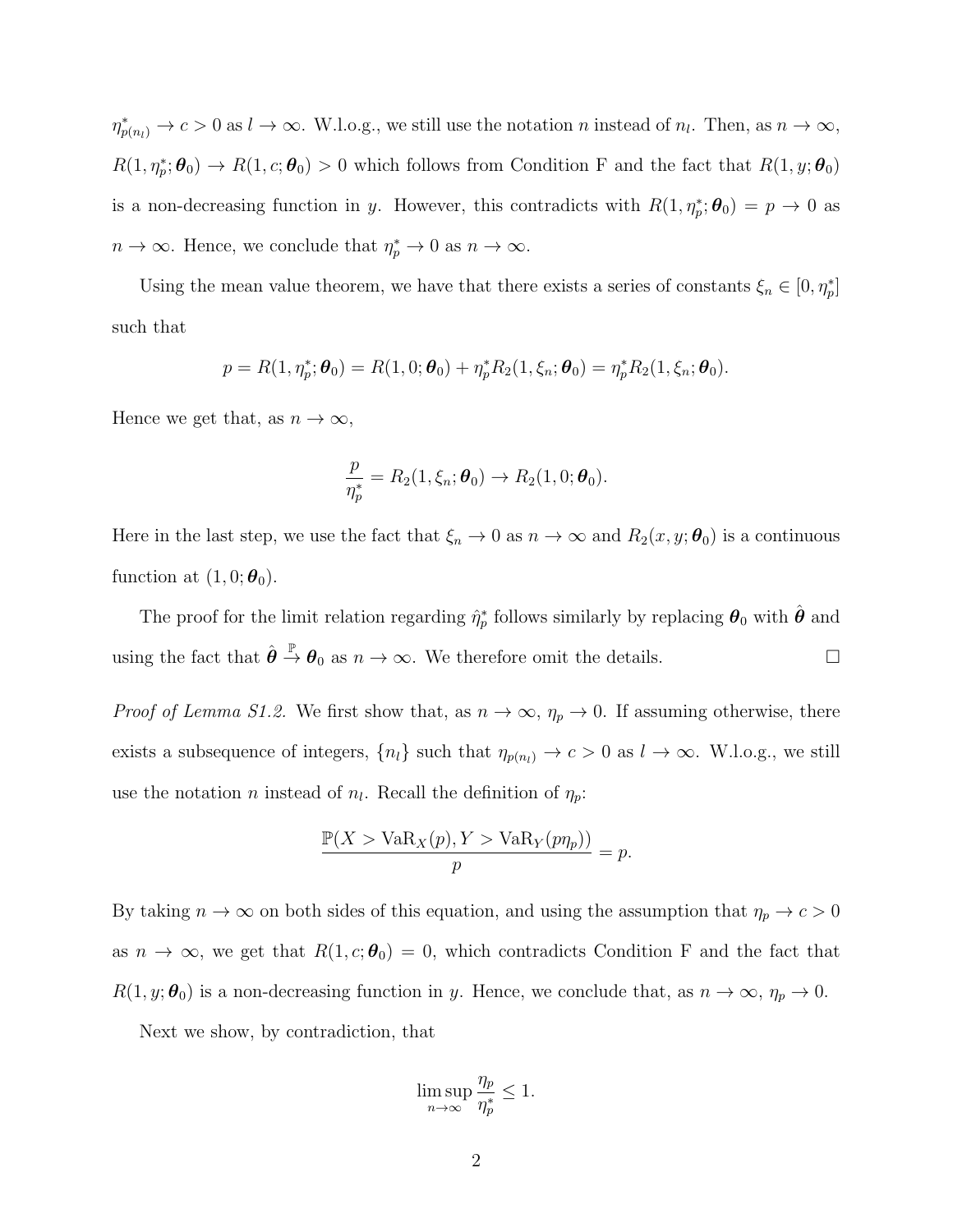If assuming otherwise, there exists a subsequence of  $n$ ,  $\{n_l\}_{l=1}^{\infty}$  such that as  $l \to \infty$ ,  $n_l \to \infty$ and

$$
\frac{\eta_{p(n_l)}}{\eta_{p(n_l)}^*} \to c > 1.
$$

W.l.o.g., we still use the notation n for the subsequence, and omit it by writing  $p = p(n)$ . Therefore, for any  $1 < \tilde{c} < c$ , there exists  $n_0 = n_0(\tilde{c})$  such that for  $n > n_0$ ,  $\frac{\eta_p}{n^*}$  $\frac{\eta_p}{\eta_p^*} > \tilde{c}.$ 

Note that  $\eta_p > \tilde{c}\eta_p^* > \eta_p^*$ . By the mean value theorem, we get that for each n, there exists  $\xi_n \in (\eta_p^*, \eta_p)$  such that

$$
R(1, \eta_p; \boldsymbol{\theta}_0) - R(1, \eta_p^*; \boldsymbol{\theta}_0) = R_2(1, \xi_n; \boldsymbol{\theta}_0)(\eta_p - \eta_p^*).
$$

As  $n \to \infty$ , since both  $\eta_p^* \to 0$  and  $\eta_p \to 0$  hold, we get  $\xi_n \to 0$ . Further note that  $\eta_p - \eta_p^* > (\tilde{c} - 1)\eta_p^*$ . By applying Lemma S1.1 and the continuity of  $R_2(x, y; \theta)$  at  $(1, 0; \theta_0)$ , we get that

$$
\liminf_{n \to \infty} \frac{R(1, \eta_p; \boldsymbol{\theta}_0) - p}{p} = \liminf_{n \to \infty} \frac{R(1, \eta_p; \boldsymbol{\theta}_0) - R(1, \eta_p^*; \boldsymbol{\theta}_0)}{p}
$$

$$
= \liminf_{n \to \infty} \frac{R(1, \eta_p; \boldsymbol{\theta}_0) - R(1, \eta_p^*; \boldsymbol{\theta}_0)}{\eta_p^*} \times \frac{\eta_p^*}{p}
$$

$$
\ge R_2(1, 0; \boldsymbol{\theta}_0)(\tilde{c} - 1) \times \frac{1}{R_2(1, 0; \boldsymbol{\theta}_0)} = \tilde{c} - 1 > 0.
$$

Since Condition E holds with  $\tilde{\rho} > 1$ , we get that

$$
\lim_{n\to\infty}\frac{R(1,\eta_p;\boldsymbol{\theta}_0)-p}{p}=\lim_{n\to\infty}\frac{1}{p}\left(R(1,\eta_p;\boldsymbol{\theta}_0)-\frac{1}{p}\mathbb{P}(X>\text{VaR}_X(p),Y>\text{VaR}_Y(p\eta_p))\right)=0.
$$

The two limit relations contradict each other. Therefore, we conclude that

$$
\limsup_{n \to \infty} \frac{\eta_p}{\eta_p^*} \le 1.
$$

Similarly, one can show a lower bound for  $\frac{\eta_p}{\eta_p^*}$ , which completes the proof of the lemma.  $\Box$ 

Now we turn to prove the main theorem by handling the four terms  $I_j$ ,  $j = 1, 2, 3, 4$ .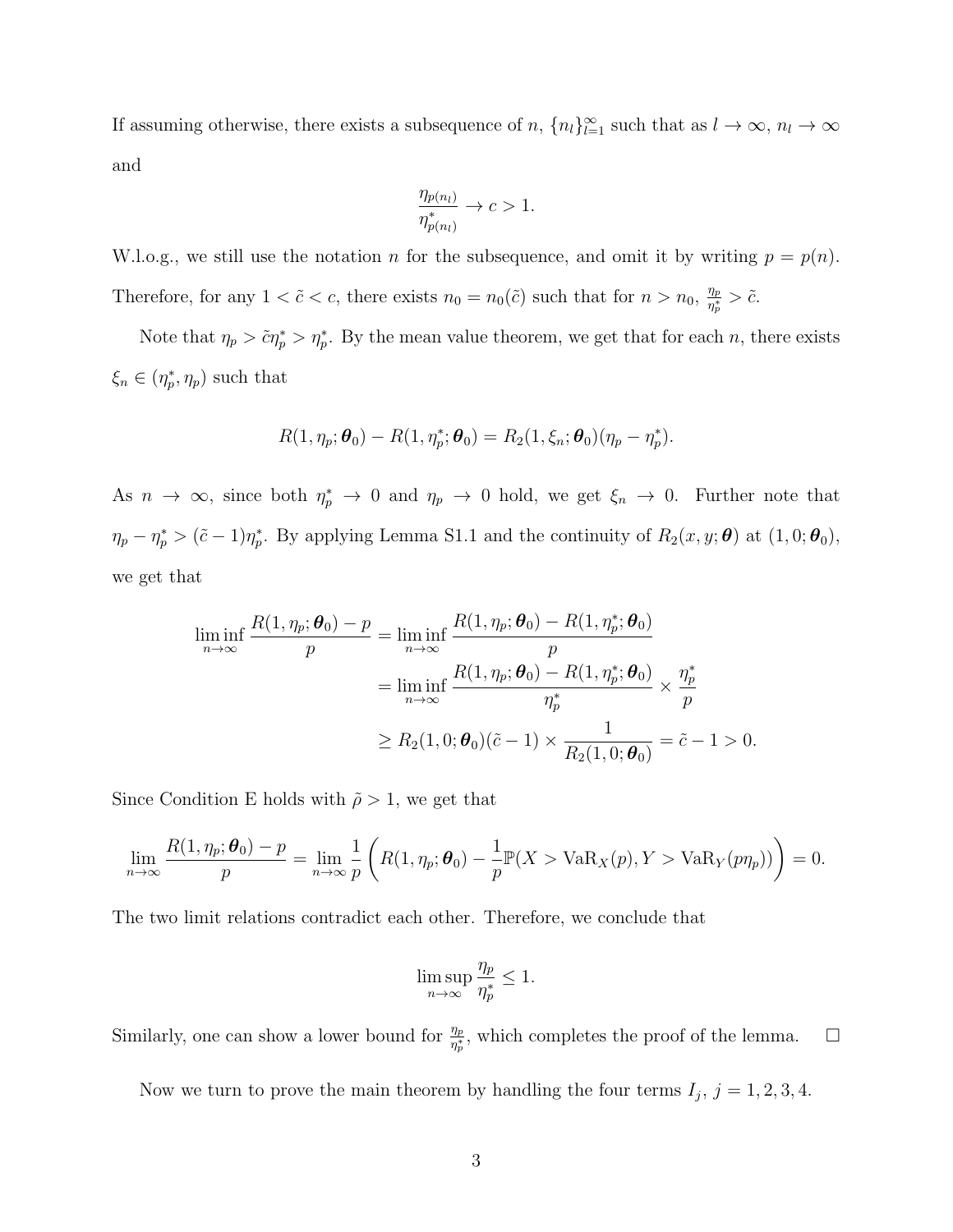Firstly, we handle  $I_1$ . Following the asymptotic property of the Hill estimator (e.g., Theorem 3.2.5 in de Haan and Ferreira [2006]), Condition A and Condition B for  $k_1$  imply that as  $n \to \infty$ ,

$$
\sqrt{k_1}(\hat{\gamma} - \gamma) \stackrel{d}{\rightarrow} N\left(\frac{\lambda_1}{1 - \rho}, \gamma^2\right),\tag{S1}
$$

which implies that  $\hat{\gamma} \stackrel{\mathbb{P}}{\rightarrow} \gamma$ . Together with Lemma S1.2 and Lemma S1.1, we conclude that  $I_1 \stackrel{\mathbb{P}}{\rightarrow} 1$  as  $n \rightarrow \infty$ .

Secondly, we handle  $I_2$ . Given the limit relation in  $(S1)$ , we only need to show that  $\log(\eta_p)/$ √  $\overline{k_1} \rightarrow 0$  as  $n \rightarrow \infty$ . From Lemma S1.1 and Lemma S1.2, we get that  $\eta_p/p \rightarrow$  $1/R_2(1, 0, \theta_0)$  as  $n \to \infty$ . Together with the limit relation regarding  $k_1$  in Condition B, we get that  $I_2 \stackrel{\mathbb{P}}{\rightarrow} 1$  as  $n \rightarrow \infty$ .

The term  $I_3$  is handled by the asymptotic property of the VaR estimator; see, e.g. Theorem 4.3.8 in de Haan and Ferreira [2006]. More specifically, under Condition A, Condition B and Condition C, the VaR estimator in Section 3.2 has the following asymptotic property: as  $n \to \infty$ ,

$$
\min\left(\sqrt{k_2}, \frac{\sqrt{k_1}}{\log(k_2/np)}\right)\left(\frac{\widehat{\text{VaR}}_Y(p)}{\text{VaR}_Y(p)} - 1\right) = O_P(1).
$$

The result follows from the proof of Theorem 4.3.8 in de Haan and Ferreira [2006] with some proper adaptations. A direct consequence is that  $I_3 \stackrel{\mathbb{P}}{\rightarrow} 1$  as  $n \rightarrow \infty$ .

Finally, we handle the deterministic term  $I_4$ . Notice that  $VaR_Y(p) = U_Y(1/p)$  and  $VaR_Y(p\eta_p) = U_Y(1/(p\eta_p)).$  By applying Condition A with  $t = 1/p$  and  $x = 1/\eta_p$ , we get that

$$
\lim_{n \to \infty} \frac{\frac{\text{VaR}_{Y}(p\eta_{p})}{\text{VaR}_{Y}(p)} \eta_{p}^{\gamma} - 1}{A(1/p)} = -\frac{1}{\rho}.
$$

As  $n \to \infty$ , since  $A(1/p) \to 0$  we get that  $I_4 \to 1$ .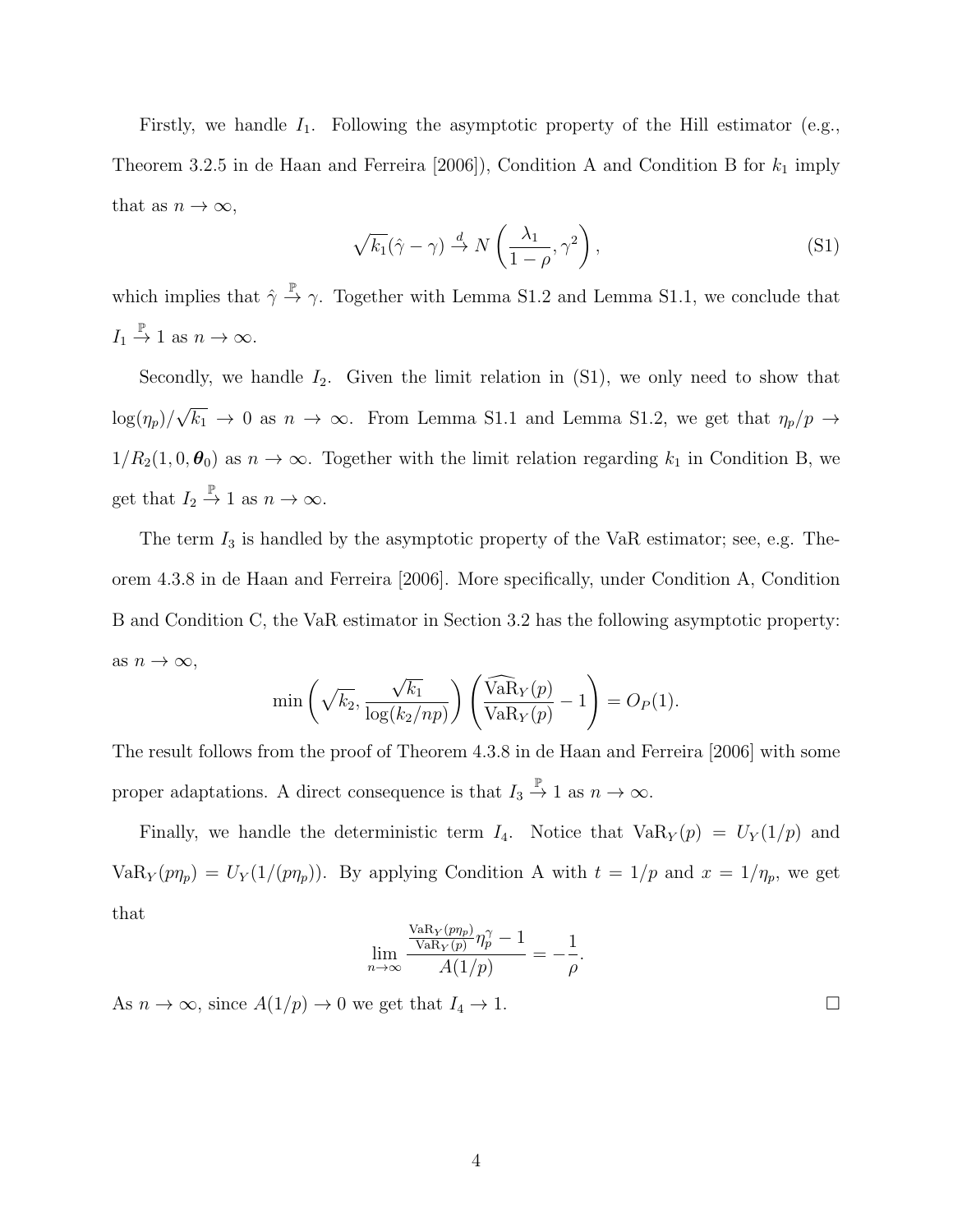# S2 Parametric models for the tail dependence function

In this section, we provide tail dependence functions for five parametric models considered in simulation studies and the application.

 $(1)$  The bivariate logistic distribution function with standard Fréchet margins is given by

$$
G(x, y; \theta) = \exp \{ -(x^{-1/\theta} + y^{-1/\theta})^{\theta} \},
$$

where  $x, y > 0$  and  $\theta \in (0, 1]$ . The upper tail dependence function in this case has the form

$$
R(x, y; \theta) = x + y - (x^{1/\theta} + y^{1/\theta})^{\theta}.
$$
 (S2)

 $(2)$  The bivariate Hüsler-Reiss distribution function with standard Fréchet margins is

$$
G(x, y; \theta) = \exp\left\{-x^{-1}\Phi\left(\theta^{-1} + \frac{\theta}{2}\log(y/x)\right) - y^{-1}\Phi\left(\theta^{-1} + \frac{\theta}{2}\log(x/y)\right)\right\},\,
$$

where  $x, y > 0, \theta > 0$  and  $\Phi(\cdot)$  is the standard normal distribution function. Its tail dependence function is given by

$$
R(x, y; \theta) = x + y - x\Phi\left(\theta^{-1} + \frac{\theta}{2}\log(x/y)\right) - y\Phi\left(\theta^{-1} + \frac{\theta}{2}\log(y/x)\right). \tag{S3}
$$

(3) The bilogistic distribution function with standard Fréchet margins is given by

$$
G(x, y; \alpha, \beta) = \exp \left\{ -x^{-1}q^{1-\alpha} - y^{-1}(1-q)^{1-\beta} \right\}, \quad x, y > 0,
$$

where q is the root of the equation  $(1 - \alpha)x^{-1}(1 - q)^{\beta} - (1 - \beta)y^{-1}q^{\alpha} = 0$ , and  $0<\alpha,\beta<1.$  The tail dependence function of this distribution can be written as

$$
R(x, y; \alpha, \beta) = x + y - \int_0^1 \max\left\{ (1 - \alpha)t^{-\alpha} x, (1 - \beta)(1 - t)^{-\beta} y \right\} dt.
$$
 (S4)

 $(4)$  The bivariate asymmetric logistic distribution with standard Fréchet margins has distribution function of the form

$$
G(x, y; \psi_1, \psi_2, \theta) = \exp\left\{-(1-\psi_1)/x - (1-\psi_2)/y - ((\psi_1/x)^{1/\theta} + (\psi_2/y)^{1/\theta})^{\theta}\right\},\
$$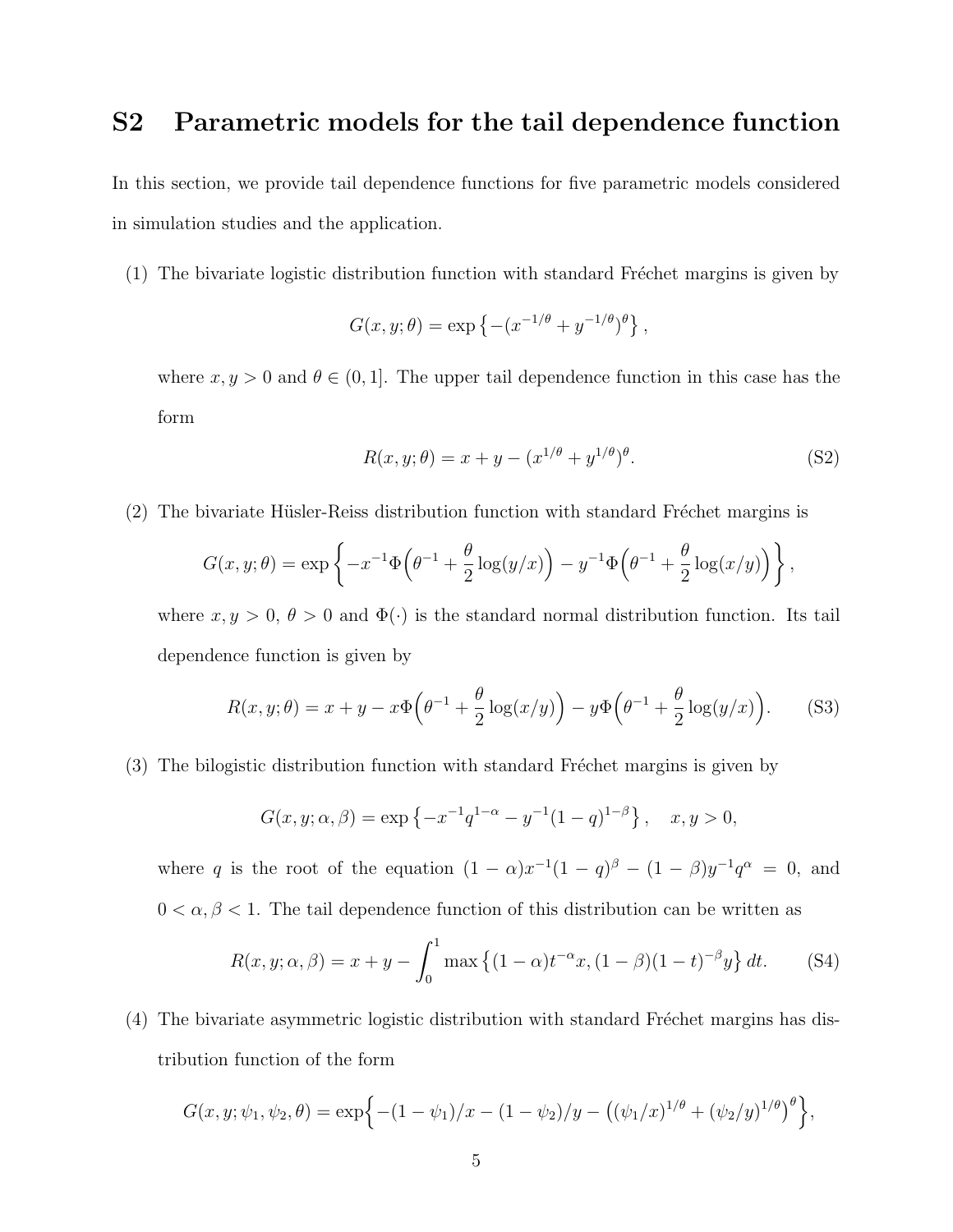where  $x, y > 0, \theta \in (0, 1]$  and  $\psi_1, \psi_2 \in [0, 1]$ . Its tail dependence function is given by

$$
R(x, y; \psi_1, \psi_2, \theta) = \psi_1 x + \psi_2 y - ((x\psi_1)^{1/\theta} + (y\psi_2)^{1/\theta})^{\theta}.
$$
 (S5)

 $\overline{ }$ 

 $\lambda$ 

(5) The joint density function of a standard bivariate t distribution with  $\nu > 0$  degrees of freedom and correlation parameter  $\rho \in (-1, 1)$  is written as

$$
f_T(\mathbf{w}; \rho, \nu) = \frac{\Gamma((\nu+2)/2)}{\sqrt{1-\rho^2}\nu\pi\Gamma(\nu/2)} \Big(1 + \frac{1}{\nu}\mathbf{w}^T\Omega^{-1}\mathbf{w}\Big)^{-(\nu+2)/2}, \quad \Omega = \begin{pmatrix} 1 & \rho \\ \rho & 1 \end{pmatrix}, \quad \mathbf{w} \in \mathbb{R}^2.
$$

For  $\rho \in (0,1)$ , its upper tail dependence function is given by

$$
R(x, y; \rho, \nu) = x F_T \left( \sqrt{\frac{\nu + 1}{1 - \rho^2}} (\rho - (y/x)^{-1/\nu}); \nu + 1 \right) + y F_T \left( \sqrt{\frac{\nu + 1}{1 - \rho^2}} (\rho - (x/y)^{-1/\nu}); \nu + 1 \right),
$$
\n(S6)

where  $F_T(\cdot;\nu)$  is the distribution function of the standard Student t distribution with  $\nu$ degrees of freedom. Expression (S6) is founded following Demarta and McNeil [2005], where the lower tail dependence function of the bivariate  $t$  distribution is given.

# S3 Plots of  $R(1, \eta)$  as a function of  $\eta$

Figure 5 illustrates function  $R(1, \eta)$  under the five tail dependence models listed in Section S2 and used in simulation studies and the application. The upper bound  $R(1, \eta) \leq \eta$  for  $\eta \in (0,1)$  corresponds to the case of complete positive dependence. This implies that when tail dependence is fairly strong,  $R(1, \eta)$  is close to the linear function  $R(1, \eta) = \eta$ . For a given p,  $\eta^*$  in  $R(1, \eta^*) = p$  decreases as tail dependence gets stronger.

# $\bf S4\quad \textbf{Two-stage procedure for estimating } \mathrm{CoVaR}_t^{sli}(p_1,p_2)$

To estimate CoVaR dynamically, we need to apply a two-stage procedure, which can be summarized in the steps below.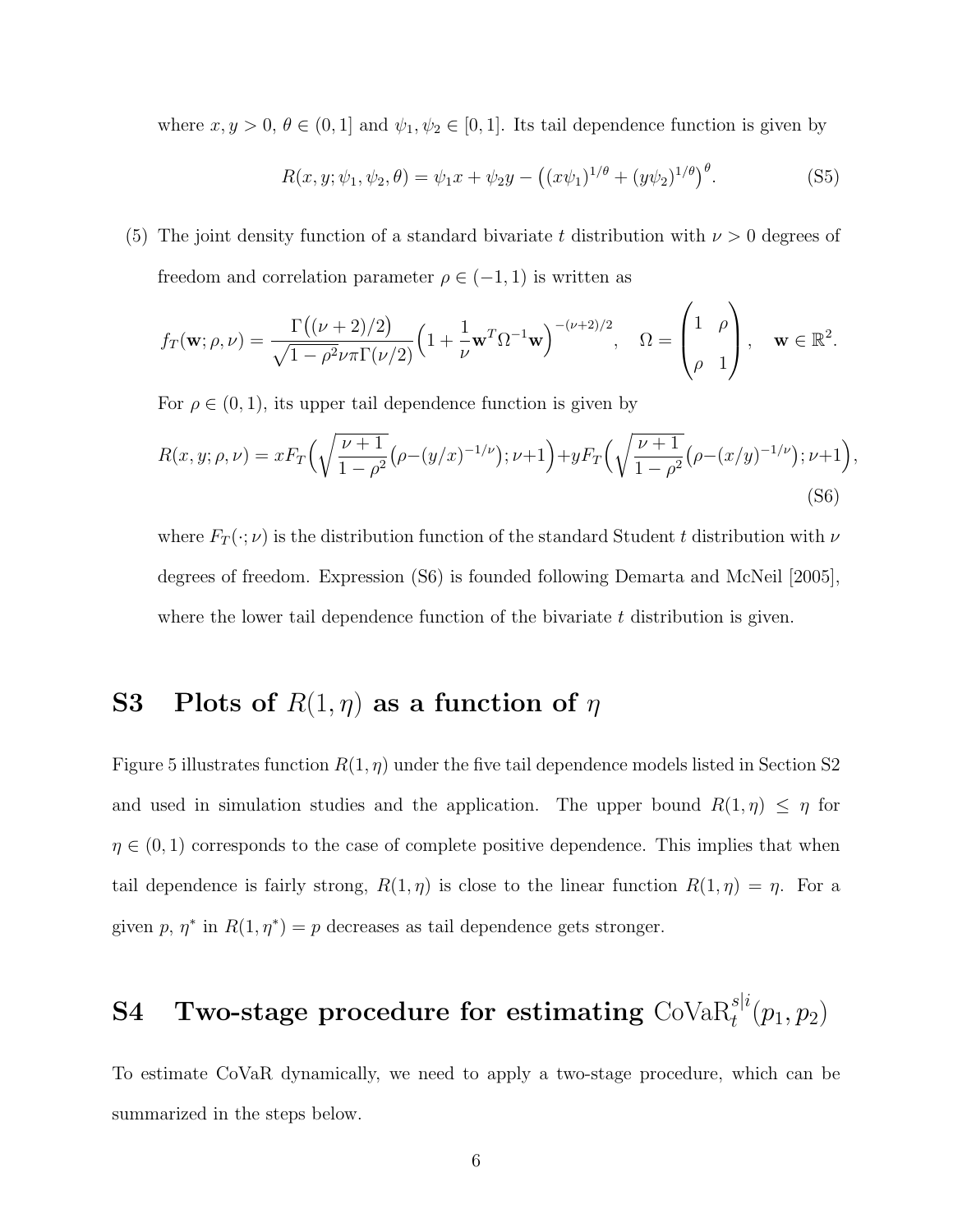

Figure 5: Plots of  $R(1, \eta)$  as a function of  $\eta$  under five tail dependence models.

**Step 1** (Univariate GARCH model estimation): Assume that  $\{X_t^i\}_{t\in\mathbb{N}}$  and  $\{X_t^s\}_{t\in\mathbb{N}}$  each follows an  $AR(1)$ -GARCH $(1,1)$  process [Bollerslev, 1986] satisfying the following model equations:

$$
X_t^i = \mu_t^i + \sigma_t^i Z_t^i, \quad \mu_t^i = \alpha_0^i + \alpha_1^i X_{t-1}^i, \quad (\sigma_t^i)^2 = \beta_0^i + \beta_1^i (\sigma_{t-1}^i Z_{t-1}^i)^2 + \beta_2^i (\sigma_{t-1}^i)^2,
$$
  

$$
X_t^s = \mu_t^s + \sigma_t^s Z_t^s, \quad \mu_t^s = \alpha_0^s + \alpha_1^s X_{t-1}^s, \quad (\sigma_t^s)^2 = \beta_0^s + \beta_1^s (\sigma_{t-1}^s Z_{t-1}^s)^2 + \beta_2^s (\sigma_{t-1}^s)^2,
$$

where sequences of innovations  $\{Z_t^i\}_{t\in\mathbb{N}}$  and  $\{Z_t^s\}_{t\in\mathbb{N}}$  are i.i.d. with zero mean and unit variance. Parameters of the  $AR(1)-GARCH(1,1)$  filters are estimated using maximum likelihood assuming a standardized skew-t distribution (Fernández and Steel [1998]) for the innovations. With the estimates of conditional means and volatilities, we can obtain two sequences that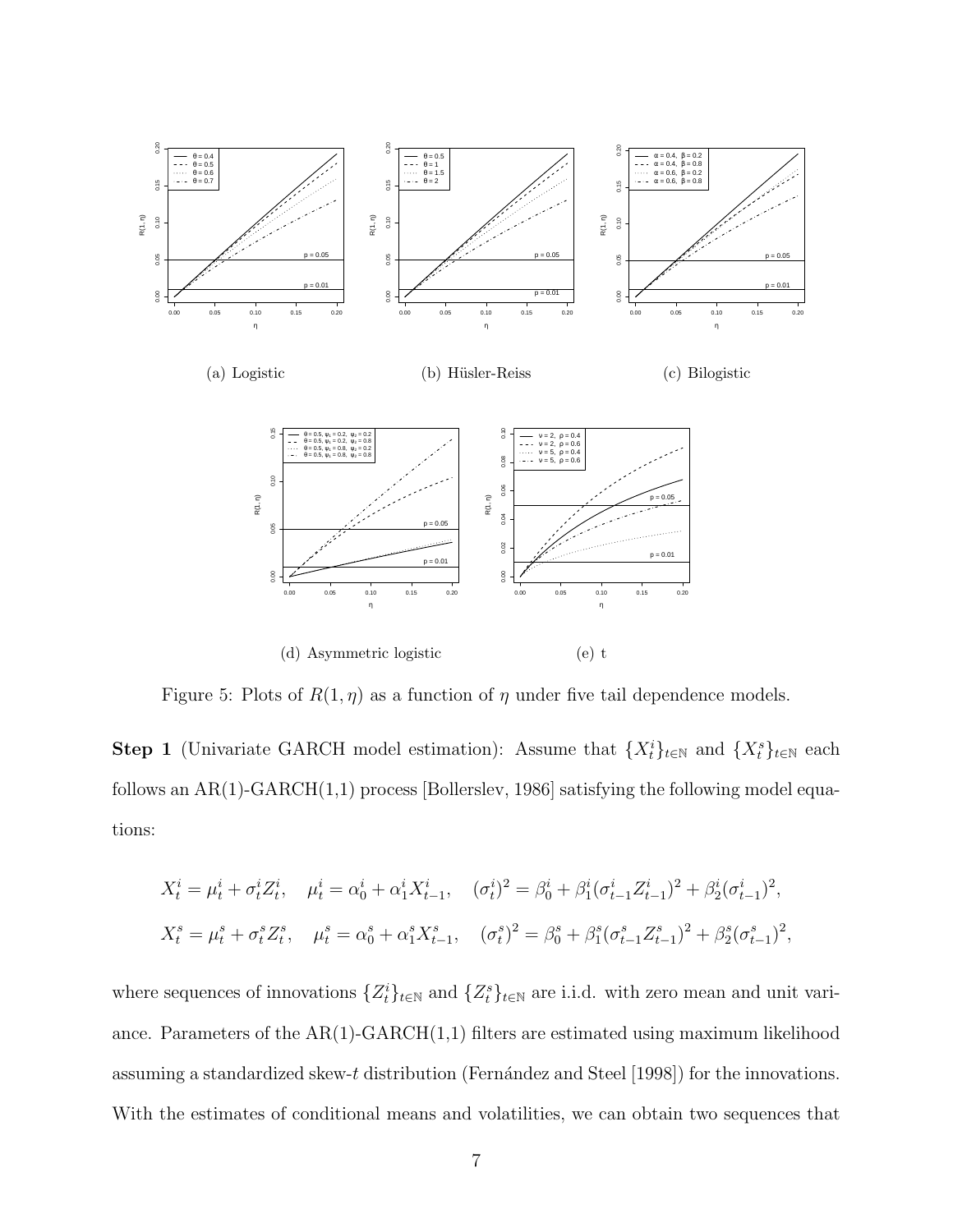could be used as proxies for realized innovations:

$$
\{\hat{Z}_t^i = (X_t^i - \hat{\mu}_t^i) / \hat{\sigma}_t^i\}, \qquad \{\hat{Z}_t^s = (X_t^s - \hat{\mu}_t^s) / \hat{\sigma}_t^s\}.
$$
 (S7)

Step 2 (Dynamic CoVaR estimation): Based on the time series representation of losses,  $\text{CoVaR}_{t}^{s|i}(p_1, p_2)$  can be expressed as

$$
1 - p_2 = \mathbb{P}\left(X_t^s \geq \text{Cov}_{\text{AR}_t}^{s|i}(p_1, p_2) | X_t^i \geq \text{VaR}_t^i(p_1); \ \mathcal{F}_{t-1}^i, \ \mathcal{F}_{t-1}^s \right)
$$
  
= 
$$
\mathbb{P}\left(Z_t^s \geq \frac{\text{Cov}_{\text{AR}_t}^{s|i}(p_1, p_2) - \mu_t^s}{\sigma_t^s} | Z_t^i \geq \frac{\text{VaR}_t^i(p_1) - \mu_t^i}{\sigma_t^i}; \ \mathcal{F}_{t-1}^i, \ \mathcal{F}_{t-1}^s \right).
$$

This suggests first estimating risk measures based on the samples of realized innovations in  $(S7)$ , treated as i.i.d., and then computing the dynamic forecasts for time t via

$$
\widehat{\text{Cov}}\widehat{\text{R}}_t^{s|i}(p_1, p_2) = \widehat{\mu}_t^s + \widehat{\sigma}_t^s \widehat{\text{Cov}}\widehat{\text{R}}_{Z^s|Z^i}(p_1, p_2), \qquad \widehat{\text{VaR}}_t^i(p_1) = \widehat{\mu}_t^i + \widehat{\sigma}_t^i \widehat{\text{VaR}}_{Z^i}(p_1). \tag{S8}
$$

We note that in Step 1 above, if there is evidence of time changing correlation structure in the data, an alternative is to use a bivariate GARCH filter as was previously done in Girardi and Ergün [2013] and Nolde and Zhang [2018]. For the data considered here, filtering out correlation led to weaker tail dependence potentially invalidating the assumption of tail dependence. We, therefore, chose to apply the GARCH filters only marginally.

### References

- T. Bollerslev. Generalized autoregressive conditional heteroskedasticity. Journal of Econometrics, 31:307–327, 1986.
- L. de Haan and A. Ferreira. *Extreme Value Theory: An Introduction*. Springer Science & Business Media, 2006.
- S. Demarta and A. J. McNeil. The t copula and related copulas. International Statistical Review, 73:111–129, 2005.